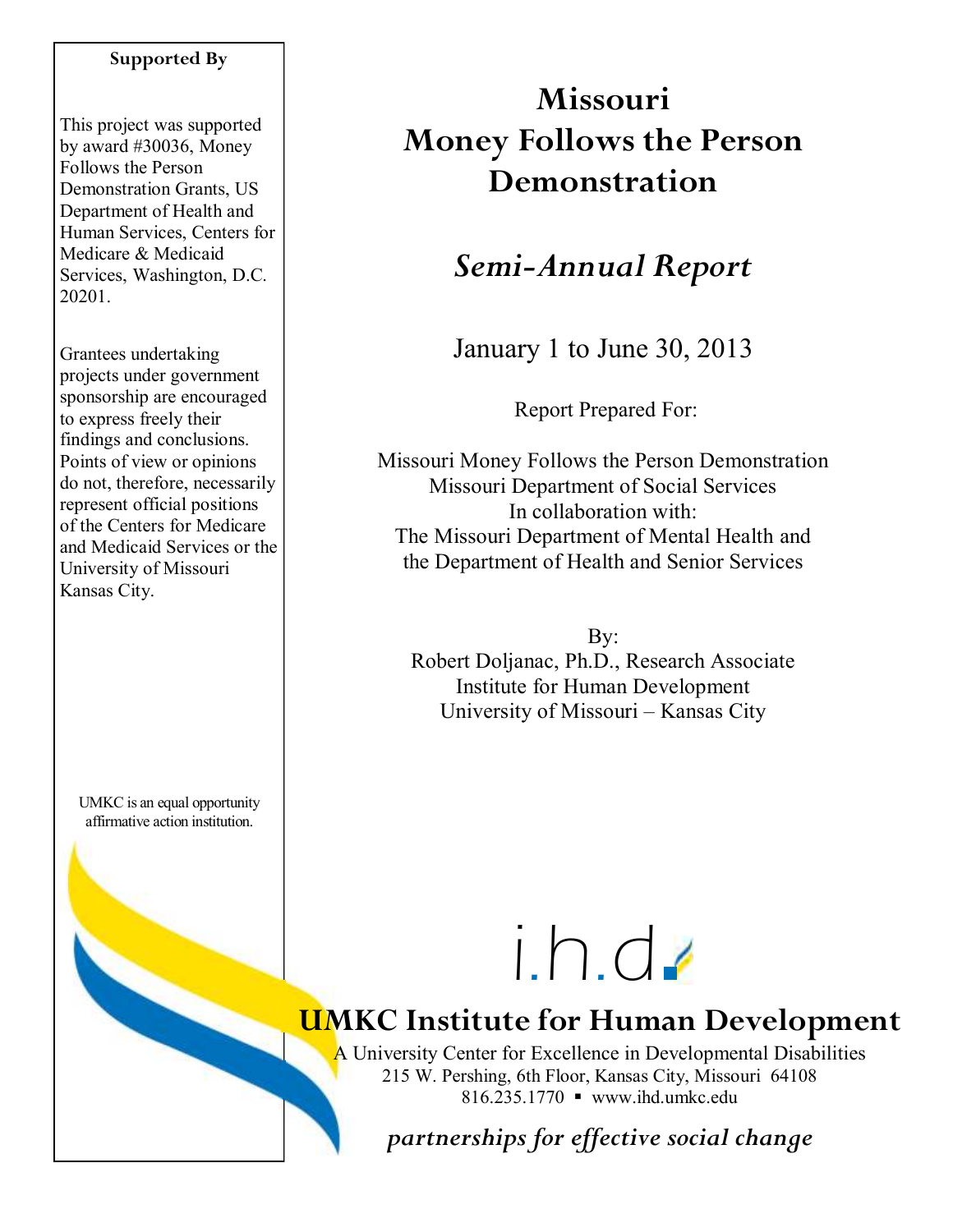## **TABLE OF CONTENTS**

| Area 1: Establish practices and policies to screen, identify, and assess persons who<br>are candidates for transitioning into the community through the MFP Project  8    |    |
|---------------------------------------------------------------------------------------------------------------------------------------------------------------------------|----|
| Objective 1a: Changes in relevant policies and procedures related to screening,                                                                                           |    |
| Objective 1b: Number of eligible MFP participants who choose to participate in                                                                                            |    |
| Area 2: Development of flexible financing strategies or other budget transfer                                                                                             |    |
| Objective 2a: Changes in the balance of long term care funding between                                                                                                    |    |
|                                                                                                                                                                           |    |
| Objective 2b: Increases in the number of persons funded under the Medicaid                                                                                                |    |
| Objective 2c: Increases in the amount of funding for supplemental services                                                                                                |    |
| Area 3: Availability and accessibility of supportive services for MFP participants 15<br>Objective 3a: Level of consumer involvement in planning transitions and delivery |    |
|                                                                                                                                                                           |    |
| Objective 3b: Types of housing selected by participants in MFP 17<br>Objective 3c: Number of MFP participants who choose to self-direct services 19                       |    |
| Objective 3d: Number of individuals who were unable to transition due to a lack                                                                                           |    |
| Objective 3e: Types and amount of transition services including supplemental<br>services                                                                                  |    |
| Objective 3f: Why individuals interested in participating in MFP were unable to                                                                                           |    |
|                                                                                                                                                                           |    |
| Area 4: Performance of a cost analysis on support services for individuals<br>participating in the MFP Project.                                                           |    |
| Objective 4a: Cost of Medicaid services prior to participating in MFP 25                                                                                                  |    |
| Objective 4b: Cost of Medicaid services after transitioning and participating in                                                                                          | 25 |
| Area 5: Development of policies and practices to improve quality management                                                                                               |    |
| systems to monitor services and supports provided to participants in the MFP<br>Project.                                                                                  |    |
| Objective 5a: Level of satisfaction with home and community based services and                                                                                            |    |
|                                                                                                                                                                           |    |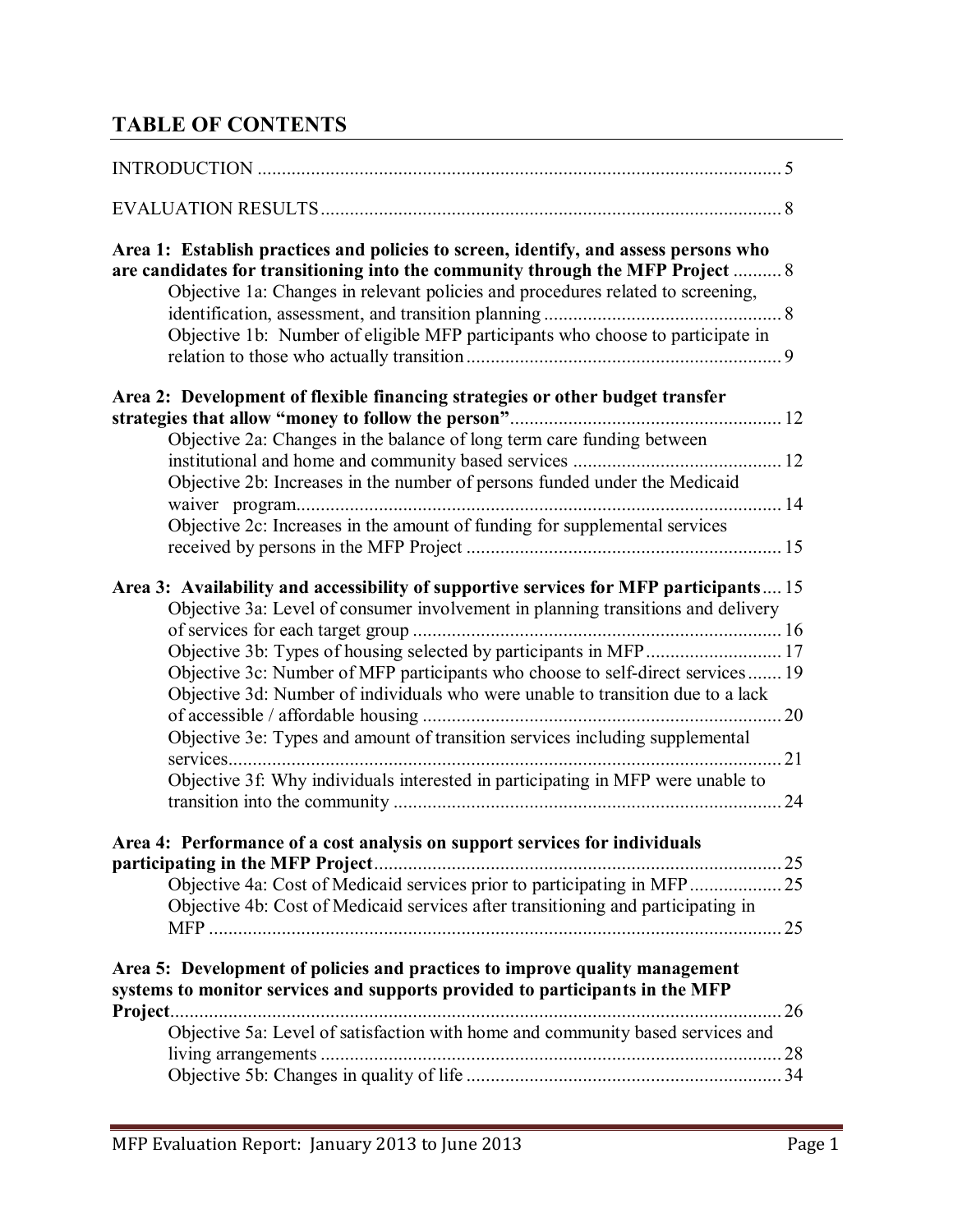| Area 6: Persons eligible to participate in MFP and who decline or cease       |  |
|-------------------------------------------------------------------------------|--|
| participation will be evaluated to determine the reasons for their decisions. |  |
| Individuals who die while participating in MFP will have the cause of death   |  |
|                                                                               |  |
|                                                                               |  |
|                                                                               |  |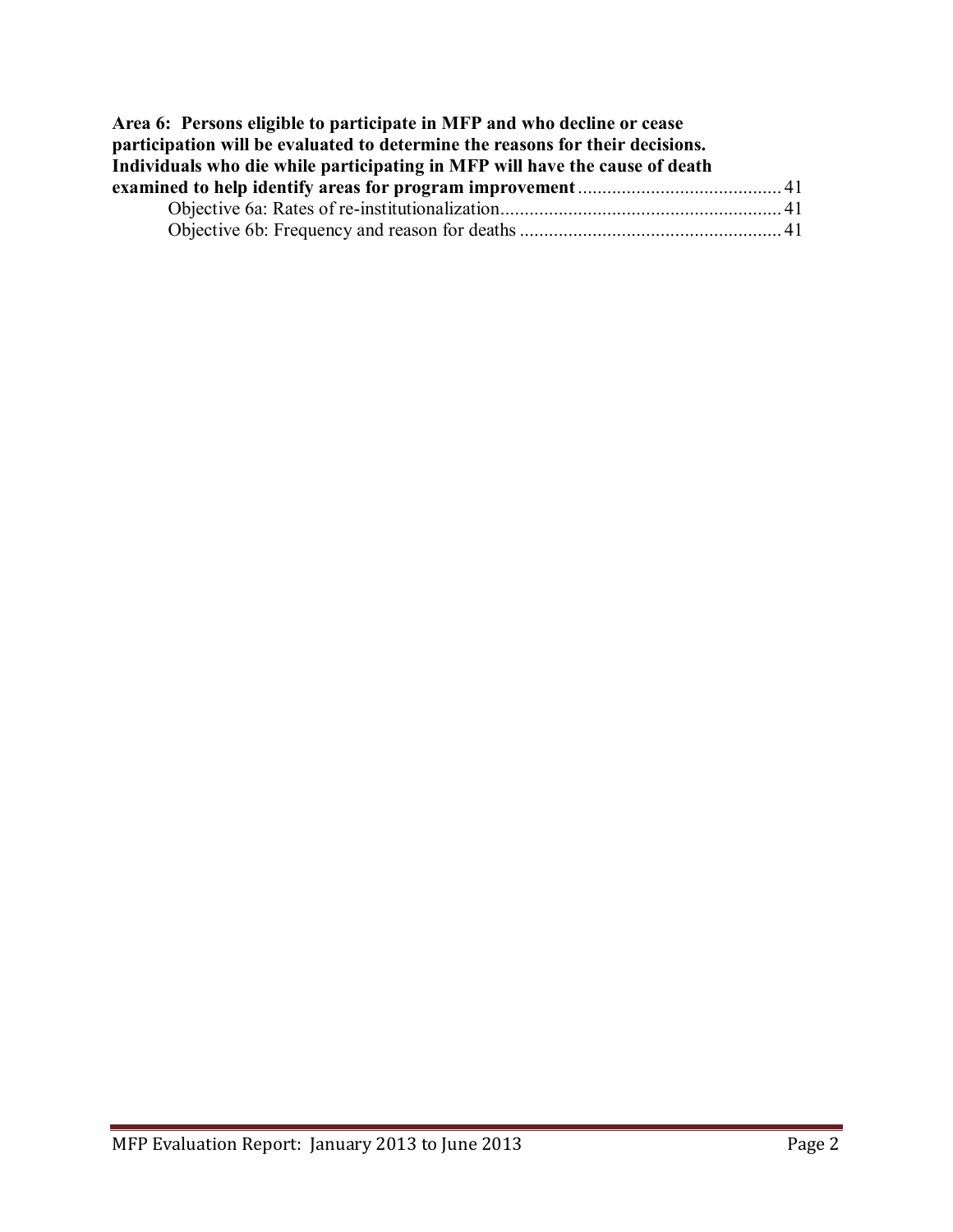## **TABLE OF TABLES**

| Table 1. Number persons assessed and/or transitioned this reporting period  10            |  |
|-------------------------------------------------------------------------------------------|--|
|                                                                                           |  |
| Table 2b. Annual proportion of LTC expenditures for persons with DD spent on HCBS         |  |
|                                                                                           |  |
|                                                                                           |  |
|                                                                                           |  |
|                                                                                           |  |
|                                                                                           |  |
| Table 8. Improvements in Quality of Life Domains from baseline to first yr. follow-up  35 |  |
| Table 9. Significant differences between assessments in Quality of Life Domains by        |  |
| Table 10. Outcomes and data elements for measuring progress toward Area 1, Objectives     |  |
| Table 11. Outcomes and data elements for measuring progress toward Area 2, Objectives     |  |
| Table 12. Outcomes and data elements for measuring progress toward Area 3, Objectives     |  |
| Table 13. Outcomes and data elements for measuring progress toward Area 4, Objectives     |  |
| Table 14. Outcomes and data elements for measuring progress toward Area 5, Objective      |  |
| Table 15. Outcomes and data elements for measuring progress toward Area 6, Objective      |  |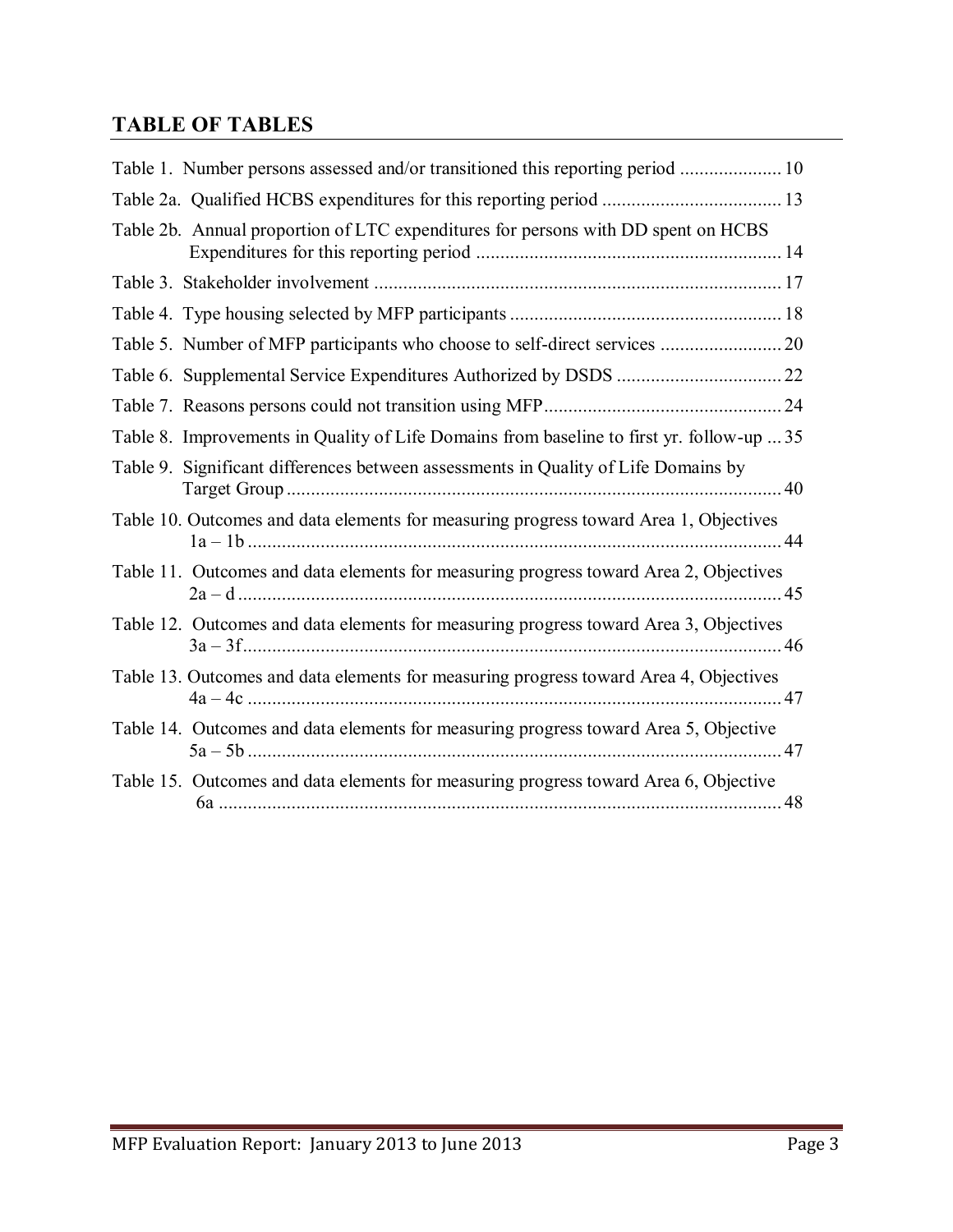## **TABLE OF FIGURES**

| Figure 3a. Type of housing selected by MFP participants this reporting period     |  |
|-----------------------------------------------------------------------------------|--|
| Figure 3b. Type of housing selected by MFP participants since start of project 19 |  |
|                                                                                   |  |
|                                                                                   |  |
|                                                                                   |  |
|                                                                                   |  |
|                                                                                   |  |
|                                                                                   |  |
|                                                                                   |  |
|                                                                                   |  |
|                                                                                   |  |
|                                                                                   |  |
|                                                                                   |  |
|                                                                                   |  |

## **APPENDIX**

| Appendix A: |  |
|-------------|--|
|             |  |
|             |  |
|             |  |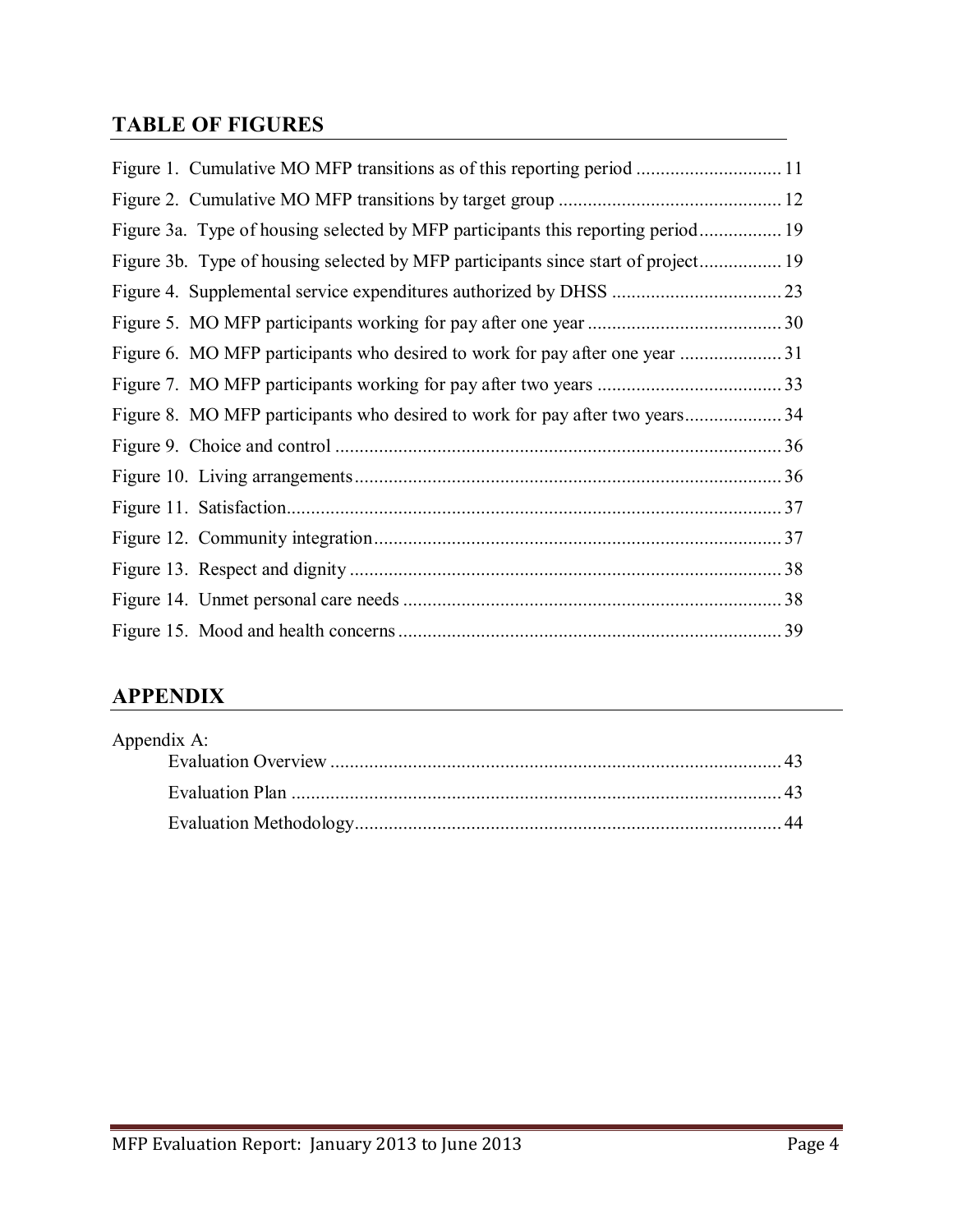## **INTRODUCTION**

The federal Money Follows the Person demonstration was authorized by Congress as part of the 2005 Deficit Reduction Act (DRA) and was extended under the Affordable Care Act (ACA). MFP offers states the opportunity to receive enhanced federal matching funds for covered Home and Community Based Services (HCBS) for 12 months for each Medicaid beneficiary who transitions from an institutional setting to back to a community based setting as a Money Follows the Person (MFP) participant.

The Center for Medicare and Medicaid Services (CMS) has defined Money Follows the Person (MFP) as "a system of flexible-financing for long-term services and supports that enable available funds to move with the individual to the most appropriate and preferred setting as the individual's needs and preferences change." This approach has two major components. One component is a financial system that allows sufficient Medicaid funds to be spent on home and community-based services. This often involves a redistribution of State funds between the long term institutional care (LTC) and community based state plan and waiver programs. The second component is a nursing facility transition program that identifies consumers in institutions who wish to transition to the community and helps them to do so.

This grant supports State efforts to: a) rebalance LTC support systems so that individuals have a choice where they live and receive services; b) transition individuals from institutions who want to live in the community; and c) promote a strategic approach to implement a system that provides person centered, appropriate, needs based quality of care and quality of life services that ensures the provision of, and improvement of such services in both home and community based settings.

The overall goal of the Money Follows the Person Demonstration (MFP) is to support and assist persons with disabilities or who are aging to make the transition from nursing homes and habilitation centers to quality community settings that can meet their individual support needs and preferences. This project will enhance existing state efforts to reduce the use of institutional, long-term care services and increase the use of home and community based programs.

The purpose of this proposal is to evaluate the effectiveness of the State of Missouri's Money Follows the Person Project, provide information for program improvement and provide information to speak with the state legislature to gain support to sustain and to grow the program. This evaluation process will generate data briefs and reports that can be used to inform key legislative members and others. These reports can also be used by MFP stakeholders as part of community outreach to attract individuals to participate in the program and return more individuals to the community.

This program evaluation will examine points throughout the transition process from institutions to community settings. These stages include but are not limited to: how the persons in the project are selected as participants; the type of funding they will receive; the type of residence they will occupy; the support services they will receive; and their satisfaction with these services. Information will be gathered on MFP participants that leave the program to help identify the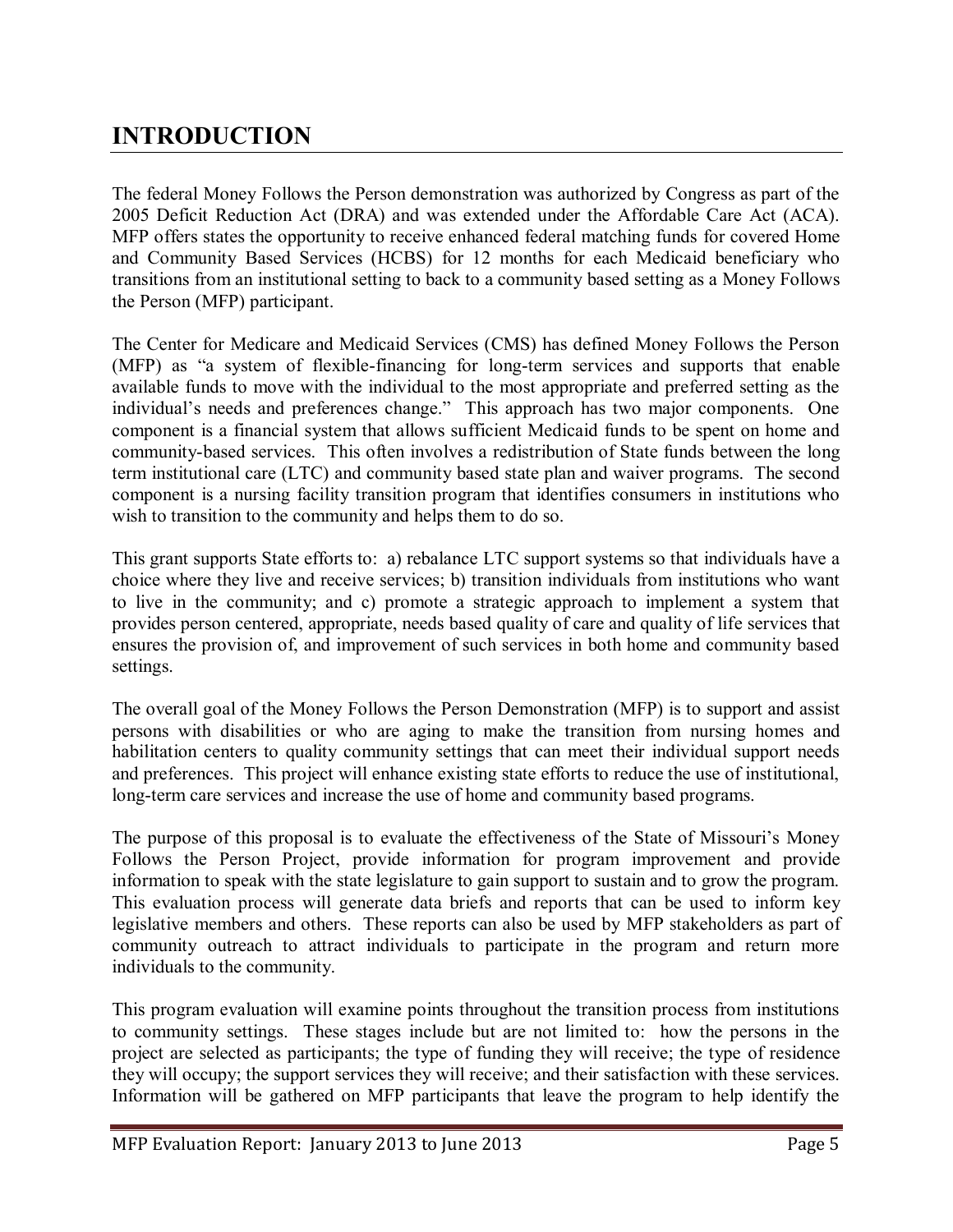reasons for their leaving. This information can be used to identify trends and aid in the development of supports and services to help keep individuals living in community settings. This will become important as individuals with more complicated needs return to the community and aid the MFP Project in reaching their benchmarks for successful community transitions.

The following objectives have been developed to examine and evaluate various aspects of the MFP project. It is intended that these objectives will provide feedback on essential components of the project that are necessary for the project to be successful.

Area 1: Establish practices and policies to screen, identify, and assess persons who are candidates for transitioning into the community through the MFP project.

- **Objective 1a:** Changes in relevant policies and procedures related to screening, identification, assessment, and transition planning.
- **Objective 1b:** Number in each target group who choose to participate and those who actually transition.

**Area 2:** Development of flexible financing strategies or other budget transfer strategies that allow "money to follow the person".

- **Objective 2a**: Changes in the balance of long term care funding between institutional and home and community based services.
- **Objective 2b**: Increases in the number of persons funded under the Medicaid Waiver program.
- **Objective 2c**: Increases in the amount of funding for supplemental services received by persons in the MFP Project.

**Area 3:** Availability and accessibility of supportive services for MFP participants. Supportive services include a full array of health services, 'one time' transitions services, adaptive medical equipment, housing and transportation.

- **Objective 3a**: Level of consumer involvement in planning transitions and delivery of services.
- **Objective 3b:** Types of housing selected by participants in MFP.

**Objective 3c:** Number of MFP participants who self-direct services.

**Objective 3d**: Number of individuals who were unable to transition due to lack of housing.

**Objective 3e:** Types and amounts of transition services, including demonstration and supplemental services, used by MFP participants.

**Objective 3f:** Why individuals interested in participating in MFP were unable to transition.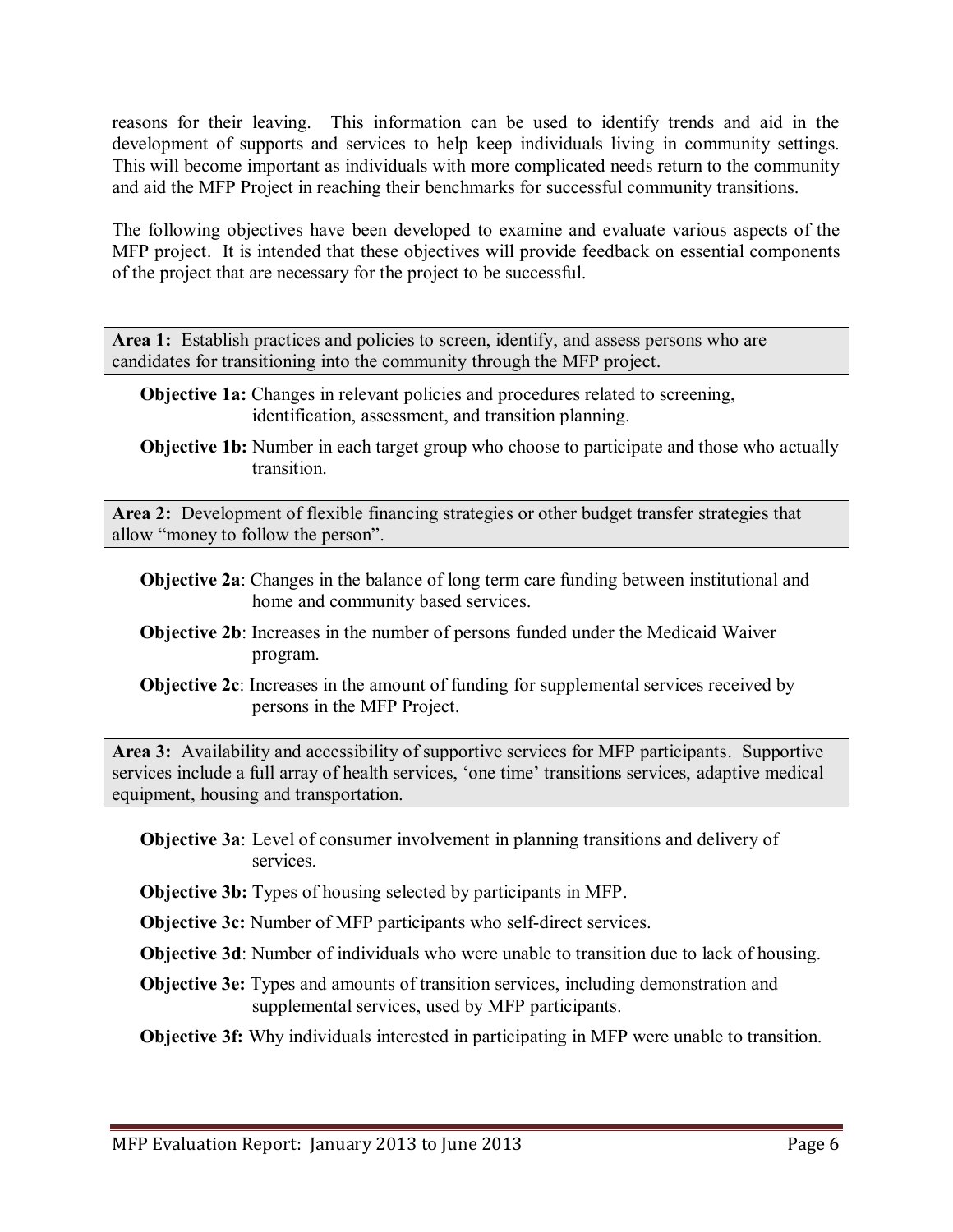**Area 4:** Performance of a cost analysis on support service costs for individuals participating in the MFP Project.

**Objective 4a**: Medicaid costs prior to participation in MFP. **Objective 4b**: Medicaid costs following transition and participating in MFP.

Area 5: Development of policies and practices to improve quality management systems to monitor services and supports provided to participants in the MFP Project.

**Objective 5a**: Level of satisfaction with home and community based services including living arrangements. **Objective 5b:** Changes in quality of life.

**Area 6:** Persons eligible to participate in MFP and who decline or those persons enrolled in MFP and who cease participation in MFP will be evaluated to determine the reasons for their decisions. Individuals who die while participating in MFP will also have their cause of death examined.

**Objective 6a**: Rates of re-institutionalization of MFP participants and reasons cited. **Objective 6b**: Frequency and reason for deaths.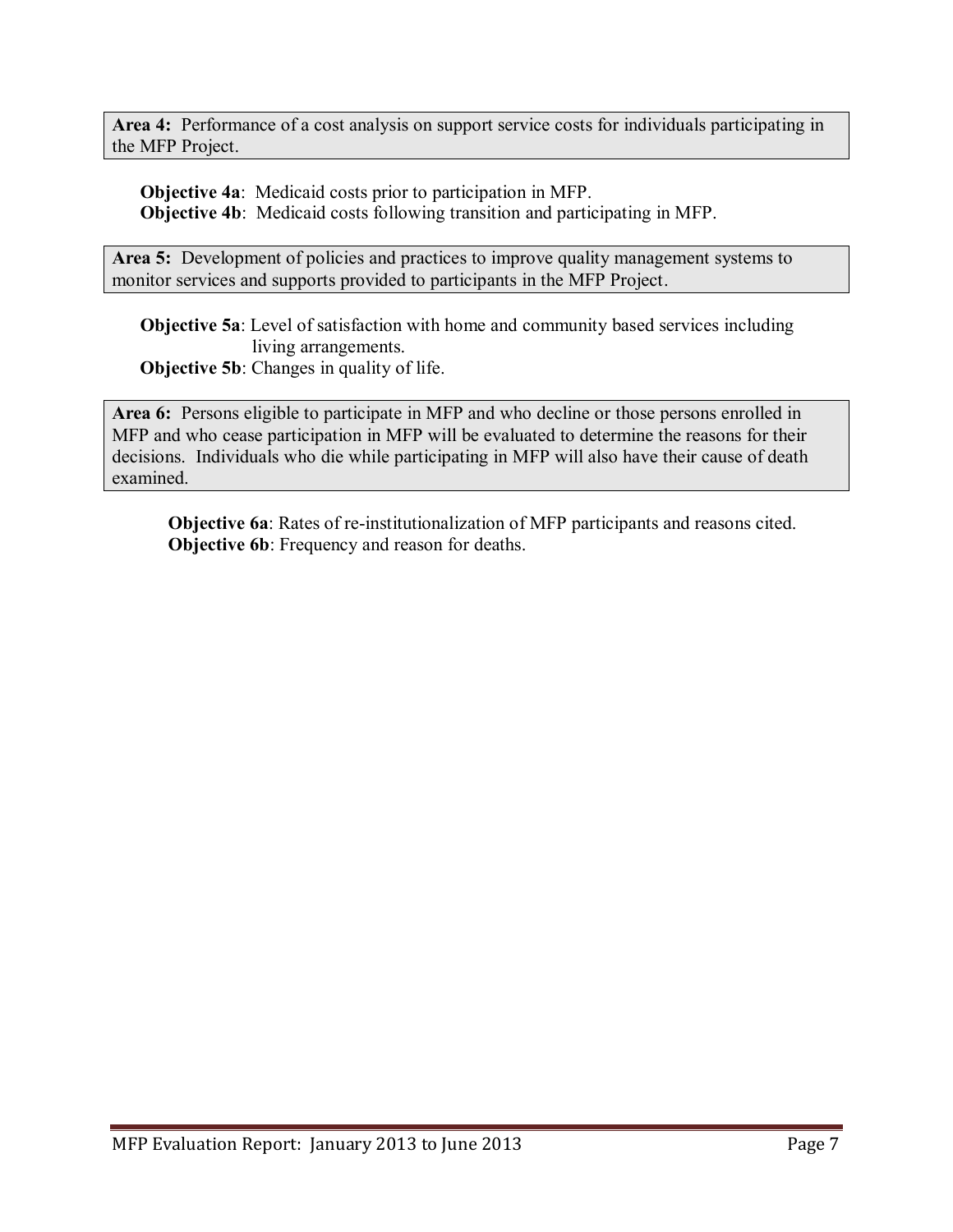## **EVALUATION RESULTS**

The Evaluation Results section provides a description of the Money Follows the Person Demonstration activities and progress made with regard for each goal and objective. For each area goal, the objectives, outcomes, strategies or activities, and data measures are stated. This is followed by a discussion of the progress made during January through June 2013. For some data measures, baseline data was available. In this circumstance, progress over time is compared. When baseline data is not available, the discussion is limited to progress made during this reporting period, which may serve for comparison in upcoming years.

Area 1: Establish practices and policies to screen, identify, and assess persons who are candidates for transitioning into the community through the MFP project.

The rationale for this goal is to examine state policies and procedures for changes that will affect individuals who express a desire to leave an institutional living setting and return to the community. This goal is intended to help determine if the state has made permanent changes in their system to ensure that persons have access to a transparent process for returning to their communities.

#### **Objective 1a:** Changes in relevant State policies and procedures related to screening, identification, assessment, and transition planning.

The Missouri Money Follows the Person Demonstration Project has targeted three groups of persons to be involved in the program: persons with developmental disabilities including those with developmental disabilities and mental illness, persons with a physical disability, and the aged. The state agencies involved in providing services to these groups will be surveyed based on the populations they serve. Persons with an intellectual or developmental disability (DD) will be served by the Department of Mental Health (DMH) – Division of Developmental Disabilities (DDD). The aged (aged 63 and older) and persons with physical disabilities under the age of 63 (PD) will be served by the Department of Health and Senior Services (DHSS) – Division of Senior and Disability Services (DSDS).

For this reporting period, representatives from the Department of Mental Health – Division of Developmental Disabilities reported no new or pending legislative initiatives that would affect the MFP Program. The DMH has developed and re-structured staff positions related to transitions that included Employment Coordinators, Family Support Coordinators, and Community Living Coordinators. The DSS in partnership with DMH and DHSS applied to CMS for a Balancing Incentives Program and was approved in June 2012 to begin in July 2012. This program makes Missouri eligible for an enhanced federal match rate of 2% for all noninstitutional long term supports and services (LTSS). This funding will help create structural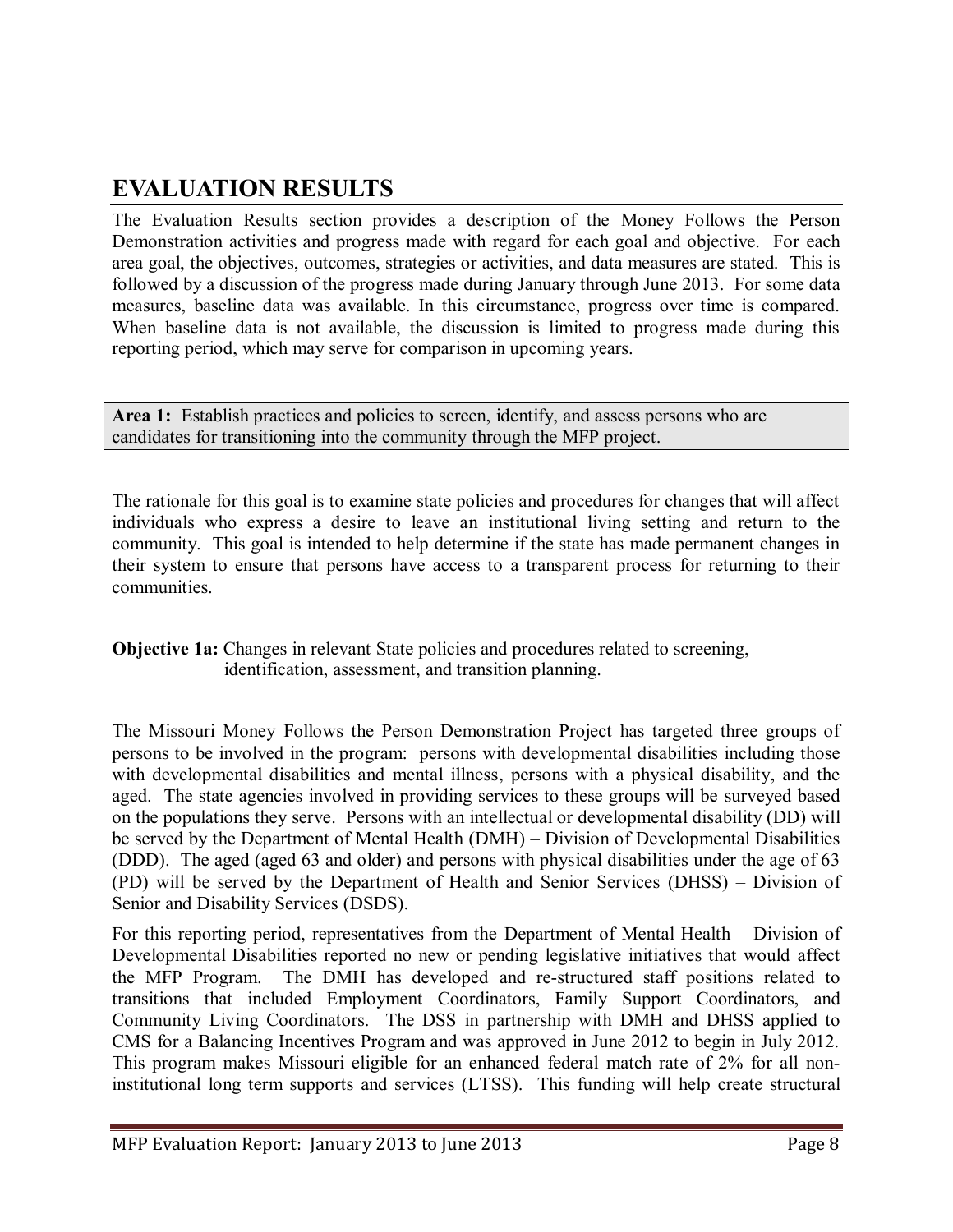changes to the LTSS system: No Wrong Door/Single Point Entry System, conflict-free case management and a core standardized assessment instrument.

The Division of Developmental Disabilities continues to have a major focus on guardianship outreach in regard to transition for the DD target groups. It has proven difficult to obtain guardianship consent for this population. To help address this problem, the division has developed and implemented a series of approaches. This includes the sharing of transition success story videos and in parent organization meetings, meeting one-on-one with peers, and providing videos or DVDs on community housing options. The MO MFP stakeholder group also addresses this issue of consent with guardians across all target populations.

For the time period covered by this report, the Department of Health and Senior Services continues to use their HCBS Web Tool or InterRAI Home Care Assessment System (InterRAI HC) which is intended to enhance the client assessment process and HCBS authorization. The InterRAI HC focuses on a person's functioning and quality of life by assessing needs, strengths, and preferences. Upon completion, the InterRAI HC will calculate the participant's nursing facility level of care for eligibility purposes. This assessment is also intended to provide a continuity of care across settings and promote a person-centered evaluation. In conjunction to the HCBS Web Tool, DHSS has implemented a data base system, the Case Compass which focuses on gathering pertinent information on critical incidents/abuse, neglect and exploitation involving their clients which includes MFP participants.

During the time period covered by this report, the DHSS contracted with 24 Centers for Independent Living (CILS) and Area Agencies on Aging to provide Options Counseling and Transition Coordination services. The DSDS also created permanent positions for staff to conduct Level of Care Assessments.

#### **Objective 1b:** Number of eligible MFP participants who choose to participate in relation to those who actually transition.

In order to be eligible to participate in MFP, an individual must have resided in a habilitation center or nursing facility for at least 90 days of non-Medicare rehabilitation; received MO HealthNet benefits in the care facility for one day; and transition to a home that is leased or owned by the participant or participant's family or move to residential housing with no more than four individuals living in the house. For the period covered in this report, a total of 222 persons were assessed to determine eligibility for participation in MFP. Again, for the period covered in this report, 80 persons were identified as being eligible for MFP and transitioned into the community.

The MO MFP has created a website for nursing home staff to enter MDS Section Q referrals online. This was accompanied by a webinar training session for nursing home personnel on how to best make referrals using this website. Despite this training, there has been a noticeable decline in the number of Section Q referrals for this reporting period. For this reporting period, 131 persons were referred to MO MFP through Section Q and 12 of these individuals were then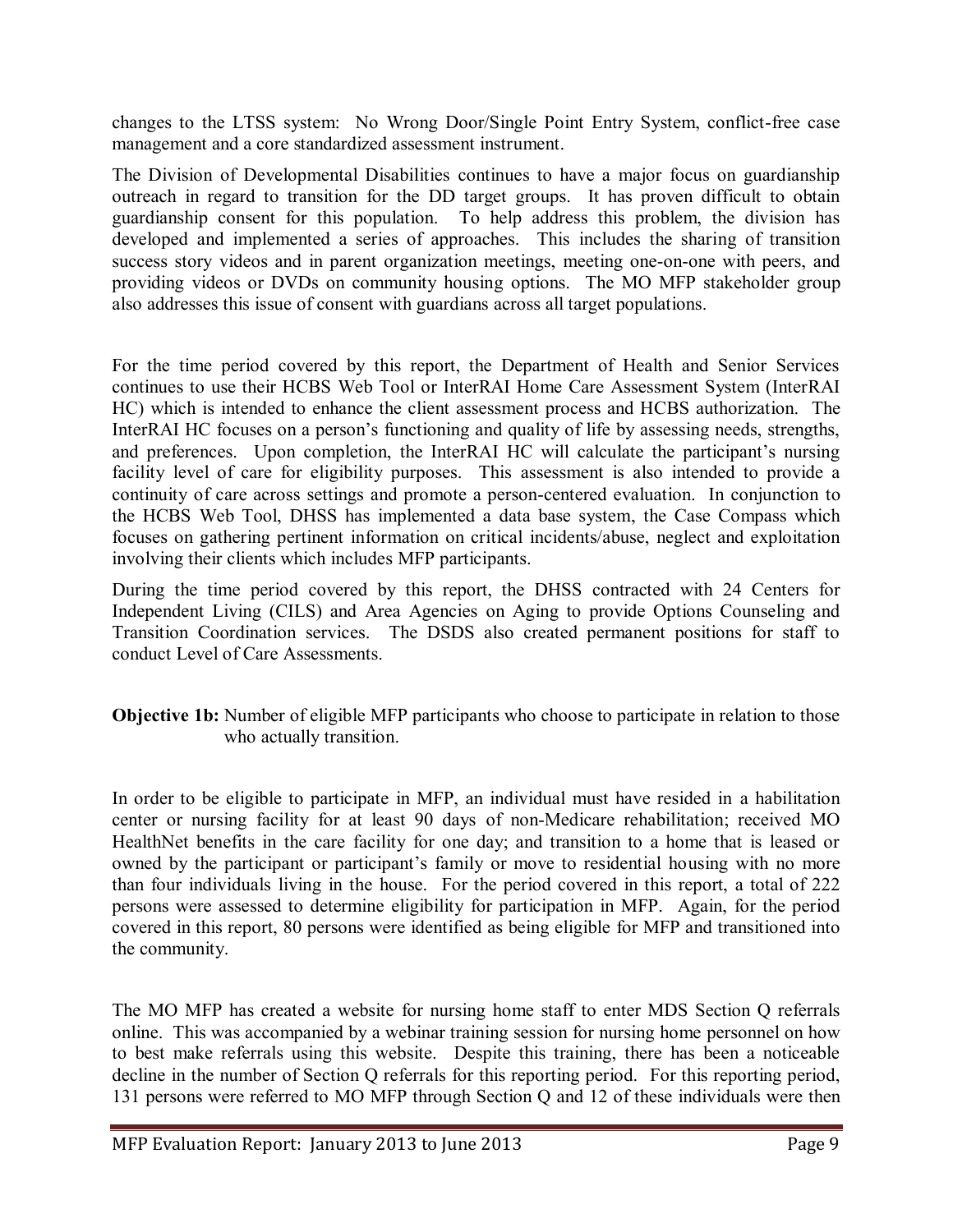enrolled in the MFP program and transitioned to the community. It is expected that individuals identified through Section Q during this time period will likely show as enrolled in the program next reporting period, as actual transitions can take months to occur. As more individuals move out of nursing facilities due to MFP, people are becoming aware of the program and the Missouri MFP Project continues to receive more self-referrals regarding the program and possible eligibility. MO MFP is also receiving more contacts from family members regarding the program and what it might do for their family members. The use of the MO MFP website and brochures will continue to be used for outreach. Despite this drop in Section Q referrals, training will continue with nursing home staff on the reporting process for "Yes" responses to Section Q.

**Table 1.** 

#### **MO MFP**

## **Assessment and Transition Status: January to June 2013**

|                                                                                                                    | Aged | DD  | PD  | DD /MI   |
|--------------------------------------------------------------------------------------------------------------------|------|-----|-----|----------|
| Number of institutionalized residents<br>assessed to determine eligibility for MFP<br>during this reporting period | 66   | 20  | 135 | 1        |
| Number of eligible institution residents<br>who transitioned during this reporting<br>period                       | 13   | 21  | 46  | $\theta$ |
| Cumulative number of eligible<br>institutionalized residents who transitioned<br>due to MFP                        | 162  | 249 | 304 | 28       |

The 80 MO MFP transitions that were reported for this time period are behind the optimal number of transitions that would allow the MO MFP project to achieve the 2013 target goal of 218 transitions. The target group with the greatest short fall in transitions is that of the aged.

The implementation of the Section Q website accompanied by training for nursing home staff on the implementation of Section Q was hoped to aid the MO MFP project in achieving transition goals. At the time of this report, this desired effect is not noticed and the MO MFP staff is intending to continue outreach efforts to nursing facilities in an effort to reach transition goals.

Despite this reporting period's shortfall in transitions, by the end of June 2013, 743 individuals had enrolled in the MO MFP project and returned to live in the community. Figure 1 shows the

MFP Evaluation Report: January 2013 to June 2013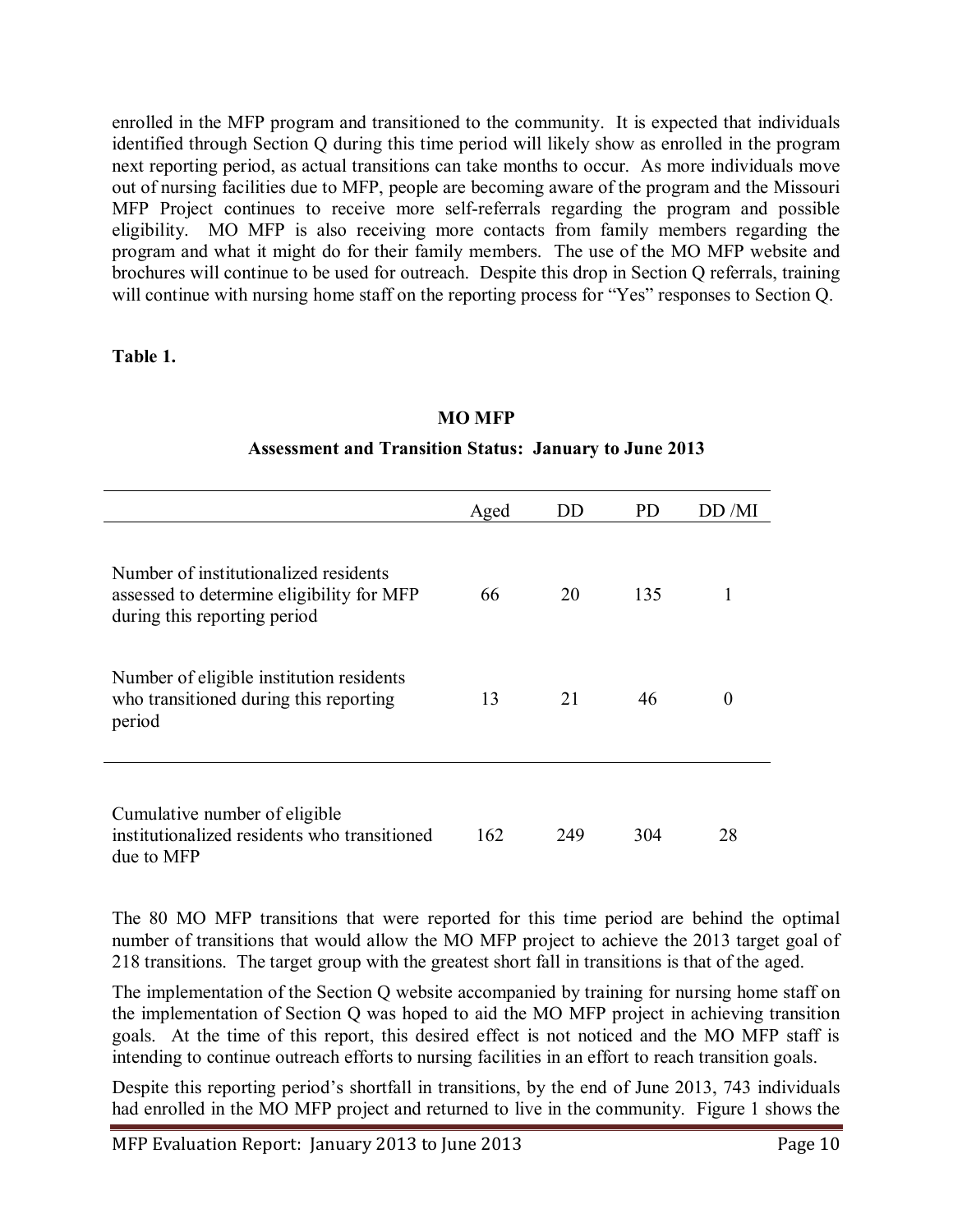cumulative progress the MO MFP project has made in the state of Missouri in returning individuals to the community.

#### **Figure 1.**

## **Cumulative MFP Enrollees, Current MFP Participants, and New MFP Enrollees January 2013 to June 2013**



For this reporting period, the majority of persons enrolling in the MFP program and returning to the community was in the physically disabled target group  $(n=46)$ . 21 persons with a DD returned to the community for his reporting period while only 13 aged made this transition. Transition rates for persons in the aged target group were significantly below annual target expectations as there were few referrals that resulted from Section Q. This lack of referrals is being examined by the MO MFP project staff to identify problem areas and help develop processes to correct this shortfall. Figure 2 shows the cumulative community transitions broken down by target group with the project target goals for each group. Transition goals are set by the state.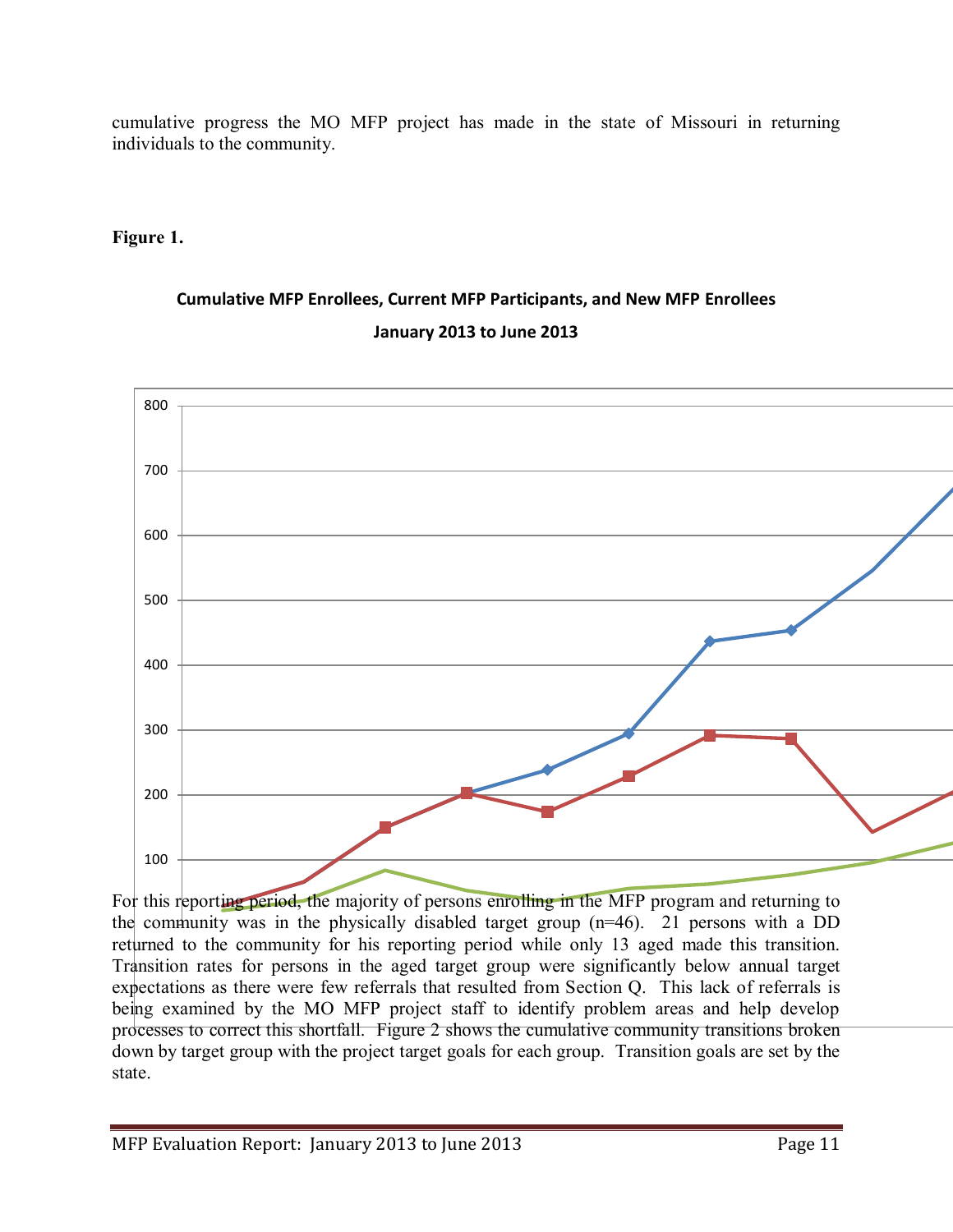



**Cumulative Transitions as of June 2013 by Target Group**

**Area 2:** Development of flexible financing strategies or other budget transfer strategies that allow money to follow the person.

The rationale for this goal was to examine state policies and approaches to ensuring that funding is provided for persons who transition back into the community. This is intended to help ensure that persons can obtain needed support services to fully participate in their community.

#### **Objective 2a**: Changes in the balance of long term care funding between institutional and home and community based services.

The DHSS reported that during this reporting period, there were no changes in state policies or procedures relevant to budgeting and financing for the aged or the PD in the MO MFP program. The DHSS did report that in January 2013, they added an Adult Day Care Waiver as well as adding this service to the Aged and Disabled Waiver. During the period covered in this report, the MO DDD submitted a waiver amendment to the CMS to expand the coverage of the Missouri Comprehensive Waiver. This amendment was approved by CMS and expanded waiver capacity from 8,441 to 8,500 slots. The Community Support Waiver increased from 1,500 to 1,575 slots. No changes were reported in state practices or policies that would affect the transitioning of money from LTC institutions to community programs.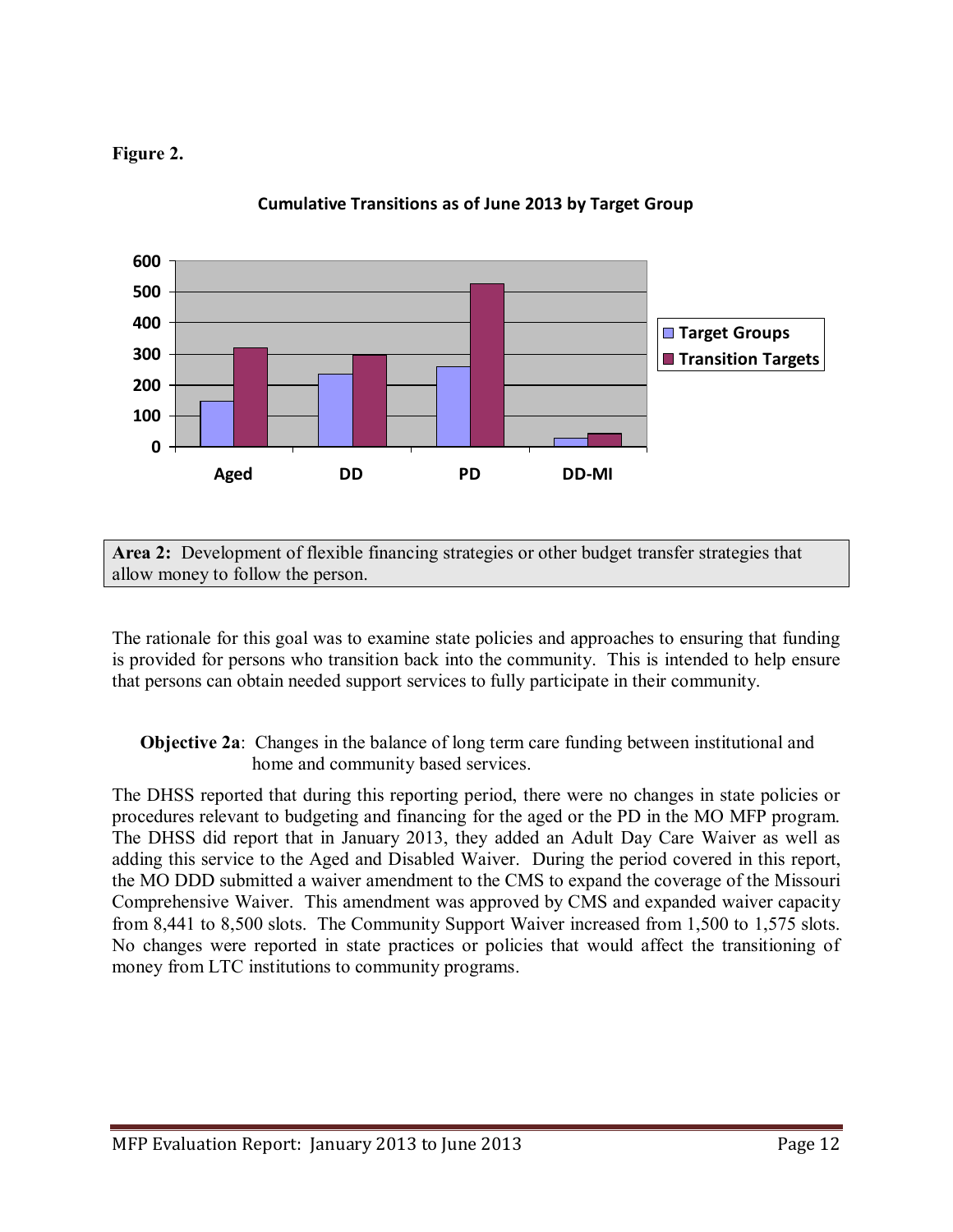#### **Table 2a.**

| Year | Target Level<br>Spending | Percent Annual<br>Growth Projected | Total Spending for<br>the Calendar Year | Percent of Target<br>Level Reached |
|------|--------------------------|------------------------------------|-----------------------------------------|------------------------------------|
|      |                          |                                    |                                         |                                    |
| 2008 | \$867,401,313            | 4                                  | \$848,348,408                           | 97.80%                             |
| 2009 | \$902,095,157            | $\overline{4}$                     | \$950,207,636                           | 105.33%                            |
| 2010 | \$938,176,756            | $\overline{4}$                     | \$1,032,654,952                         | 110.07%                            |
| 2011 | \$975,701,618            | $\overline{4}$                     | \$1,032,114,154                         | 105.78%                            |
| 2012 | \$1,014,727,475          | $\overline{4}$                     | \$1,164,955,196                         | 114.80%                            |
| 2013 | \$1,055,314,366          | $\overline{4}$                     |                                         |                                    |

#### **Qualified Total Medicaid HCBS Expenditures**

The State of Missouri continues to anticipate a four percent increase in total Medicaid HCBS expenditures for each year of the demonstration program. For this reporting period, the State of Missouri continues to make increases in the amount of expenditures for total HCBS Medicaid expenditures (federal and state funds) for all Medicaid recipients. This includes, but is not limited to MFP participants (See Table 2a).

An example of the State of Missouri's commitment to changing the balance in long term funding can be observed in annual funding levels reported by the Missouri Division of Developmental Disabilities for LTC expenditures spent on HCBS support and services for persons with DD (See Table 2b). The State of Missouri anticipates a two percent increase in total Medicaid HCBS expenditures for persons with DD for each year of the demonstration program due to awareness of available services in response to implementation of the MFP demonstration. For this reporting period, the State of Missouri is slightly behind the annual target goal for this period.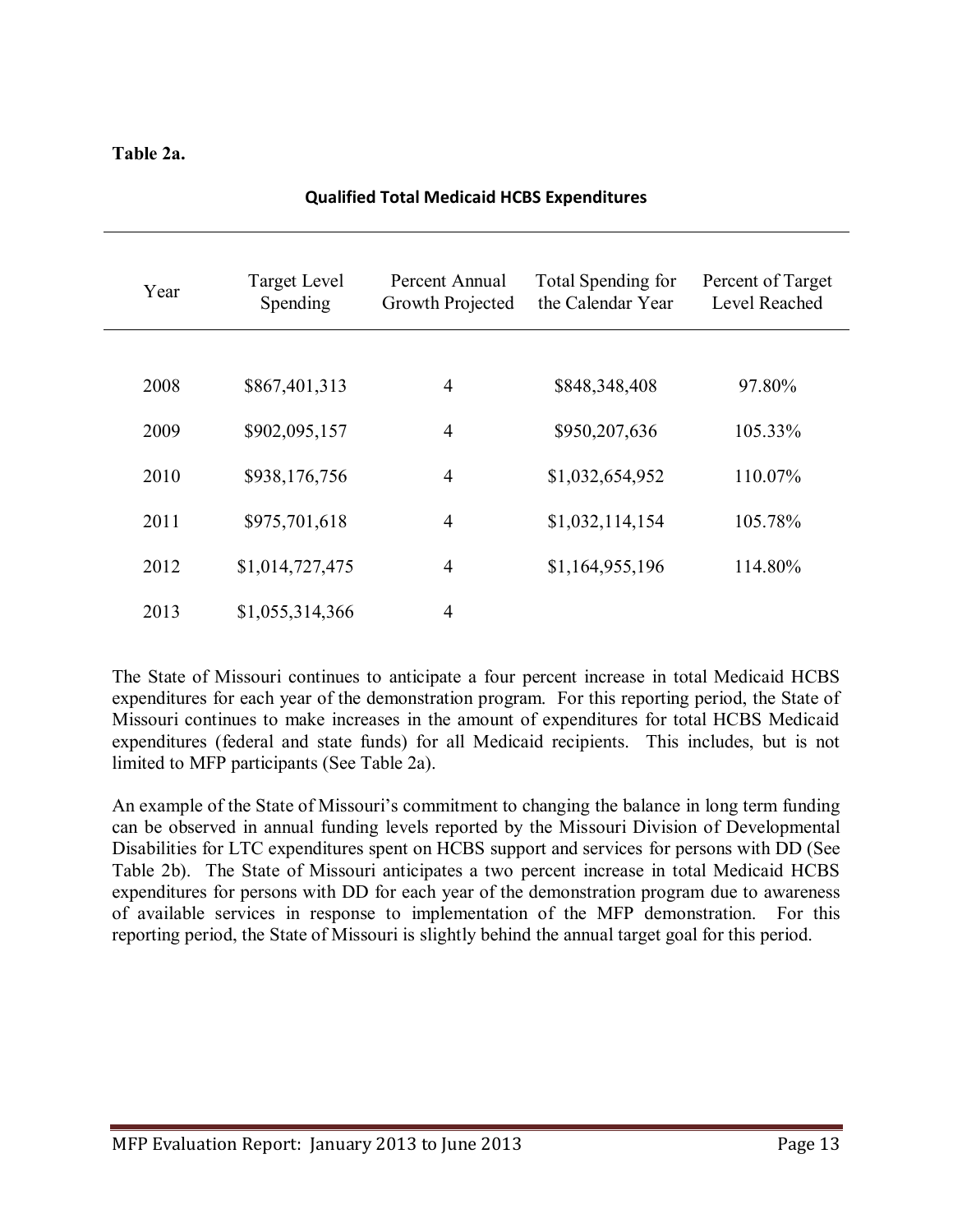#### **Table 2b.**

| Year | <b>Annual Target Level</b><br>Spending | First Spending Period | <b>Second Spending</b><br>Period |
|------|----------------------------------------|-----------------------|----------------------------------|
|      |                                        |                       |                                  |
| 2008 | 75.0                                   | 73.0                  | 73.0                             |
| 2009 | 77.0                                   | 79.0                  | 78.0                             |
| 2010 | 79.0                                   | 85.0                  | 77.0                             |
| 2011 | 81.0                                   | 82.0                  | 82.0                             |
| 2012 | 83.0                                   | 63.0                  | 73.0                             |
| 2013 | 85.0                                   | 84.0                  |                                  |

#### **Annual Proportion of LTC Expenditures for Persons with DD Spent on HCBS Expenditures Through the DD Waiver as of June 2013**

#### **Objective 2b**: Increases in the number of persons funded under the Medicaid waiver program.

For this reporting period, the DHSS reported that in January 2013, they added an Adult Day Care Waiver as well as adding this service to the Aged and Disabled Waiver. During the period covered in this report, the MO DDD submitted a waiver amendment to the CMS to expand the coverage of MO Comprehensive Waiver. This amendment was approved by CMS and expanded waiver capacity from 8,441 to 8,500 slots. The Community Support Waiver increased from 1,500 to 1,575 slots.

The state of Missouri applied for and received approval in 2010 for a Prevention Waiver called "Partnership for Hope" for individuals with a developmental disability. This waiver is a partnership between the Division of Developmental Disabilities and 95 counties. This waiver will be used to serve individuals who can be supported with an annual cost cap of \$12,000 or less. It is intended that this waiver will help reduce the state's waiver waiting list and help prevent future out of home placements. The state also submitted a waiver amendment for this program and received approval to add an additional county to the program. This brings a total of 96 counties into the program. As of February 2013, the MO DDD has enrolled 2,019 individuals in this waiver program.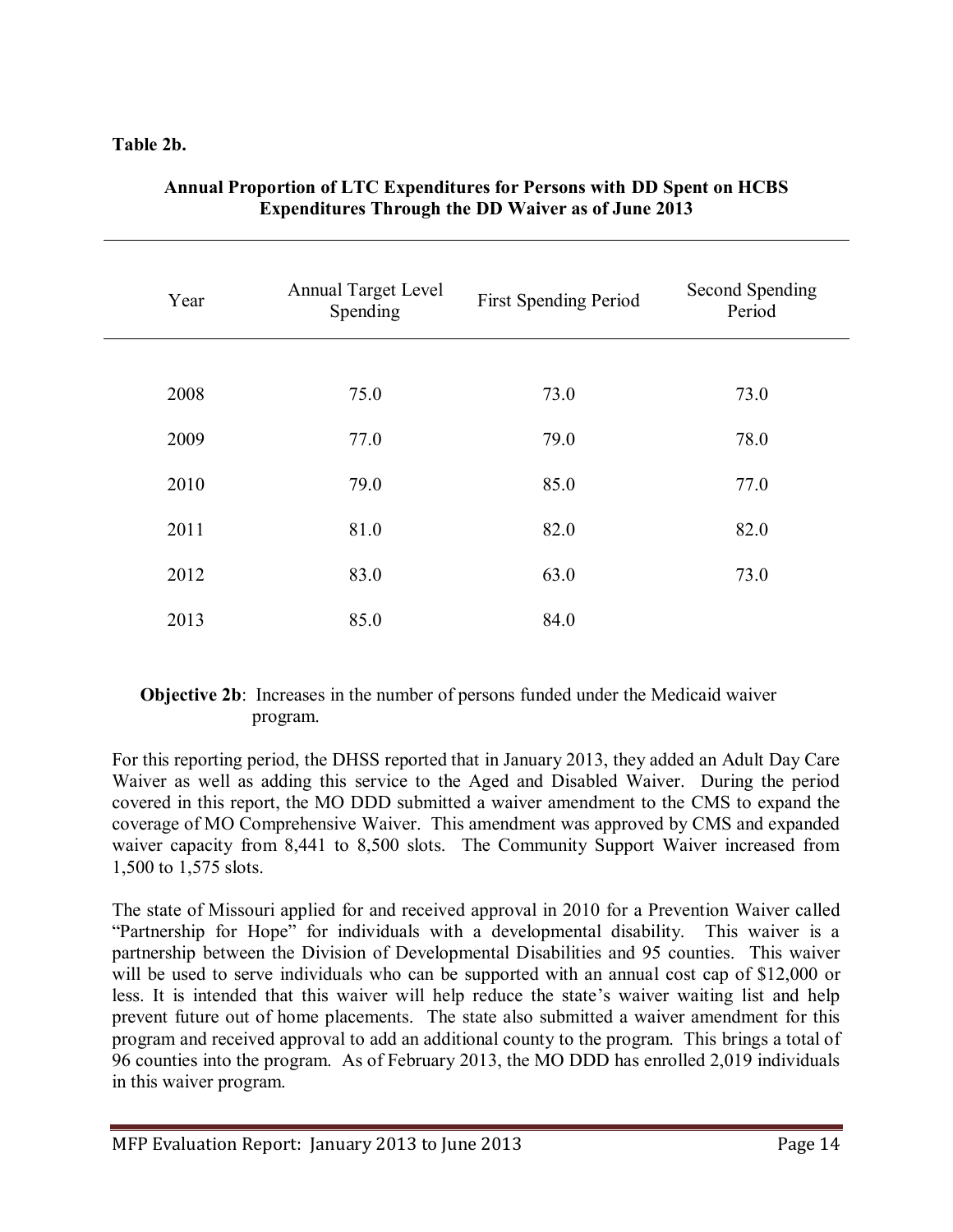The MO Departments of Social Services, Health and Senior Services and Mental Health developed a plan to remove Adult Day Health Care service (ADHC) from the Medicaid State Plan and offer this service through HCBS waivers.

**Objective 2c**: Increases in the amount of funding for demonstration services received by persons in the MFP Project.

For this reporting period, the amount of funding for demonstration services is reported to have increased as the number of individuals served has increased. Funding for demonstration services is set at a fixed amount of up to (\$2,400 per person) through the MFP Project. As the number of persons served through MFP continues to increase, there is a corresponding increase in the total amount of funding in this area.

Many individuals in the Aged and Physically Disabled target groups have complex health and safety needs that require 24 hour services or a more substantial amount of support services than is allowed by the state. As a consequence, some individuals that might be interested in MFP are disallowed due to these financial restraints. However, with the right unpaid supports, some of these individuals have transitioned through MO MFP and have been successful. HCBS waivers continue to remain under the Nursing Facility Cost Cap. MO MFP participants in the DD and DD/MI target groups are not eligible for these funds because transition funds already exist in the current waiver.

**Area 3:** Availability and accessibility of supplemental services for MFP participants. Supplemental services include a full array of health services, 'one time' transitions services, adaptive medical equipment, housing and transportation.

The purpose of this goal was to examine the availability and accessibility of supplemental services in the community. The achievement of this goal is necessary to ensure that persons who leave an institutional setting have access to the services and supports needed to live and thrive in the community to the fullest extent possible. Well trained community support services will also be needed to help prevent the need for persons to return to an institutional setting for health or safety issues.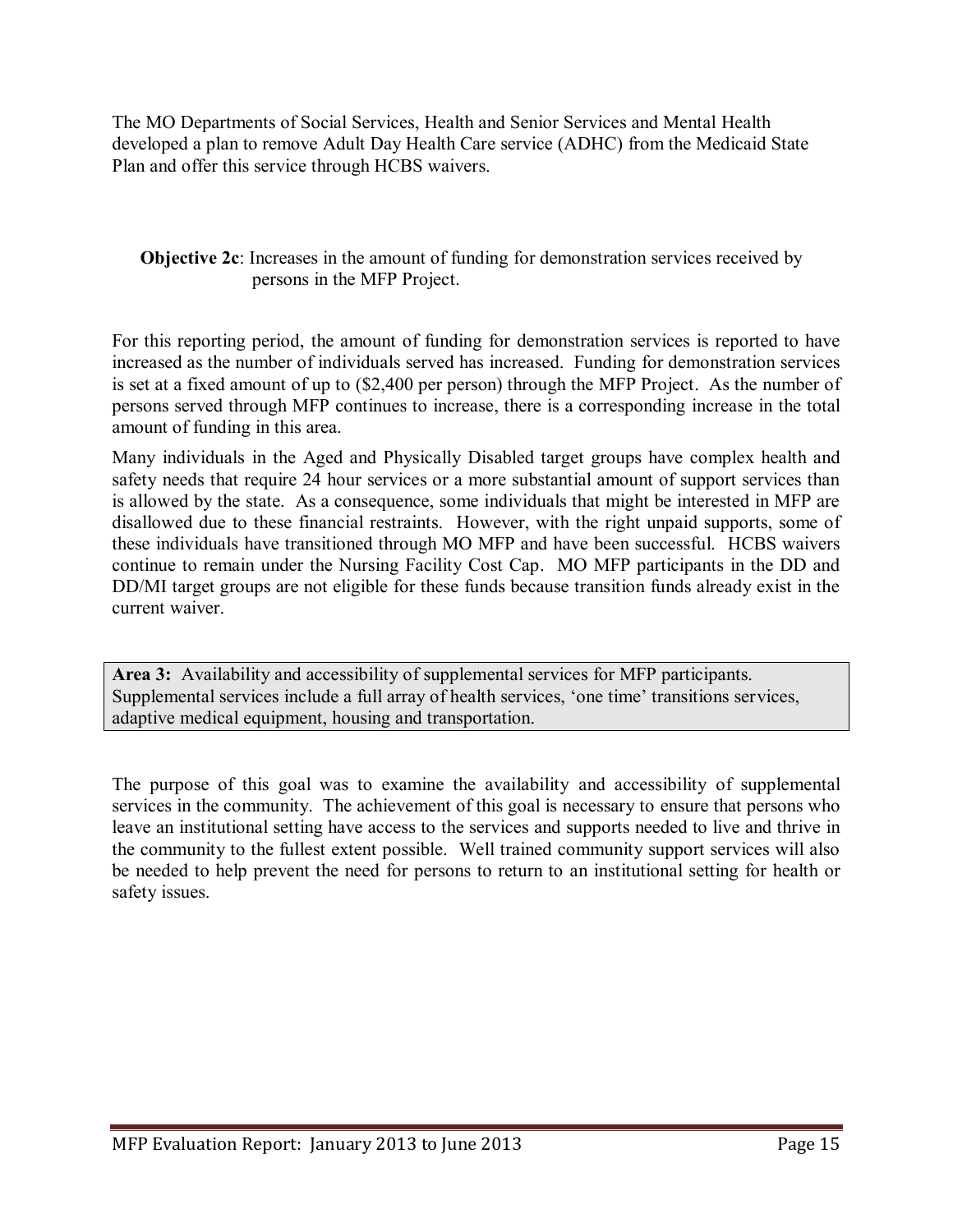#### **Objective 3a**: Level of consumer involvement in planning transitions and delivery of services for each target group.

Consumer involvement at both the individual and family level has been and continues to be a strong and consistent theme throughout the planning and implementation of this demonstration program through the MO MFP Stakeholder Group. The Missouri MFP Project works closely with other state agencies, commissions, and state advisory groups to address issues related to the transformation of the long-term care system. The State of Missouri MFP Project continues to operate its outreach activities through a grass-roots model. Consumers and their families continue to provide input through various groups that meet across the state. Consumers and families are asked to provide feedback on MFP processes, progress and any other concerns and generate recommendations. The MFP Stakeholder Committee formed an Outreach and Marketing Subcommittee to discuss and develop possible outreach strategies and other approaches to help move the MFP program forward. Missouri has requested 100% financing from the MFP grant to fund travel expenses for families and self-advocates in order that they may better attend and participate in the MFP stakeholder meetings.

Consumers are active participants in the MO MFP Stakeholder Quarterly Meetings. They offer personal input on the transition process and the challenges they experience on a daily basis. Consumer involvement has been beneficial in providing feedback on experiences while living in an institutional setting and then transitioning back to the community.

The MFP Stakeholders Group continues to work with their respective communities throughout the state to spread information regarding the MFP program. Non-consumers aid in the outreach process by providing information to their respective communities about MFP. Both consumers and non-consumers also help identify barriers and problems they see in the transition process and help generate possible solutions. The MFP website and program brochures continue to be used to supplement in-person outreach activities.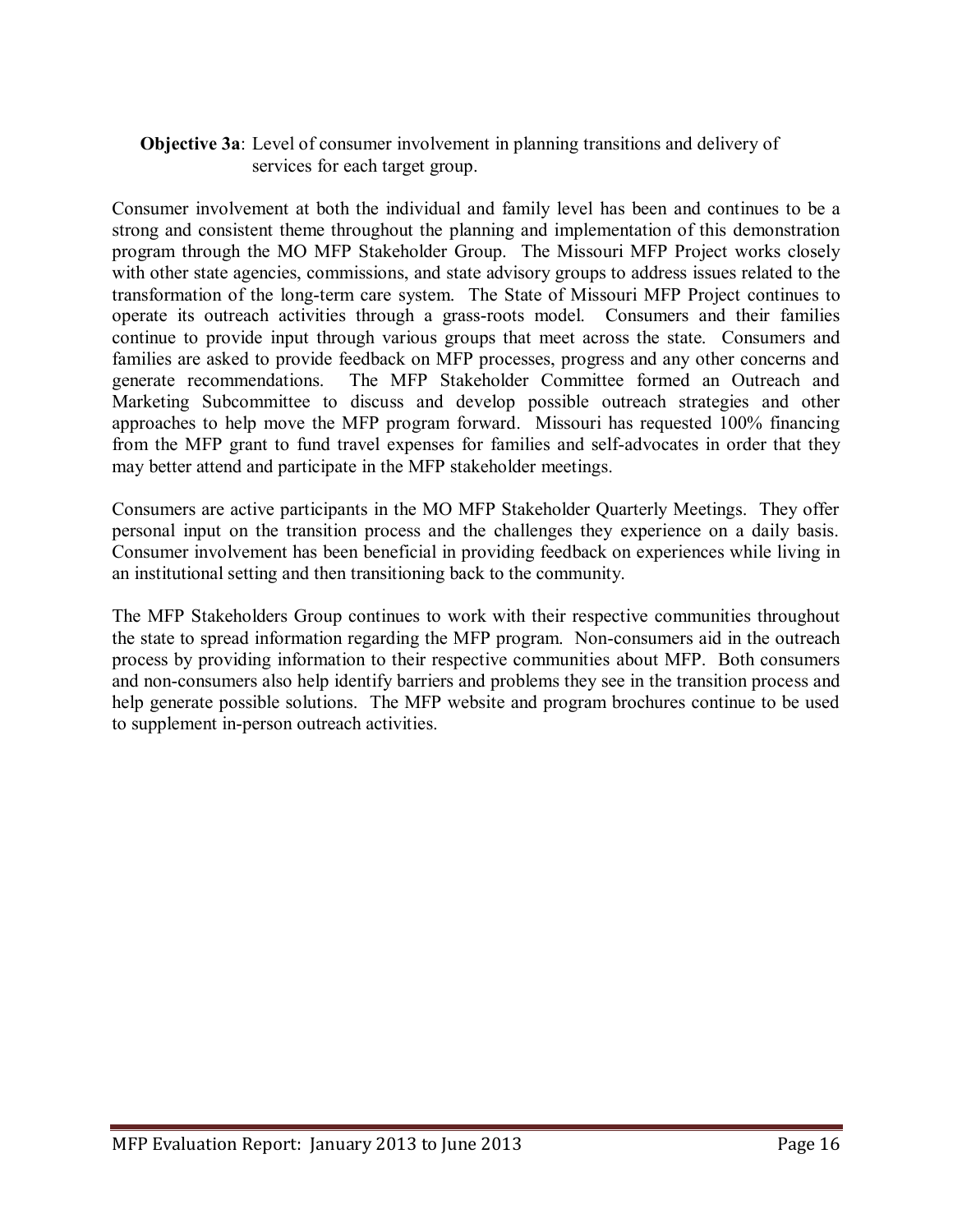#### **Table 3.**

|                                    | Provided input<br>on MFP policies<br>or procedures | Helped to<br>promote or<br>market MFP<br>program | Involved in<br>housing<br>development | Involved in<br>Quality of<br>Care<br>assurance | Attended<br><b>MFP</b><br>Advisory<br>meetings |
|------------------------------------|----------------------------------------------------|--------------------------------------------------|---------------------------------------|------------------------------------------------|------------------------------------------------|
| Consumers                          | X                                                  | X                                                |                                       | X                                              | X                                              |
| Families                           |                                                    |                                                  |                                       |                                                |                                                |
| Advocacy<br>Organizations          | X                                                  | X                                                |                                       | X                                              | X                                              |
| <b>HCBS</b> Providers              | X                                                  | X                                                |                                       | X                                              | X                                              |
| Institutional<br>Providers         | X                                                  | X                                                |                                       | X                                              | X                                              |
| Labor/Worker<br>Association(s)     |                                                    |                                                  |                                       |                                                |                                                |
| <b>Public Housing</b><br>Agency(s) |                                                    |                                                  | X                                     |                                                |                                                |
| Other State<br>Agencies            | X                                                  | X                                                | X                                     | X                                              | X                                              |
| Non-Profit<br>Housing Assoc.       |                                                    |                                                  |                                       |                                                |                                                |

#### **Stakeholder Involvement: January to June 2013**

**Objective 3b:** Types of housing selected by MFP participants in each target group.

As of this reporting period (See Table 4 and Figure 3a), the majority of persons in the aged or physical disability target groups making the transition to the community using the MFP Project have chosen to live in either apartments or individual home settings. Group home living situations of four or fewer individuals were primarily selected by individuals experiencing a DD.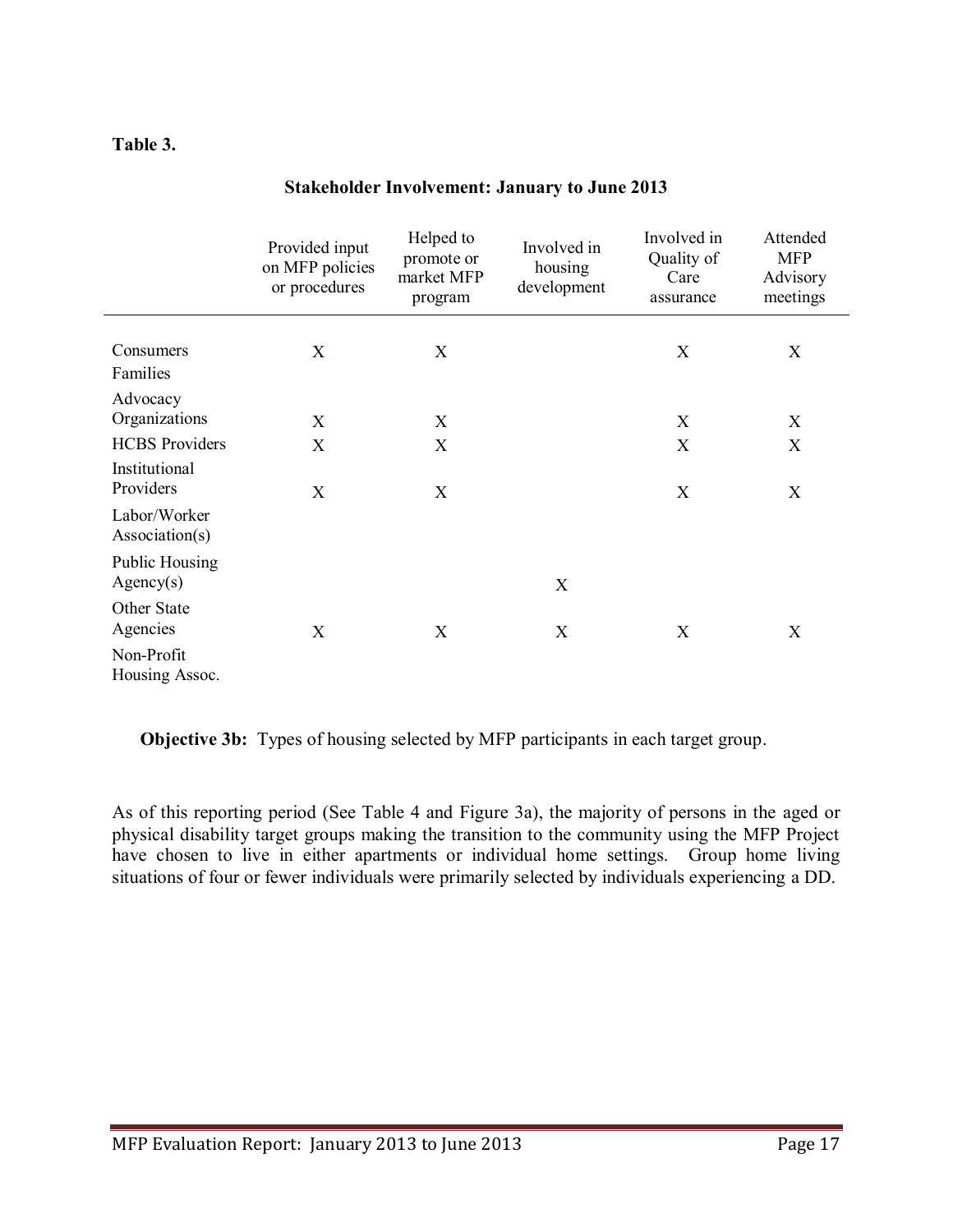#### **Table 4.**

|                                        | Aged | Physical Disability | DD | DD & MI |
|----------------------------------------|------|---------------------|----|---------|
| Home (owned or leased)                 | 3    | 8                   |    |         |
| Apartment (individual lease)           | 10   | 60                  |    |         |
| Group Home<br>(4 or fewer individuals) |      |                     | 58 |         |

#### **Type Housing Chosen by Current MFP Participants as of June 2013**

#### **Figure 3a.**

### **Type Housing Selected by MFP Participants as of June 2013**



The types of housing selected by participants in the MO MFP project since the start of the MO MFP project can be seen in Figure 3b.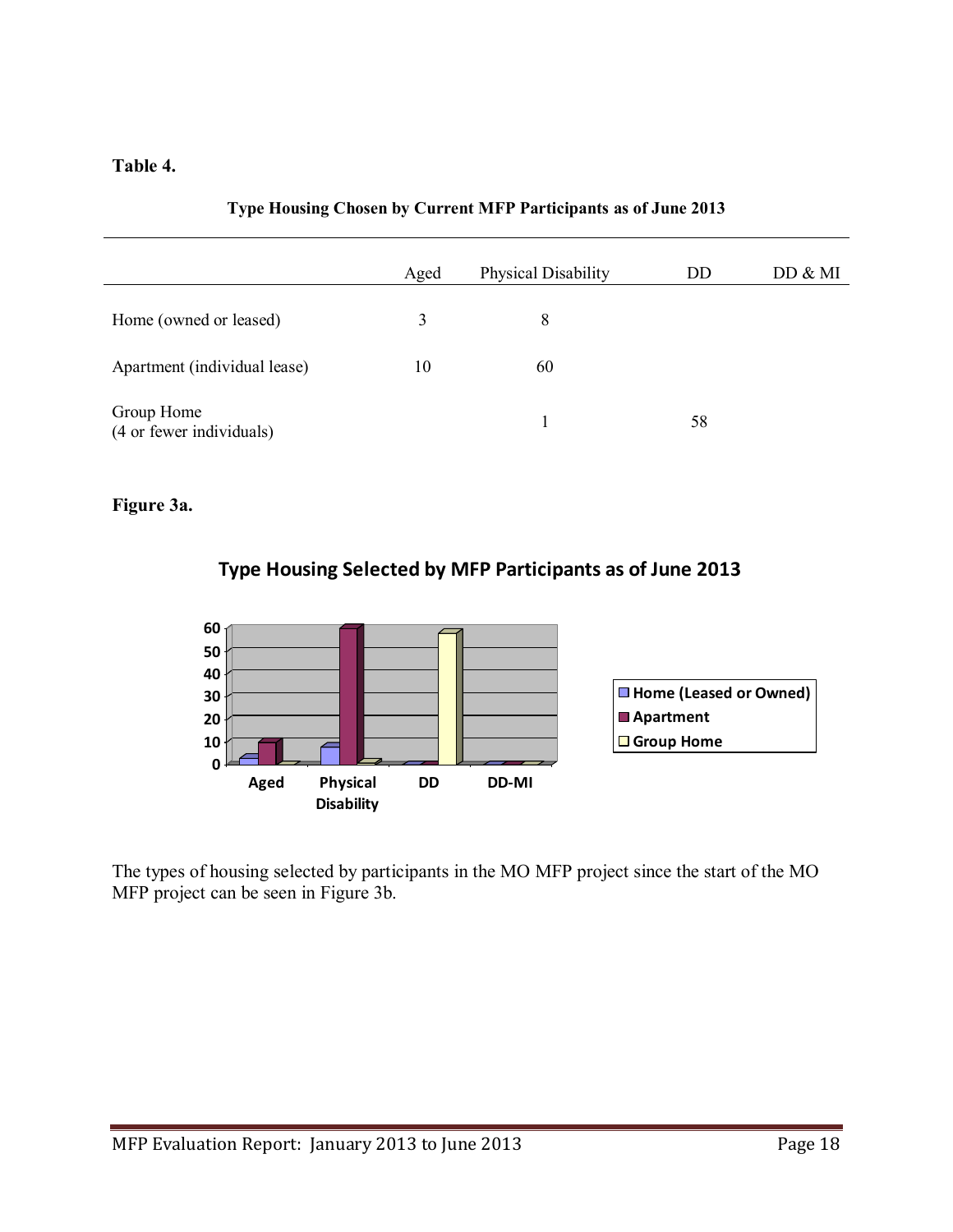**Figure 3b.** 



**Type Housing Selected by MFP Participants Since the Start of the Project**

**Objective 3c**: Number of MFP participants who choose to self-direct.

As of this reporting period, a total of 76 (See Table 5) persons are currently self-directing their support services upon returning to the community. The largest number of persons (51) who elected this option was in the PD target group. They were followed by individuals in the aged target group (24). For this reporting period, 46 persons in the PD target group and 22 in the aged target group elected to hire and supervise their own personal assistants. In the area of finance, 50 individuals in the PD group and 23 aged chose to manage their own budgets.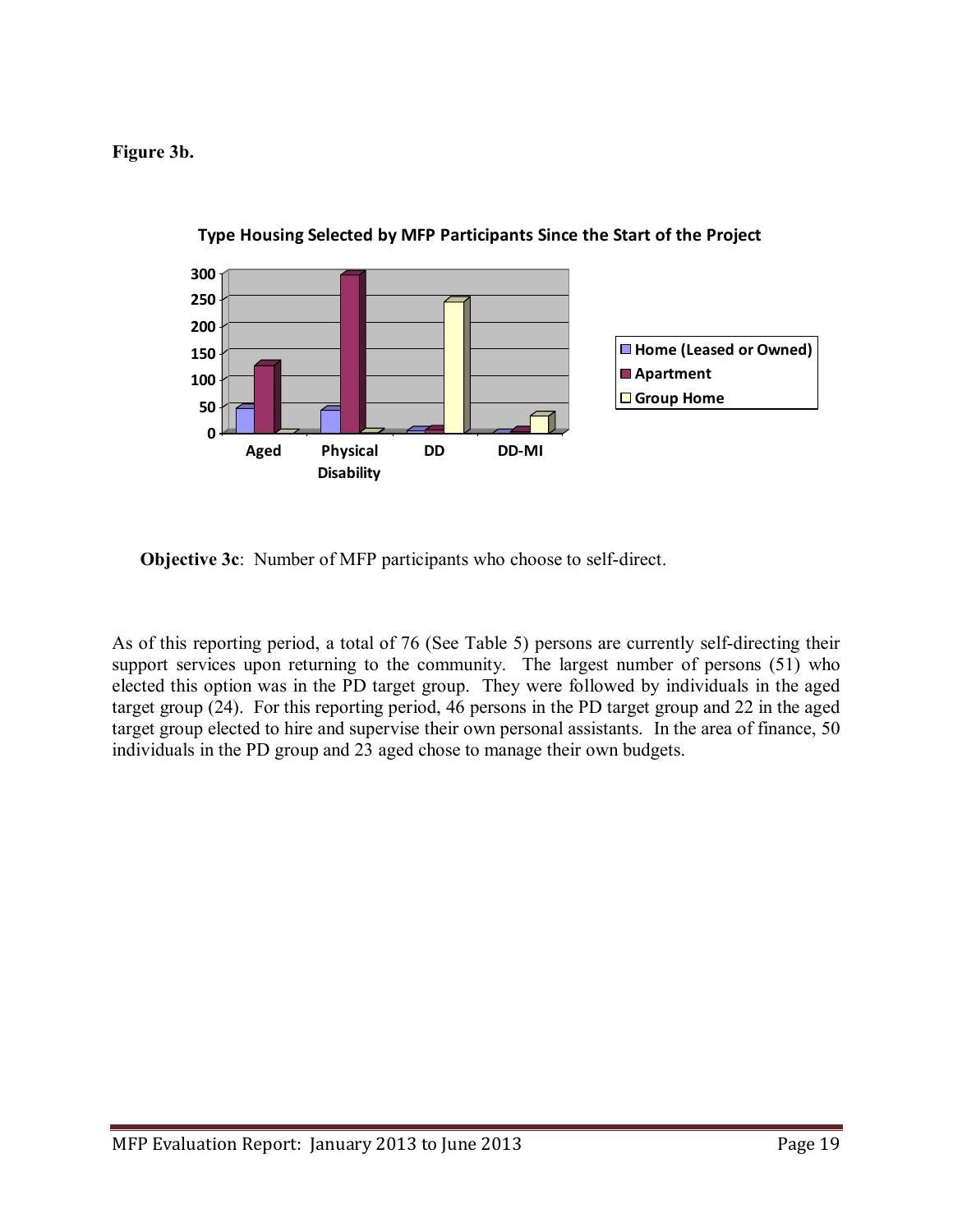#### **Table 5.**

|                                                       | Aged | <b>Physical Disability</b> | DD | DD & MI |
|-------------------------------------------------------|------|----------------------------|----|---------|
| Number MFP participants<br>enrolled in self-direction | 24   | 51                         | 1  | 0       |
| Used self-direction to:                               |      |                            |    |         |
| Hire or supervise own<br>personal assistants          | 22   | 46                         | 0  | 0       |
| Manage own allowance or<br>service budget             | 23   | 50                         | 0  | 0       |

#### **Number of Current MFP Participants in a Self-Direction Program: January to June 2013**

During this reporting period, two persons in the physical disability target group and two individuals in the aged group elected to opt out of the self-direction program.

#### **Objective 3d:** The number of individuals who were unable to transition due to lack of accessible/affordable housing.

Wait lists for housing vouchers remain closed the majority of time. When vouchers become available, the short time period of availability does not allow for individuals who wish to transition to apply. In many cases, these individuals have not yet been identified. Missouri maintains around 96 pending transitions at all times. In many cases, the reason they remain pending is because affordable housing is not available in a timely manner. The MFP Director and others will continue to work with public housing authorities to apply for vouchers made available through future NOFAs.

The availability of affordable and accessible housing for MFP participants continues to be problematic across the state in particular for aged and physically disabled individuals residing in nursing facilities who wish to return to the community. Problems are especially noted for rural areas where fewer affordable rental units are available. To help address the housing barriers with transitions, MFP has partnered with the Missouri Housing Development Commission (MHDC) which is the housing finance agency for the state. The MHDC has partnered with the DSS, the DMH, the DHSS and the Department of Corrections to develop a Memorandum of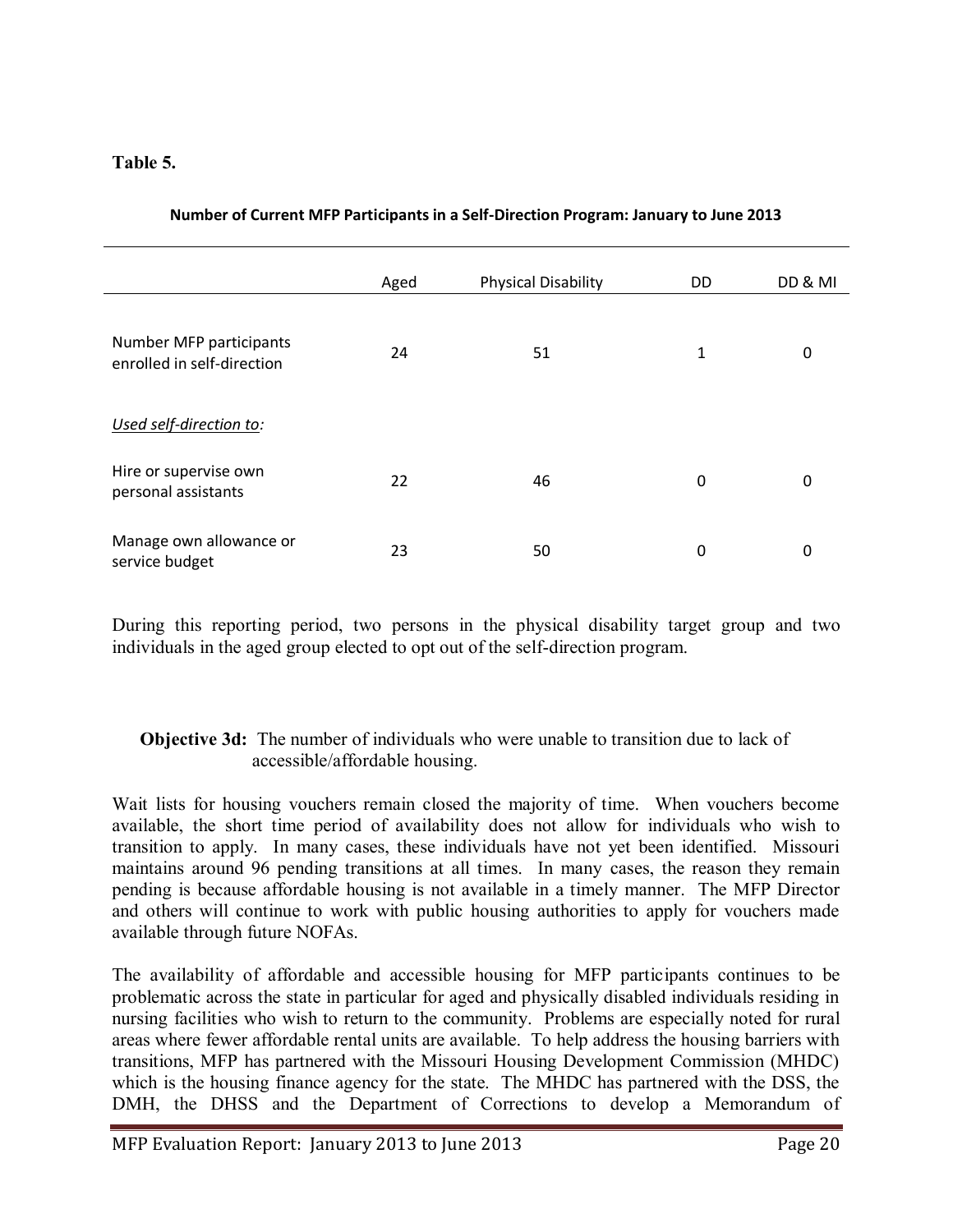Understanding (MOU) to address housing issues across the disabled populations. The state has applied for the Project Rental Assistance 811 funding sent out in the HUD notification of funding and is awaiting response from HUD on award announcements.

The MHDC has worked with the MO MFP project to help pass a statewide Discharge Policy to reduce homelessness. These guidelines include discharge planning, collaboration, information systems and tracking, and an integration of community resources. Regional staff continues to seek housing and works with area public housing authorities for creative ways to address housing problems across the state. Two Centers for Independent Living (CIL) have purchased several older buildings and are in the process of renovating them and ensuring they will be disabledaccessible. They will then rent these homes to people who transition out of nursing facilities.

The MO MFP Committee on Barriers to Housing, which consists of members from DMH, DHSS, the MO MFP Stakeholder Group, and CILs, met in May 2013. From this meeting, it was decided that a letter would be sent out to all Public Housing Authorities (PHA) statewide requesting names of all board members and a schedule of open monthly meetings in order to meet and communicate with them on MFP needs. This letter is in the process of development.

The MO MFP Project has set an annual target goal to keep the number of MFP eligible individuals who are unable to transition because they were unable to obtain affordable/accessible housing below an annual rate of three percent. For this reporting period, there were 25 reported instances where an individual was unable to transition into the community either because they could not find affordable, accessible housing, or chose a type of housing that did not meet the definition of a MFP qualified residence. This is a rate of 1.68 percent and meets the target goal.

#### **Objective 3e:** Types and amounts of transition services, including demonstration and supplemental services, used by MFP participants.

MFP funds are utilized to reimburse contractors for Transition Coordination Services. Contractors are eligible to receive \$1,350 at the time of transition; \$675 if the individual remains in the community for 6 months; and \$675 if the individual remains in the community for a total of 12 months. MFP funds are also utilized to reimburse contractors for Options Counseling services at a rate of \$300 per session, per resident, per year.

The DHSS Division of Senior and Disability Services has used and anticipates using funds on one-time expenses as a result of consumers transitioning into the community. A maximum of \$2,400 for such demonstration services is allotted for each MFP participant in the aged or physically disabled target groups who transitions from a nursing facility to the community. For this reporting period, the DHSS authorized \$499,200 on demonstration services for 208 individuals making the transition into the community. Of this amount, \$133,371.70 was requested and used by 82 persons. The breakdown of DHSS authorized demonstration service expenditures can be seen below in Table 6.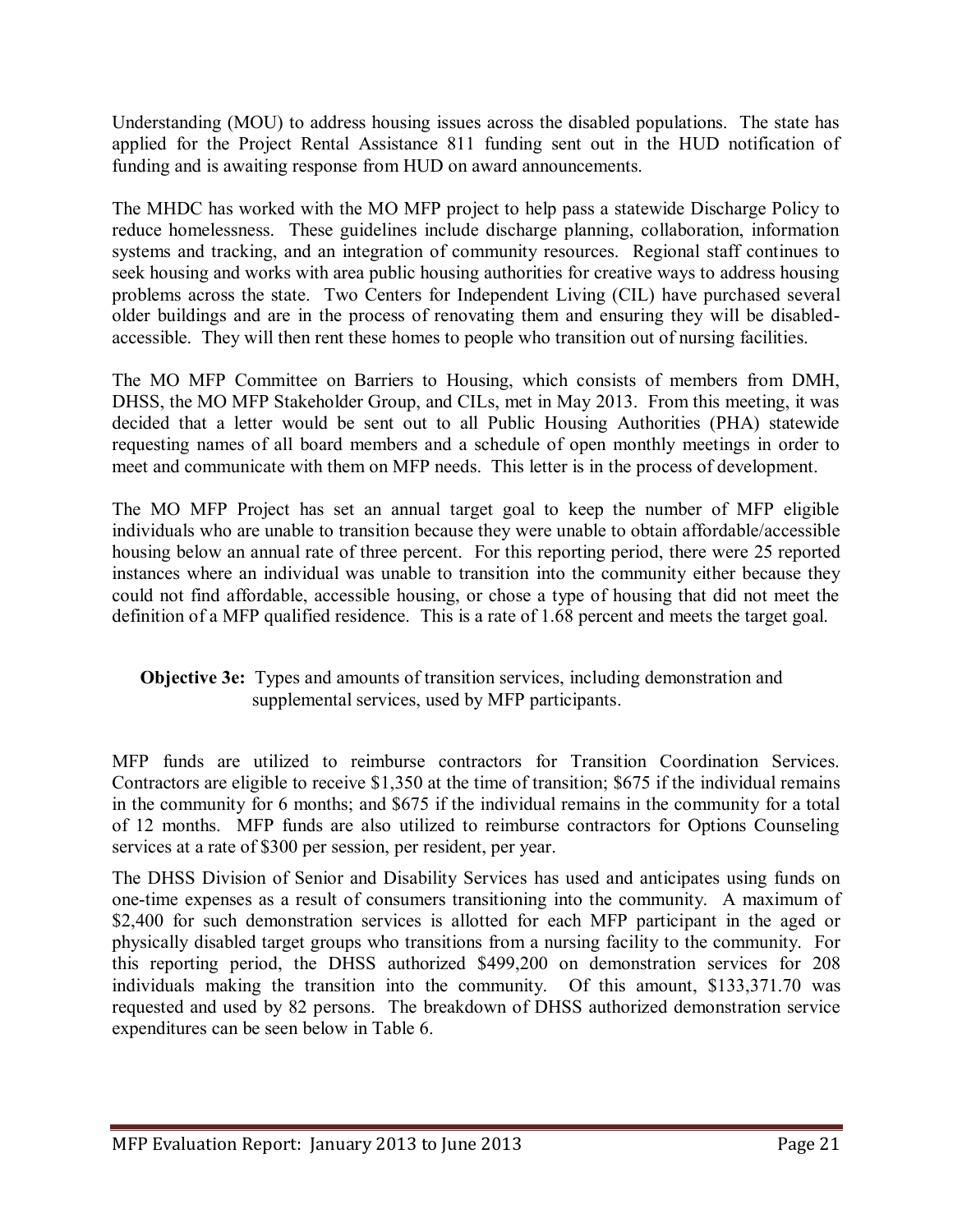#### **Table 6.**

|  |  | Supplemental Service Expenditures Authorized by DHSS – January to June 2013 |  |  |
|--|--|-----------------------------------------------------------------------------|--|--|
|  |  |                                                                             |  |  |
|  |  |                                                                             |  |  |

|                                             | <b>Amount</b>    | Percent          |
|---------------------------------------------|------------------|------------------|
|                                             |                  |                  |
| <b>Rent Deposits</b>                        | \$28,416.06      | 21%              |
| <b>Utility Deposits</b>                     | \$5,360.26       | 4%               |
| <b>Cleaning Supplies</b>                    | \$2,645.44       | 2%               |
| Toiletries                                  | \$1,222.80       | $1\%$            |
| Furniture                                   | \$40,817.32      | 31%              |
| Household Items                             | \$23,721.40      | 18%              |
| Groceries                                   | \$7,950.01       | 6%               |
| Miscellaneous (including medical equipment) | \$23,238.39      | 17%              |
| <b>Accessible Vehicle</b>                   | $\boldsymbol{0}$ | $\boldsymbol{0}$ |
| Total                                       | \$133,371.70     | 100%             |

As can be seen below in Figure 4, the majority of demonstration service expenditures authorized by the Missouri DHSS for this reporting period was used to purchase furniture, household items, pay for rent deposits, and other items needed to help establish a viable living setting back in the community. These demonstration service expenditures continue to play an important role in helping individuals return to the community. These expenditures were used by 39% of MFP participants eligible for these supplemental service expenditures and who transitioned during this reporting period.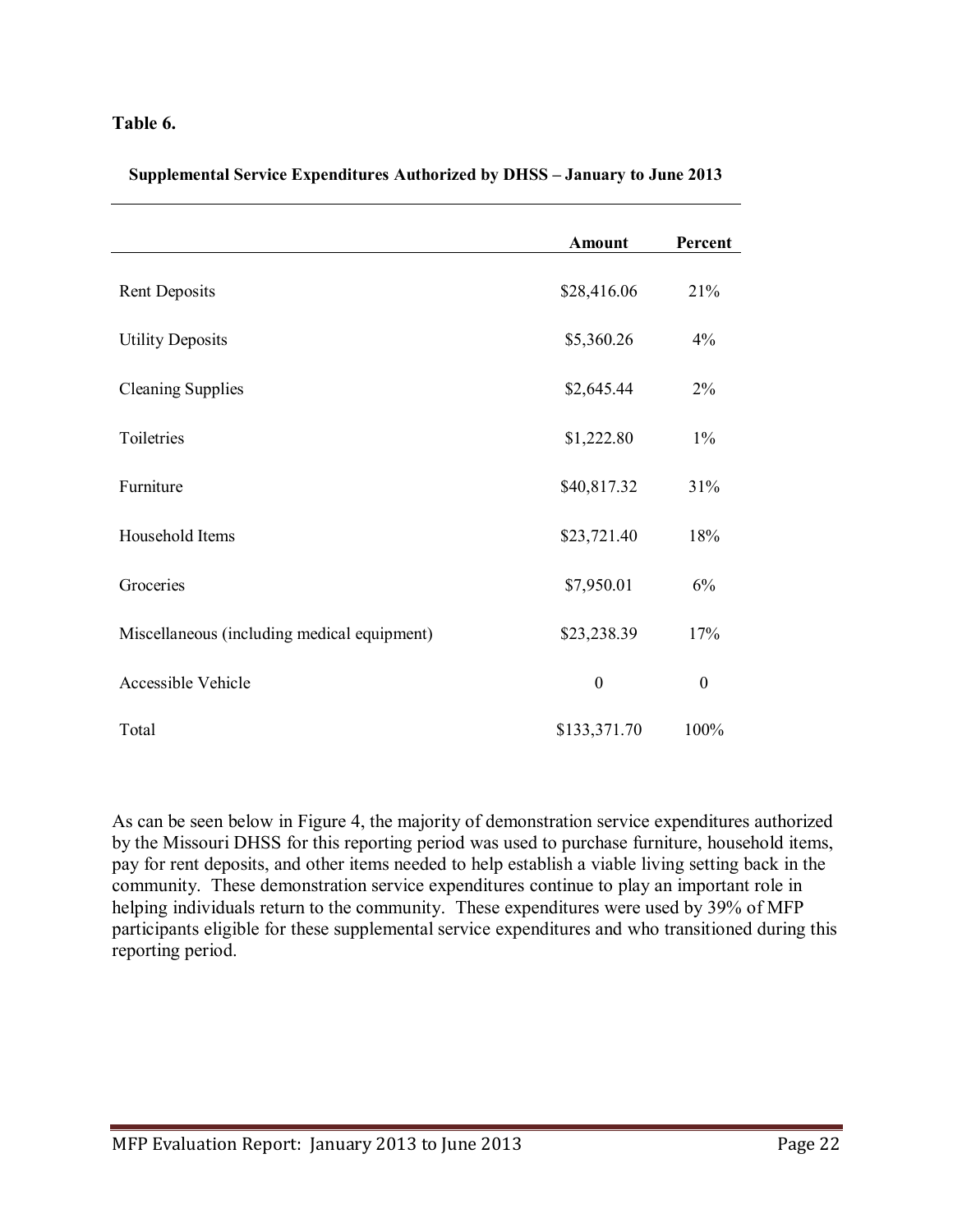**Figure 4.** 

## **Supplemental Service Expenditures Authorized by DHSS - January to June 2013**

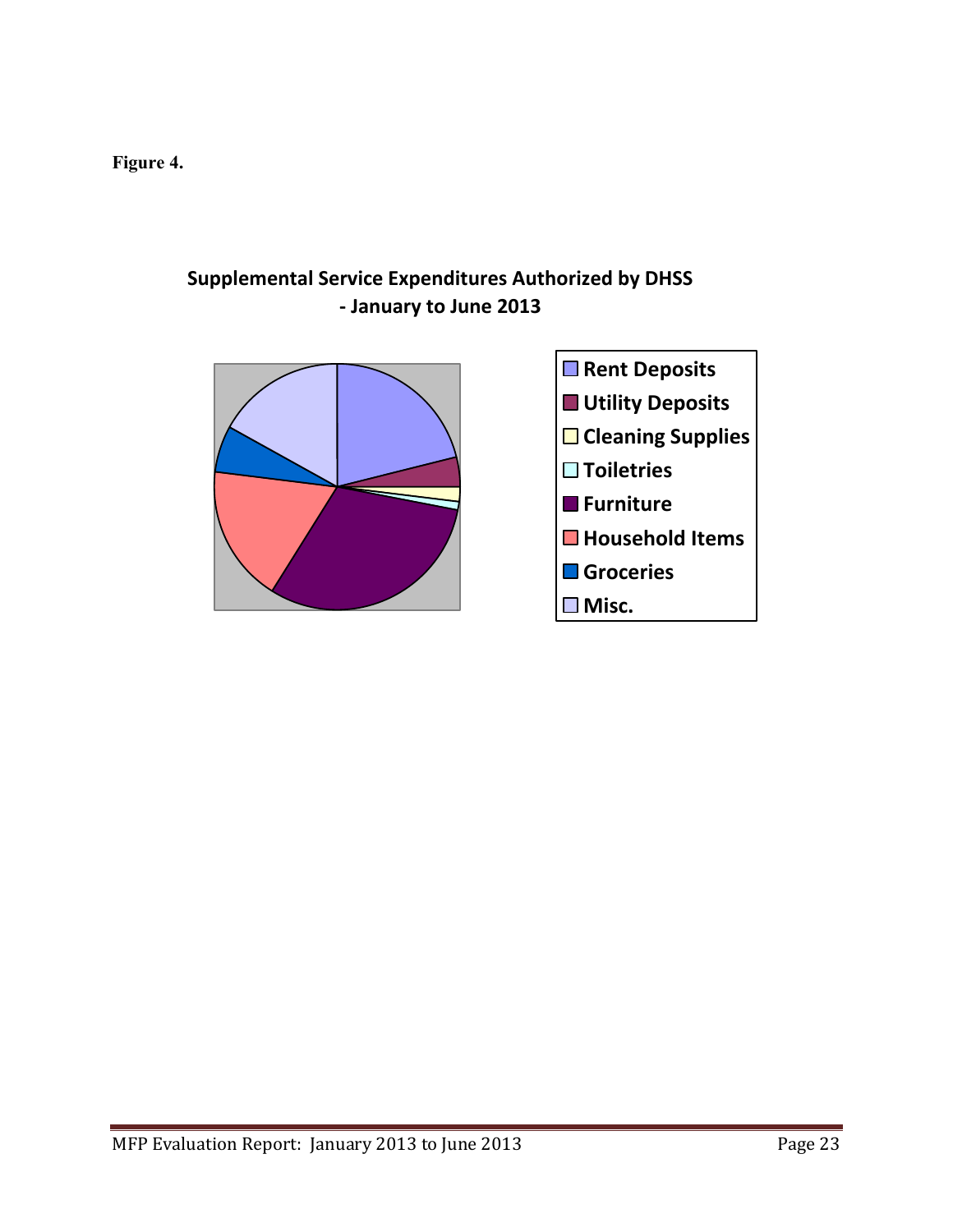**Objective 3f:** Why individuals interested in participating in MFP were unable to transition to the community.

#### **Table 7.**

#### **Reasons Persons Could Not be Transitioned Using the MFP Program For the January to June 2013 Evaluation Reporting Period**

|                                                                                                                                                                                               | $12 - 10$        | $6 - 11$         | $12 - 11$        | $6 - 12$         | $12 - 12$        | $6 - 13$         |  |
|-----------------------------------------------------------------------------------------------------------------------------------------------------------------------------------------------|------------------|------------------|------------------|------------------|------------------|------------------|--|
| Individual transitioned to the community<br>but did not enroll on MFP                                                                                                                         | $\mathbf{1}$     | $\boldsymbol{0}$ | $\boldsymbol{0}$ | $\boldsymbol{0}$ | $\boldsymbol{0}$ | $\boldsymbol{0}$ |  |
| Individuals physical health, mental<br>health or other service needs were<br>greater than what could be<br>accommodated in the community or<br>through the state's current waiver<br>programs | 20               | 8                | 71               | 76               | 141              | 170              |  |
| Individual could not find affordable,<br>accessible housing or chose a type of<br>residence that does not meet the<br>definition of MFP qualified residence                                   | 1                | $\theta$         | 19               | 19               | 25               | 34               |  |
| Individual changed mind about<br>transitioning, did not cooperate in the<br>planning process, had unrealistic<br>expectations or preferred to remain in<br>the institution                    | 9                | $\overline{4}$   | 44               | 58               | 92               | 123              |  |
| Individual's family member or guardian<br>refused to grant permission or would not<br>provide back-up support                                                                                 | $\mathfrak{Z}$   | $\overline{2}$   | 15               | 15               | 24               | 29               |  |
| High Spend Down                                                                                                                                                                               | $\boldsymbol{0}$ | $\boldsymbol{0}$ | $\boldsymbol{0}$ | $\boldsymbol{0}$ | $\boldsymbol{0}$ | 97               |  |

For this reporting period, a total of 453 persons were unable to transition into the community from long term care facilities by using the Missouri MFP Program. For the aged and physically disabled, the reasons for not transitioning were most often due to health and safety concerns in the community. Other denials for program participation were due to the individual requiring 24 hour oversight since Missouri's current state and waiver programs do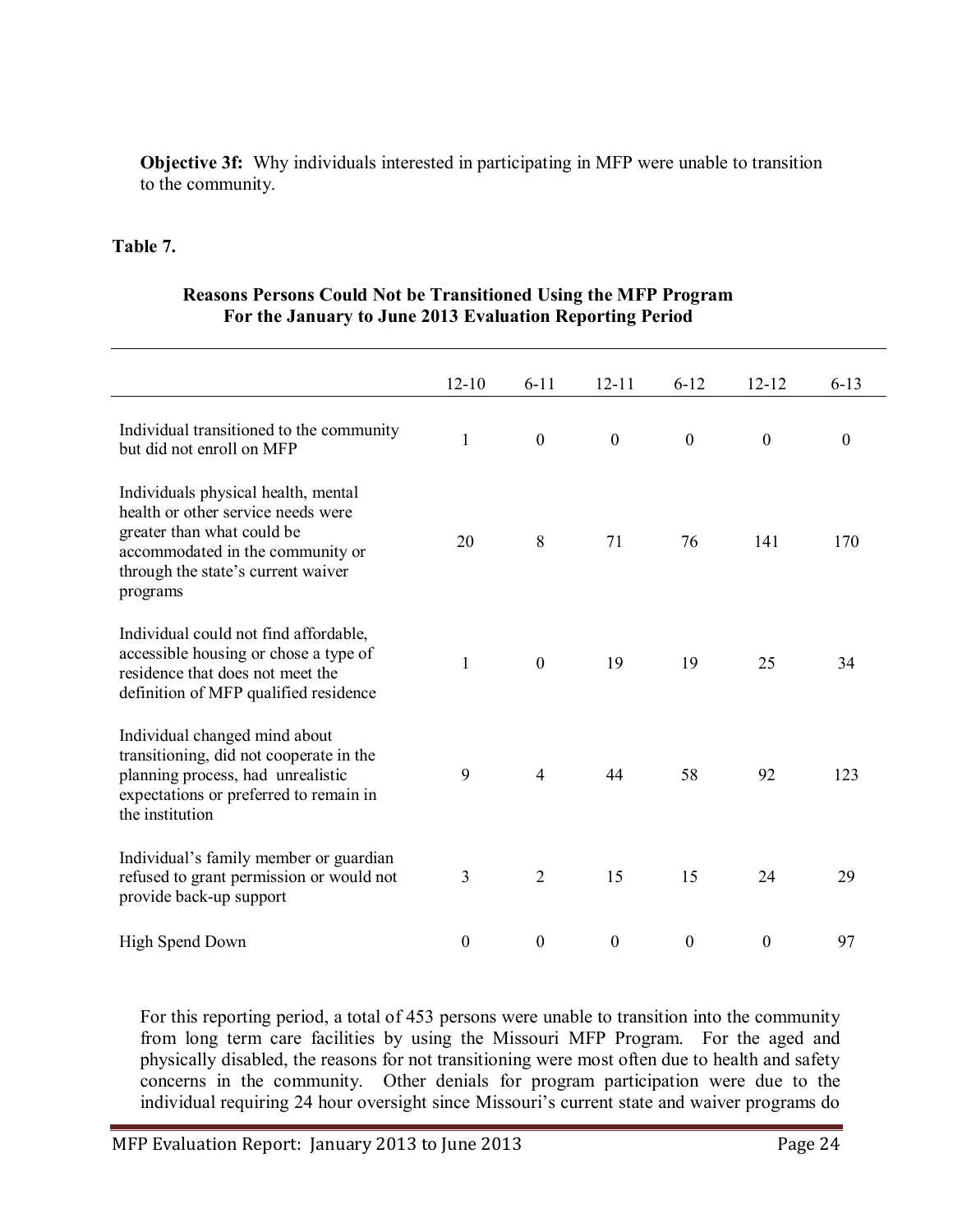not provide for this level of paid support, a lack of housing and past criminal action or abuse issues.

**Area 4:** Performance of a cost analysis on support service costs for individuals participating in the MFP Project.

Another major intent of the MO MFP program is to demonstrate that disabled and aged persons can live in their communities with proper support and that this support would cost Medicaid less than it currently spends for institutional care. The purpose of this goal was to examine the financial costs of having individuals live and receive supports in their community. These expenses would be compared against the costs of similar services and supports in a long term care living facility. It is intended that this information might help form state policy regarding supporting individuals to reside in their home communities as opposed to living in an institutional setting.

**Objective 4a**: Medicaid costs prior to participation in MFP.

The data needed for this objective will be obtained from several different data sets maintained by various state agencies in Missouri. At the time of this report, the process and methodology was still being developed to obtain this information. As a result, the analyses needed to address this objective cannot be performed.

**Objective 4b**: Medicaid costs following transition.

The data needed for this objective will be obtained from several different data sets maintained by various state agencies in Missouri. At the time of this report, the process and methodology was still being developed to obtain this information. As a result, the analyses needed to address this objective cannot be performed.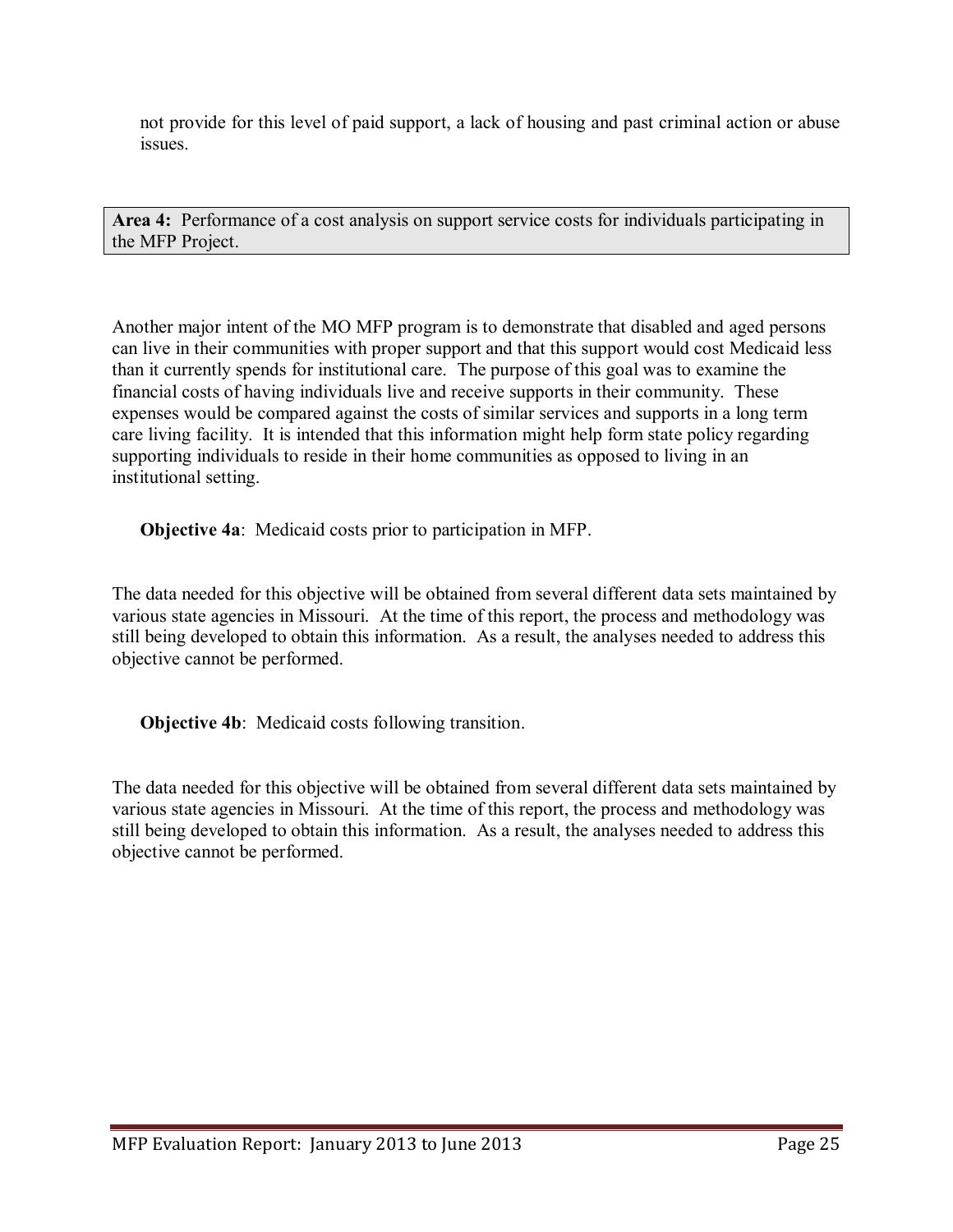Area 5: Development of policies and practices to improve quality management systems to monitor services and supports provided to participants in the MFP Project.

One of the intentions of the MFP Rebalancing Demonstration Grant was to create systematic changes in state policy and practices that would extend beyond the duration of the grant. The purpose of this goal is to examine the state of Missouri's ability to create a system of policies and practices that would ensure that support services delivered to consumers were of a consistent quality that addressed their needs and helped ensure their ability to fully participate in their communities.

During this reporting period, project staff at DSS, DHSS and DMH continued to work on intra/inter-departmental communication and coordination to provide opportunities to improve service delivery to consumers. At DMH, the state Quality Enhancement Team (QET) continues to meet monthly with Regional and State Operated Facility QE leadership members to review quality management systems. The state QET meets on a quarterly basis with MO HealthNet Division (the state Medicaid administrative agency) to review the assurances set forth by CMS for the five Division of DD Waivers. This information is shared with the Division Director and the Division of DD Management Team. The state QET has provided training to Behavior Resource Teams regarding available data and reports to assist with support planning.

Another component of the state of Missouri's intent to improve the delivery of quality services was the creation and implementation of web-based data collection systems. During this reporting period, the state of Missouri MFP project continued to use its Web System to collect MFP data. One component of this web tool consists of the Action Planning and Tracking System. This program tracks participants from initial referral, through the transition process and follows them for one year to identify trends and needs for quality improvement and individualized remediation.

For the Aged and Physically Disabled target groups, the DHSS/DSDS continues to use its HCBS Cyber Access Web Tool. This tool contains the Inter RAI HC to help guide comprehensive care and service planning in community-based settings. It focuses on the person's functioning and quality of life by assessing individual needs, strengths and preferences. Another tracking tool is the MO Case Compass that is to be used by DSDS to monitor adult protective service investigations and the follow-up required for protective services. The DHSS maintains data spreadsheets in the DHSS/DSDS central offices regarding transition and options counseling services.

The DMH has linked the Health Identification and Planning System (HIPS) directly into CIMOR, the DMH information management system. This will allow notification directly from the data system to service providers to improve follow-up as identified from nursing reviews. This will eliminate the paper system and create the ability to examine a person's health needs over time. The Division of Developmental Disabilities has implemented a standardized webbased tool for reviewing quarterly and monthly data on service delivery and supports to analyze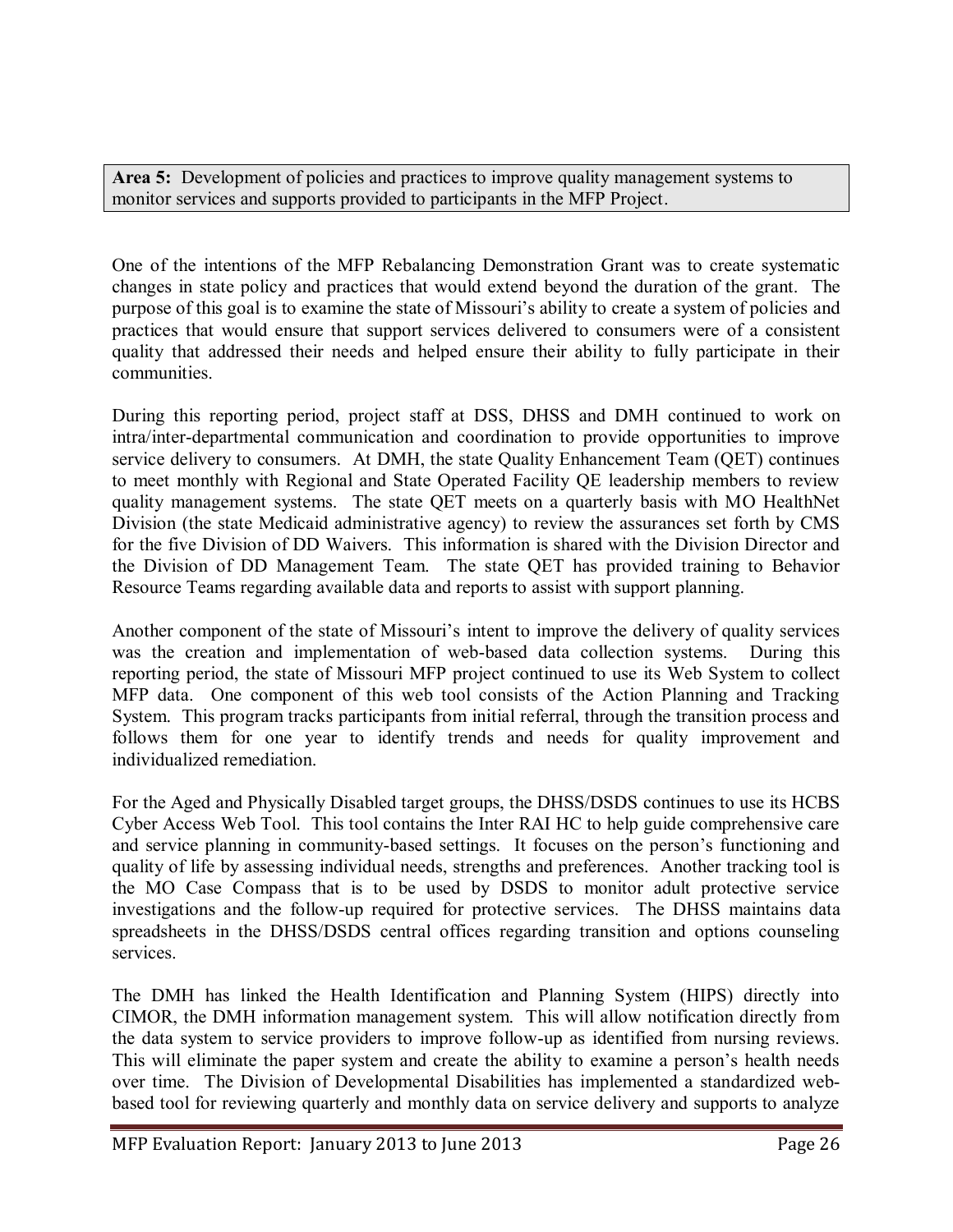event data and develop intervention measures and system improvement strategies when indicated.

The DMH and the DHSS/DSDS continues to meet with program participants and related service providers to share information and monitor support needs. As part of this transition coordination, contractors are required to monitor MFP participants during the first year of transition. These contractors must meet face-to-face with participants; twice for the first three months of transition and monthly for the next nine months. As part of this Continuous Quality Improvement process, DSDS and contracted staff that work with MFP persons attend monthly meetings to discuss relevant issues involving the delivery of services and supports. Quality meetings were held with the CEOs of provider agencies; DSDS central office staff and the five DSDS regional coordinators address contract implementation issues, barriers to delivery of services and identify best practices.

During this reporting period, DSS discussed the creation of quality monitoring processes that would apply to MFP participants. DSS decided to create two new systems to allow DSDS to monitor performance with regards to the following measures: 1) The percentage of individuals who transition within 6 months of the Options Counseling Session, and 2) The percentage of individuals who are involved with an abuse/neglect/exploitation report within 90 days of transition. These processes were approved and will be implemented in January 2014 with the new contract. These will become outcome measures in future contracts with contractors.

DSDS continues to monitor cases which have been pending transition six months or longer. Regional CQI teams are monitoring the MDS Section Q referrals to improve outreach to those nursing homes which have not submitted a referral. Effective 4/1/13, a transition plan template was adopted statewide. In addition, the state level CQI team adopted a satisfaction survey which all DSDS contractors are expected to utilize to measure satisfaction with Options Counseling and Transition Coordination Services. A monthly contact form was distributed statewide which provides a template for the documentation to the monthly visits. Some regional CQI teams have implemented monthly support groups for MO MFP participants.

The DMH continues to follow enhanced quality monitoring protocols for the first year of transition. Here quality related outcomes using identified benchmarks or persons at risk for poor outcomes will be monitored for effectiveness. Critical Incidents and outcomes will be monitored with information on these incidents entered into the Event Management Tracking system (EMT). Individualized Service Plans will be reviewed and findings entered into the Action Plan Tracking System. Ongoing review and enhancements continue for the electronic system that has been developed for the Regional Community Living Coordinators to review monthly reportable events specific to individuals currently enrolled in the MO MFP program. This process is designed to assist with the identification of themes and trends for overall quality improvement strategies that focus on service delivery and supports. Medical/health needs continue to be reviewed on a monthly basis by community registered nurses. Ongoing Technical Assistance support has been provided to MO MFP staff regarding accessing data through CIMOR.

The state of Missouri continues to implement the use of the National Core Indicators survey across the state which will provide additional information on individuals with DD receiving services and supports. One key piece of information that will be obtained from this survey is the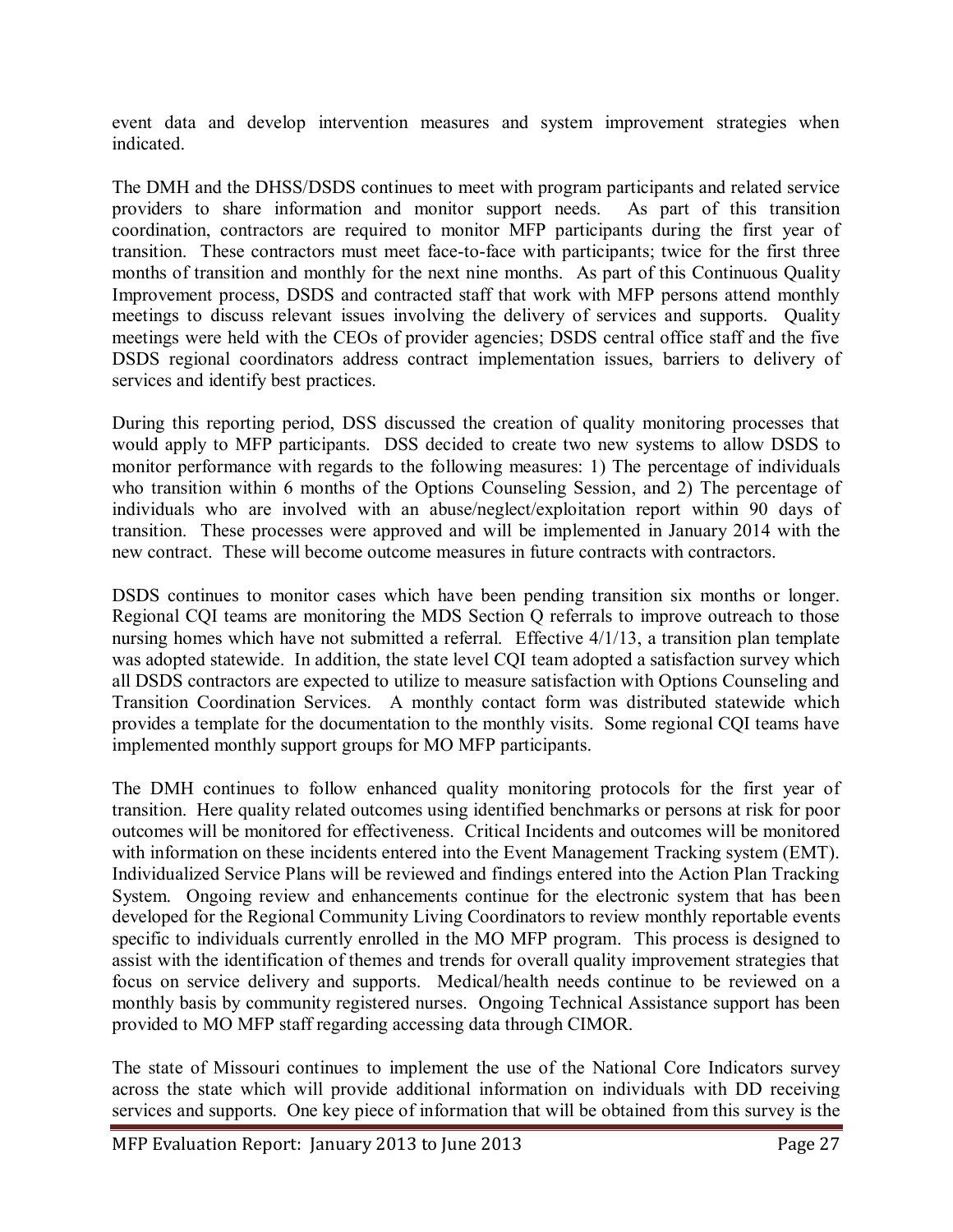rate of direct support staff turnover. Maintaining a low rate of staff turnover has been identified as one of the key components in providing quality care to persons with disabilities. The state also continues to use the Support Intensity Scale (SIS) and the Safe Advocates and Families for Excellence (SAFE) and utilization reviews.

#### **Objective 5a**: Level of satisfaction with home and community based services including living arrangements.

#### **Baseline Findings**

The MFP Quality of Life Survey (QoLS) will be used to help measure consumer level of satisfaction with HCBS and living arrangements. The training of QoLS administrators continues to take place and a system has been developed to ensure the ability to administer the survey throughout the state. The QoLS continues to be administered to participants and the results sent to CMS. For this reporting period, 80 persons transitioned into the community as a result of MFP and were administered a baseline QoLS.

For this reporting period, data from the QoLS was obtained for a cumulative total of 875 persons on the Baseline Phase of transitioning into the community using MFP. Prior to transitioning to the community, 91% of these participants reported that they were living in long-term institutional settings and 9% were in other living arrangements. Only 48% of those living in an institutional setting reported that they liked where they lived. This compared to those living in an alternative setting where nearly 78% reported liking their living setting. 67% of persons living in group settings reported that they did not help select their current living setting. Similar results were indicated by those persons living in alternative settings where 68% reported that they also did not help select their current housing.

Approximately 15% of those living in an institutional setting reported that they did not feel safe where they lived. Of these, roughly 36% indicated that they felt this way most of the time. In other areas related to personal safety, of those who responded, over 4% of persons living in institutional settings reported that they had been physically hurt by care providers. Over 19% of institutional residents indicated that they had been yelled at or verbally abused. In addition, over 30% reported that they had money or personal items taken from them without permission.

Overall for those individuals about to transition into the community, 76% reported being happy with the help they currently received in their pre-transition living setting but only 65% indicated that they were happy with the way they were living their life. It should be noted that 25% of those living in group living settings reported being unhappy with their services and 38% of persons living in group settings indicated being unhappy with how they were living their life.

Prior to transitioning, approximately 81% of MFP participants reported that they were treated with respect by their service providers. 81% said that their helpers listened carefully to their requests. Close to 72% of pre-transition MFP participants indicated that they required assistance to perform their ADL behaviors. Nearly 20% of respondents who required assistance indicated that they went without a shower or bath when they needed one and approximately 53% of these occurred because there was no one to help them. Over 11% of participants reported that they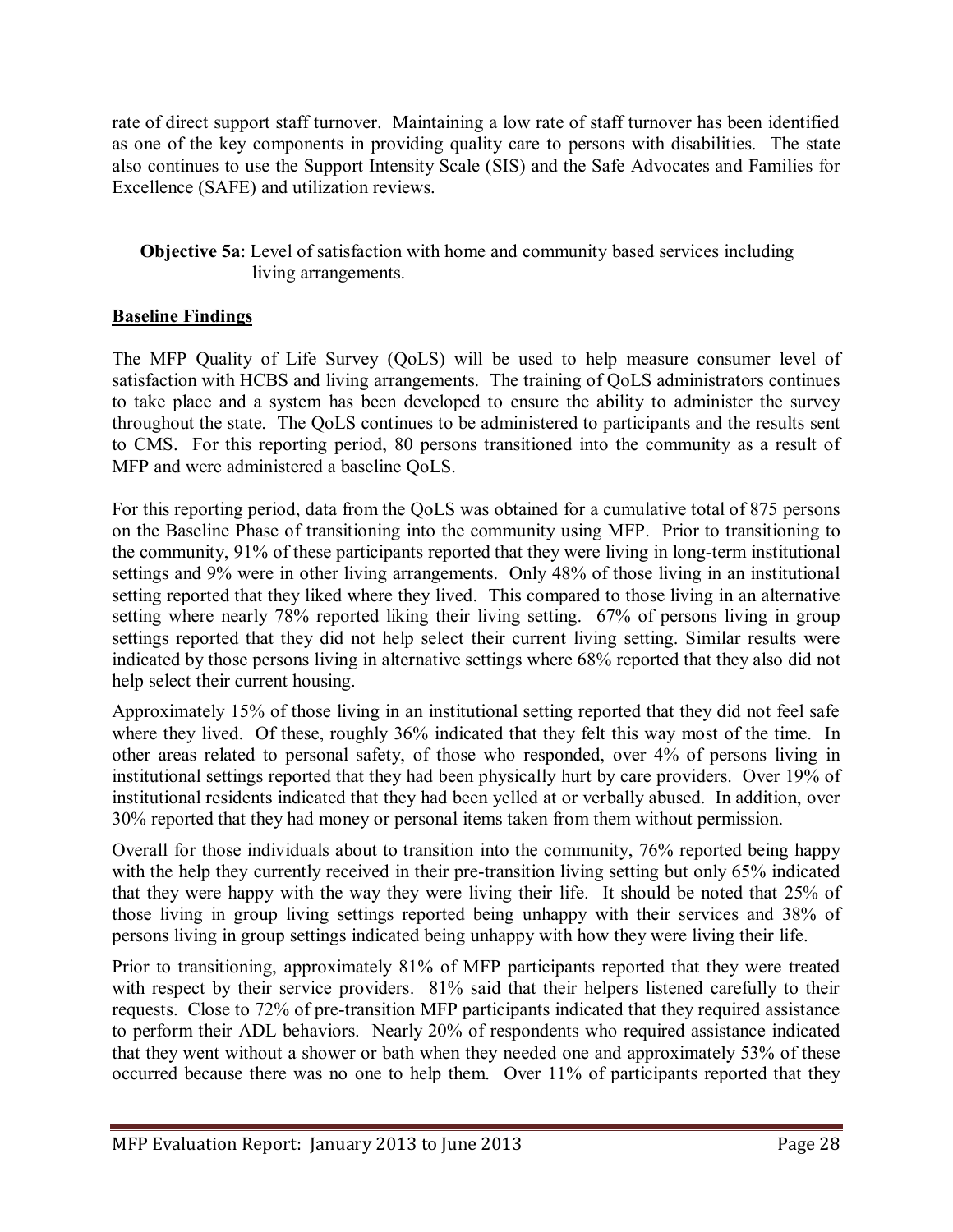were unable to use the bathroom when needed and 38% of this group indicated that this was due to a lack of assistance.

#### **One Year Post-Transition Findings**

For this reporting period, available cumulative data from the QoLS was obtained from 376 persons participating in the MO MFP program who had transitioned into the community and had been living in the community for 12 months. One year following a return to their communities, 96% of persons living in a group home setting and 92% if those in a non-group home setting reported that they liked where they were living. 47% of those in group homes and 69% of individuals living in a non-group setting reported that they helped select their current home.

At the first follow-up interview that occurred after 12 months of community residence, less than 6% of respondents indicated that they did not feel safe where they lived. Of these, only 7 persons reported that they felt this way most of the time. At the time of the 12 month follow-up interview, two persons indicated that they had been physically hurt by their current care providers and eight individuals reported that they had been yelled at or verbally abused. Ten consumers also reported that they had either money or personal items taken without their permission.

One year after returning to their community, approximately 93% of MFP participants reported being happy with the help they receive around their living setting and nearly 90% stated that they were happy with the way they were living their life. At this first follow-up interview, nearly 96% of MFP participants stated that they were treated with respect by their service providers. Nine persons reported that they were not being treated the way they wished most of the time. Close to 75% of participants stated that they required assistance to perform their ADL behaviors and over 94%% reported that these aides were paid to provide assistance. It was reported that 42.6% of MFP participants had the opportunity to pick their support staff. For respondents that required assistance, 20 persons (6%) indicated that they went without a shower or bath when they needed one, but only eight persons stated that this was because no one was there to help them. Nine persons (3%) reported that they were unable to use the bathroom when needed but only two individuals indicated that this was due a lack of available staff assistance.

During their first 12 months of living in the community, nearly 87% of MFP participants reported that they were able to see family and friends when they wished. Participants also indicated that they were able to get to places they needed to go to like work, shopping and doctor appointments close to 94% of the time. These rates occurred even though 74% of these individuals needed help to go out.

One question asked on the QoLS at the one year assessment is "Are you working for pay right now?" Of those now living in the community for one year, 25% (N=87) indicated that they were working for pay. In this group, 5 persons had a PD, 73 were in the DD group and 9 were in the DD/MI disability group. As Figure 5 shows, participants with DD represented the greatest proportion of paid workers (84%).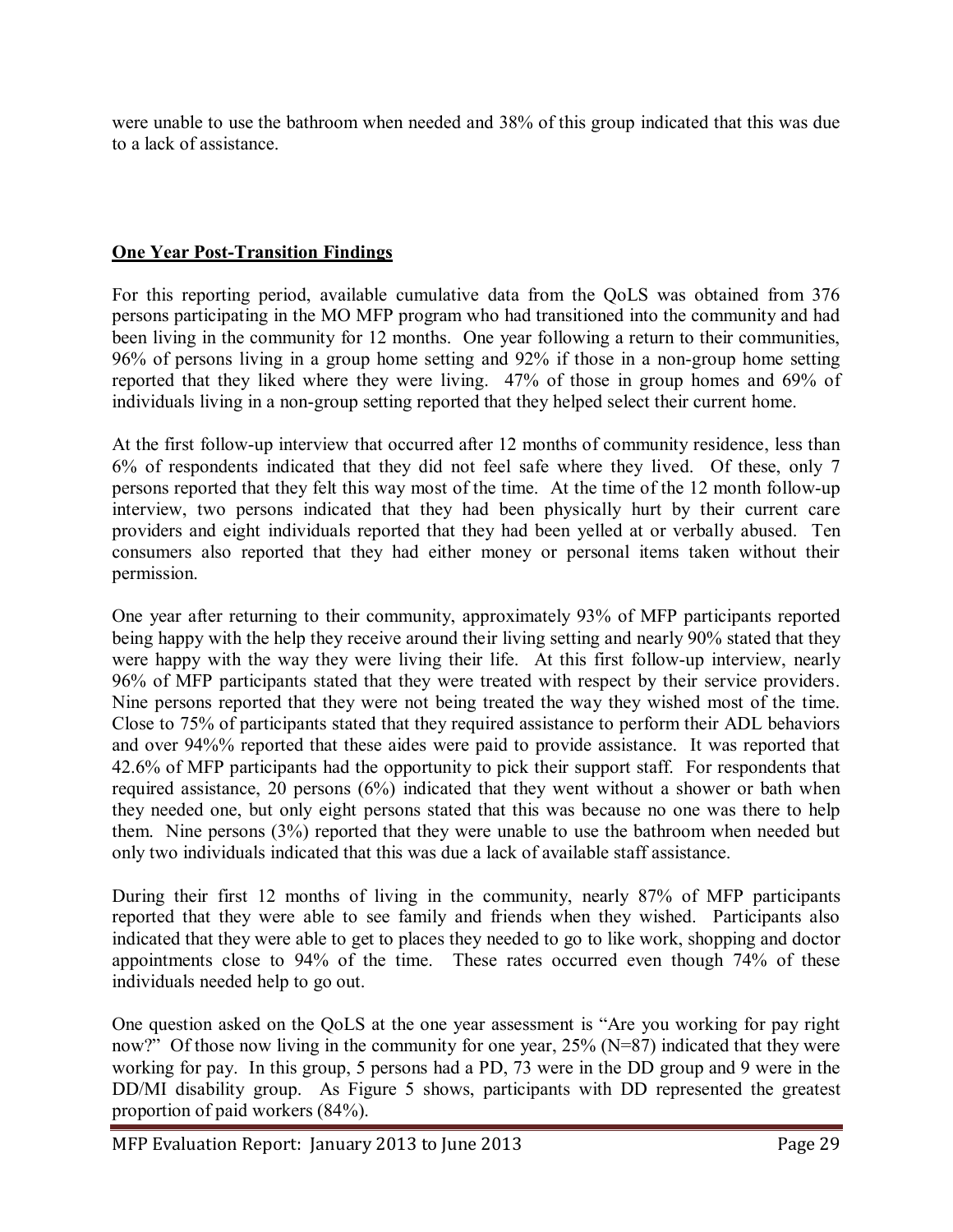#### **Figure 5.**

#### **MO MFP Participants Who Worked for Pay (N=87) After One Year of Community Living By Target Group January to June 2013**



Of those MFP participants who were not working for pay 32% (N=67) indicated that they would like to find paying employment. A breakdown by target groups for individuals desiring paid employment can be seen in Figure. 6 located below. As can be seen in Figure 6, participants with PD represented the greatest proportion not engaged in paid employment but willing to work for pay (57%). In addition to individuals who were working or desiring paid employment, 20 persons (6%) reported that they were doing volunteer work without getting paid and another 79 persons (28%) indicated that they would be willing to perform volunteer work without being paid.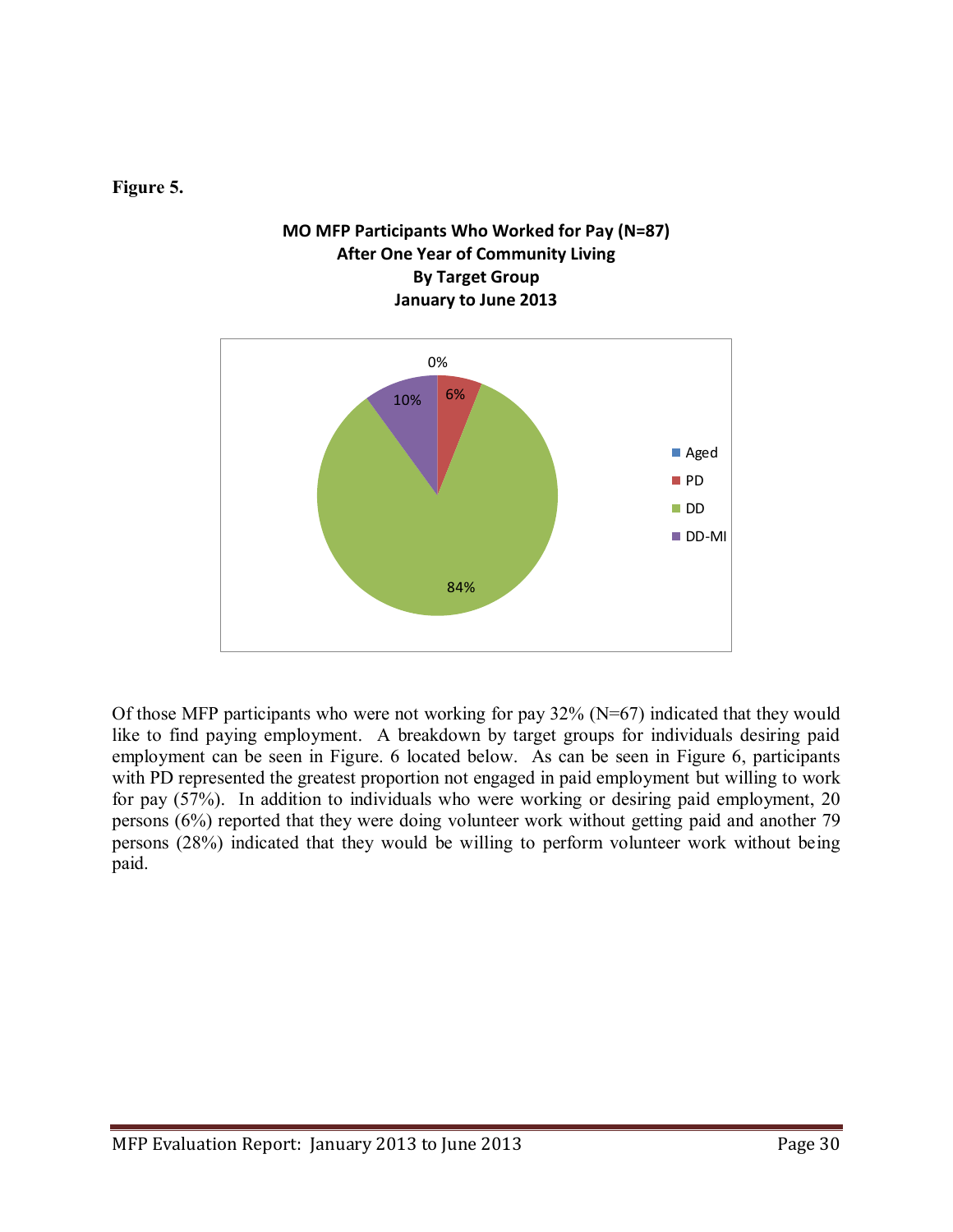#### **Figure 6.**



## **MO MFP Participants Who Desired to Work for Pay (N=67) After One Year of Community Living By Target Group**

#### **Two Year Post-Transition Findings**

For this reporting period, available data from the QoLS was obtained from 219 persons participating in the MO MFP project that had transitioned into the community and were living in the community for 24 months. Of these MO MFP participants, 69% were living in non-group home settings such as apartments. After returning and living in their communities for 2 years, 94% of persons living in a group home setting and 97% of those living in a non-group home setting indicated that they liked their current living arrangement. Over 23% of those in group homes and close to 77% of those not in a group home setting indicated that they had helped select their living setting.

At the second follow-up interview that occurred after 24 months of community residence, less than 1% of respondents indicated that they did not feel safe where they lived. Of these, only 2 persons reported that they felt this way most of the time. At the time of the two year follow-up interview, three persons indicated that they had been physically hurt by their current care providers and 11 individuals reported that they had been yelled at or verbally abused. In addition, eight consumers reported that they had either money or personal items taken without their permission.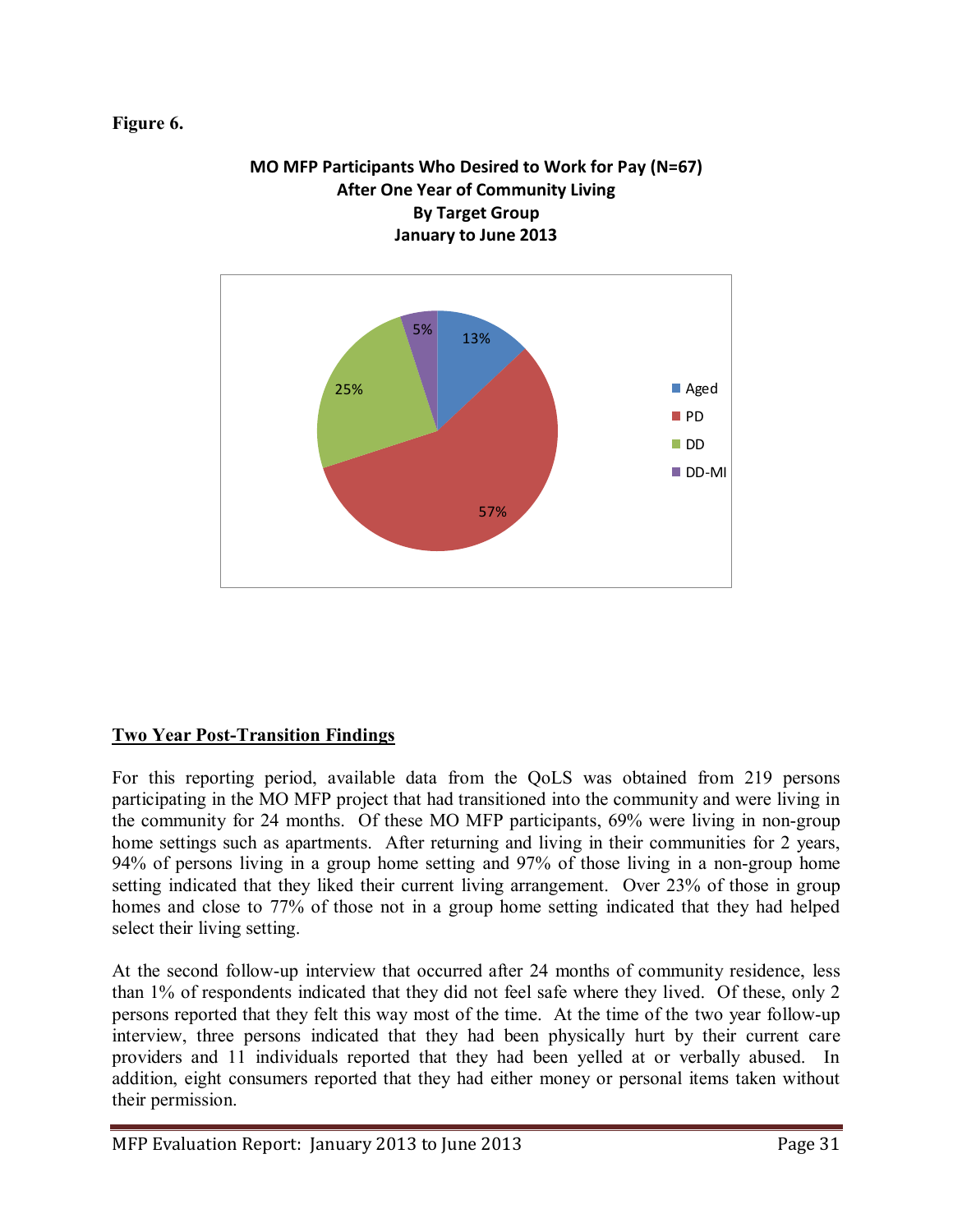Two years after returning to their communities, 93% of MFP participants reported being happy with the help they receive around their living setting and close to 88% stated that they happy with the way they were living their life. At this second follow-up interview, 96% of MFP participants stated that they were treated with respect by their service providers. 96% of respondents indicated that their support staff listened carefully to their requests. 77% of participants stated that they required assistance to perform their ADL behaviors and 41% had the opportunity to pick their support staff to assist them in these areas. For respondents that required assistance, 7 persons indicated that they went without a shower or bath when they needed one, but only three persons stated that this was because no one was there to help them. Eight persons reported that they were unable to use the bathroom when needed but only one individual indicated that this was due a lack of staff assistance.

After living in the community for 24 months, over 85% of MO MFP respondents indicated that there were able to see friends and family when they wanted to see them. Close to 95% of MFP participants reported that they were able to go to the places they needed to and 87% indicated that they were able to do this most of the time. This rate occurred even though 78% of these individuals needed help to go out.

One question asked on the QoLS on the second year follow-up is "Are you working for pay right now?" Of those now living in the community for two years, over 27% (N=56) indicated that they were working for pay. In this group, 49 were in the DD group, 5 had a DD/MI and one each in the aged and PD groups. As Figure 7 shows, participants with DD represented the greatest proportion of paid workers (87%).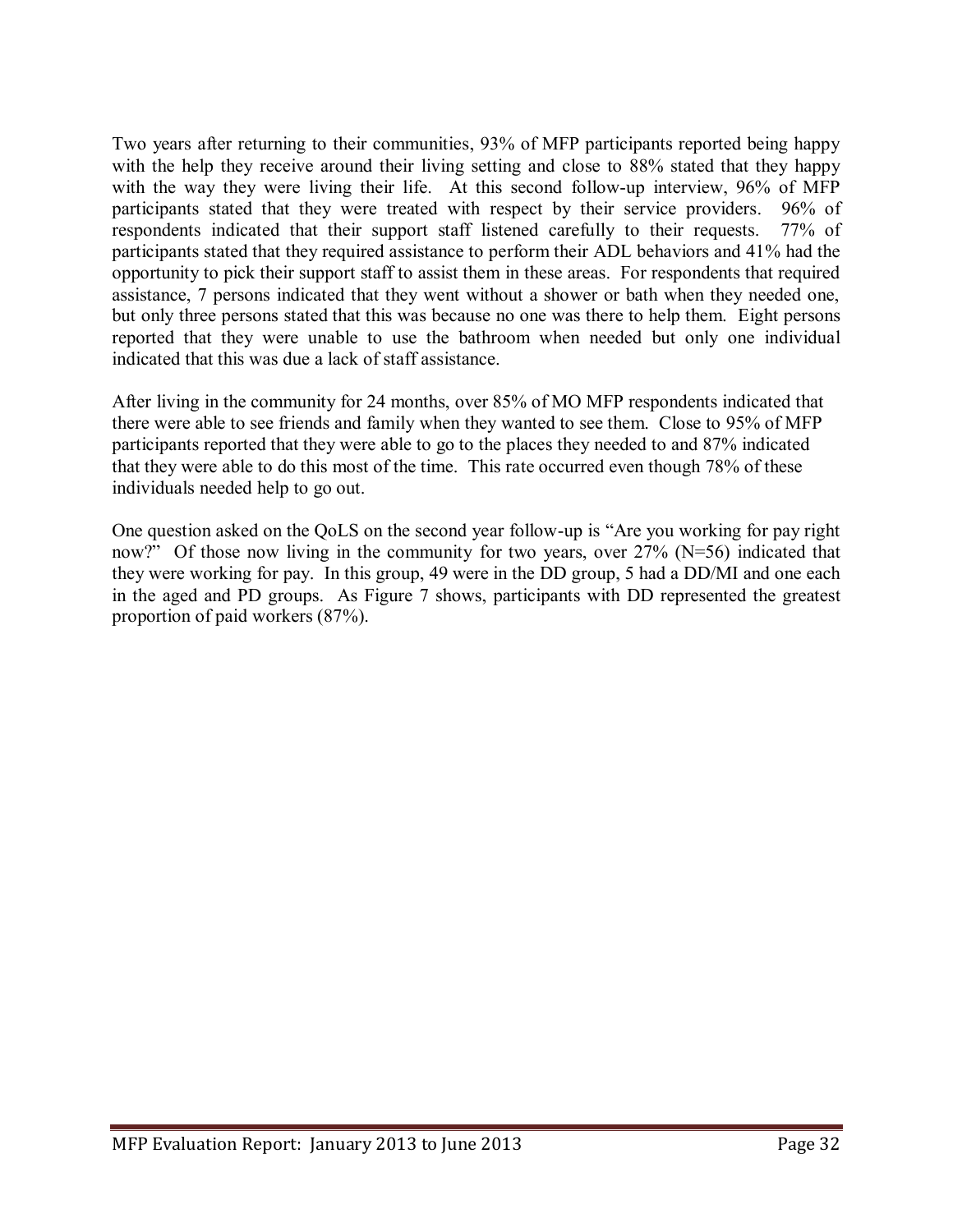**Figure 7.** 

#### **MO MFP Participants Who Worked for Pay (N=56) After Two Years of Community Living By Target Group January to June 2013**



Of those MFP participants who were not working for pay over  $29\%$  (N=32) indicated that they would like to find paid employment. A breakdown by target groups for individuals desiring paid employment can be seen in Figure. 8 located below. As can be seen in Figure 8, 56% of participants with PD and 44% of persons with DD who were not engaged in paid employment were willing to work for pay. In addition to individuals who were working or desiring paid employment, 16 persons (8%) reported that they were doing volunteer work without getting paid and another 30 persons (19%) indicated that if opportunities were found, they would be willing to perform volunteer work without being paid.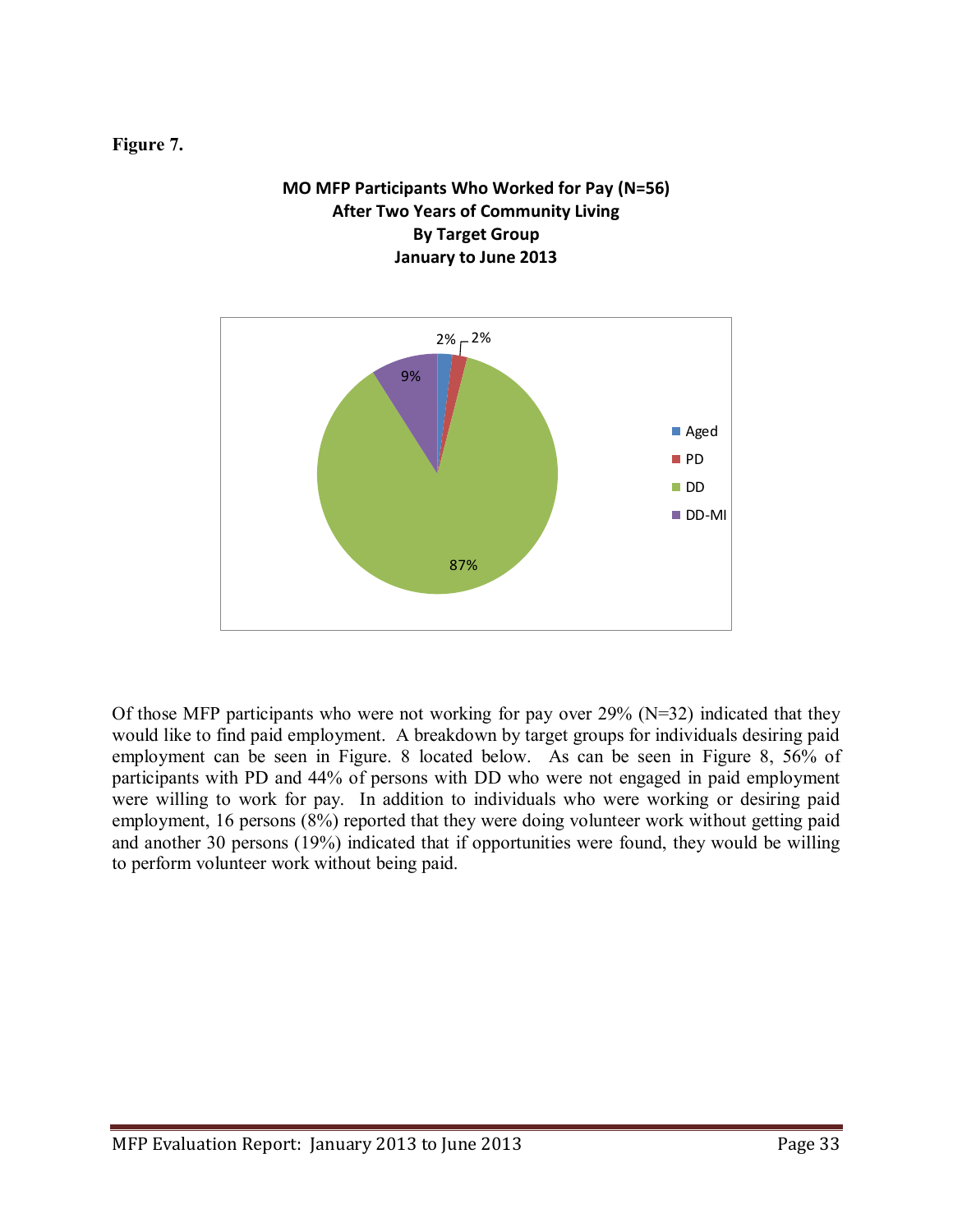#### **Figure 8.**

#### **MO MFP Participants Who Desired to Work for Pay (N=32) After Two Years of Community Living By Target Group January to June 2013**



#### **Objective 5b:** Changes in quality of life.

Concern over quality of life in institutional settings has been a driving force in LTC policy for some time. The MFP program is based on the premise that many institutionalized Medicaid recipients prefer to live in the community and are able to do so with appropriate support. One of the main assumptions of the MFP program is that community based care would improve participants Quality of Life (QoL). As a result the monitoring of QoL is a critical aspect of the evaluation of the MFP project.

The MFP Quality of Life Survey (QoLS) will be used to help examine changes in consumer quality of life as the result of participation in MFP. This survey is intended to be administered prior to a consumer leaving their institutional setting and again in 12 and 24 months after returning to the community. The QoLS is designed to be administered to consumers and the results sent to CMS. For this reporting period, a cumulative total of 878 persons were eligible for the baseline QoLS, 376 participants in the MFP project were eligible for and administered the 12 month QoLS and 219 individuals were administered the 24 month follow-up QoLS.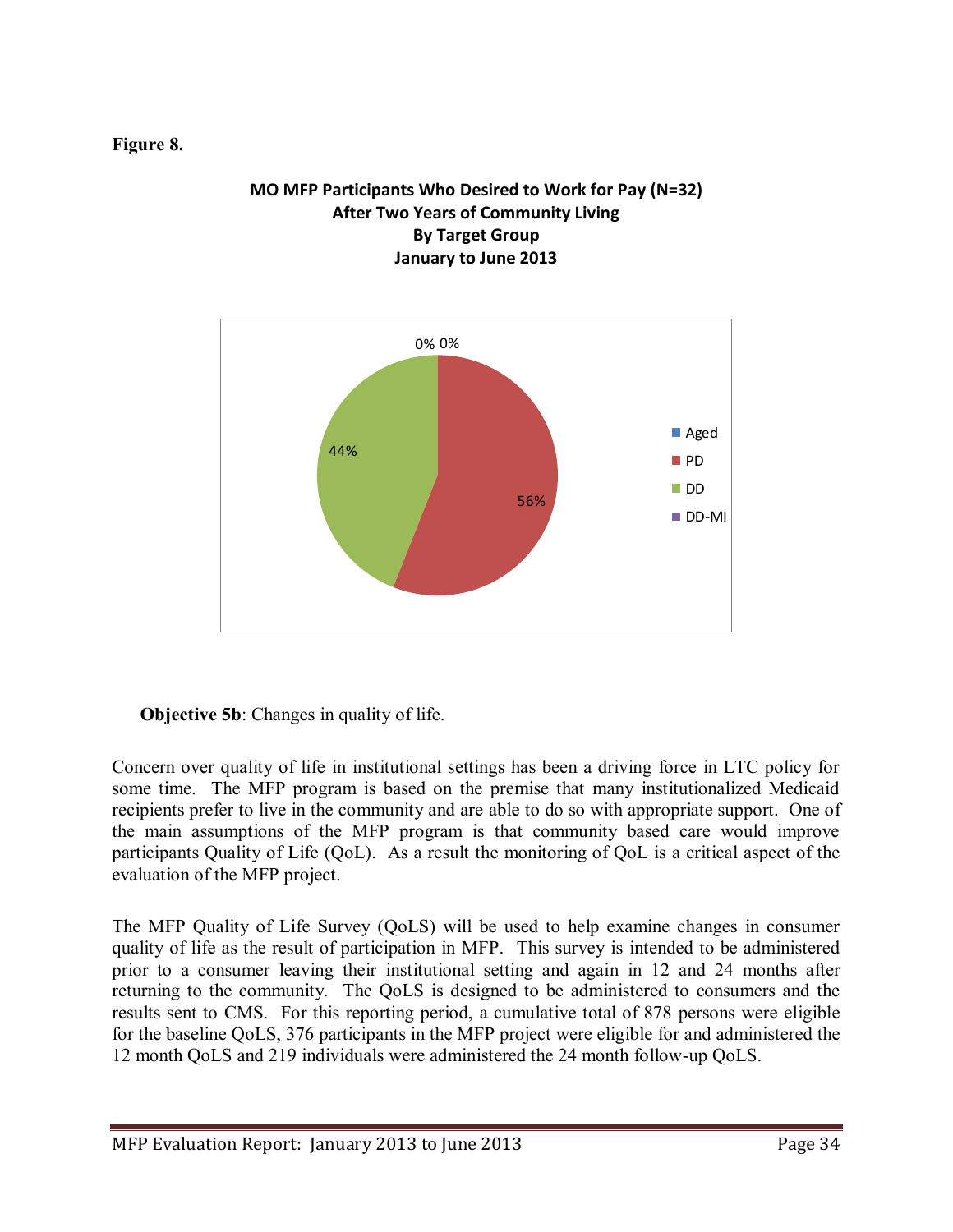The QoLS is intended to collect information on participants in the following domains: 1. Satisfaction with living arrangement, 2. Unmet need for personal care, 3. Respect and dignity, 4. Choice and control, 5. Community integration and inclusion, 6. Overall satisfaction with life, and 7. Mood and Health Concerns. Results for each domain will be measured by the summative counts of similar items that constitute the domain.

An examination of the reported changes in domain scores for MFP participants after approximately one year of living in the community indicated that improvements were reported across all summary domains. See Table 14.

#### **Table 8.**

|                                   |        | <b>Baseline to First Year</b> |        | <b>Baseline to Second Year</b> |  |  |
|-----------------------------------|--------|-------------------------------|--------|--------------------------------|--|--|
|                                   |        | Follow-Up                     |        | Follow-Up                      |  |  |
| Domain                            | Number | Percent                       | Number | Percent                        |  |  |
| Living Arrangement                | 239    | 66%                           | 131    | 61%                            |  |  |
| Personal Care                     | 43     | 12%                           | 30     | 14%                            |  |  |
| Respect / Dignity                 | 59     | 21%                           | 43     | 24%                            |  |  |
| Choice and Control                | 289    | 79%                           | 144    | 66%                            |  |  |
| Community Integration & Inclusion | 171    | 47%                           | 97     | 45%                            |  |  |
| Satisfaction                      | 106    | 31%                           | 64     | 32%                            |  |  |
| Mood & Health Concerns            | 106    | 31%                           | 72     | 35%                            |  |  |
|                                   |        |                               |        |                                |  |  |

#### **Percent of Participants Who Reported Improvements in Quality of Life Domains**

An analysis of the change in domain scores from baseline to the first year follow-up indicated that significant changes were reported for MFP participants on: Living Arrangement, Personal Care Needs, Respect and Dignity, Choice and Control, Community Integration & Inclusion and Satisfaction. Mood & Health Concerns was the only domain where MFP participants did not report significant improvement from Baseline assessment to the 12 month follow-up report.

An examination of change in domain scores on the baseline to the second year follow-up survey indicated that Living Arrangement, Personal Care Needs, Respect and Dignity, Choice and Control and Satisfaction. Community Integration & Inclusion and Mood & Health Concerns was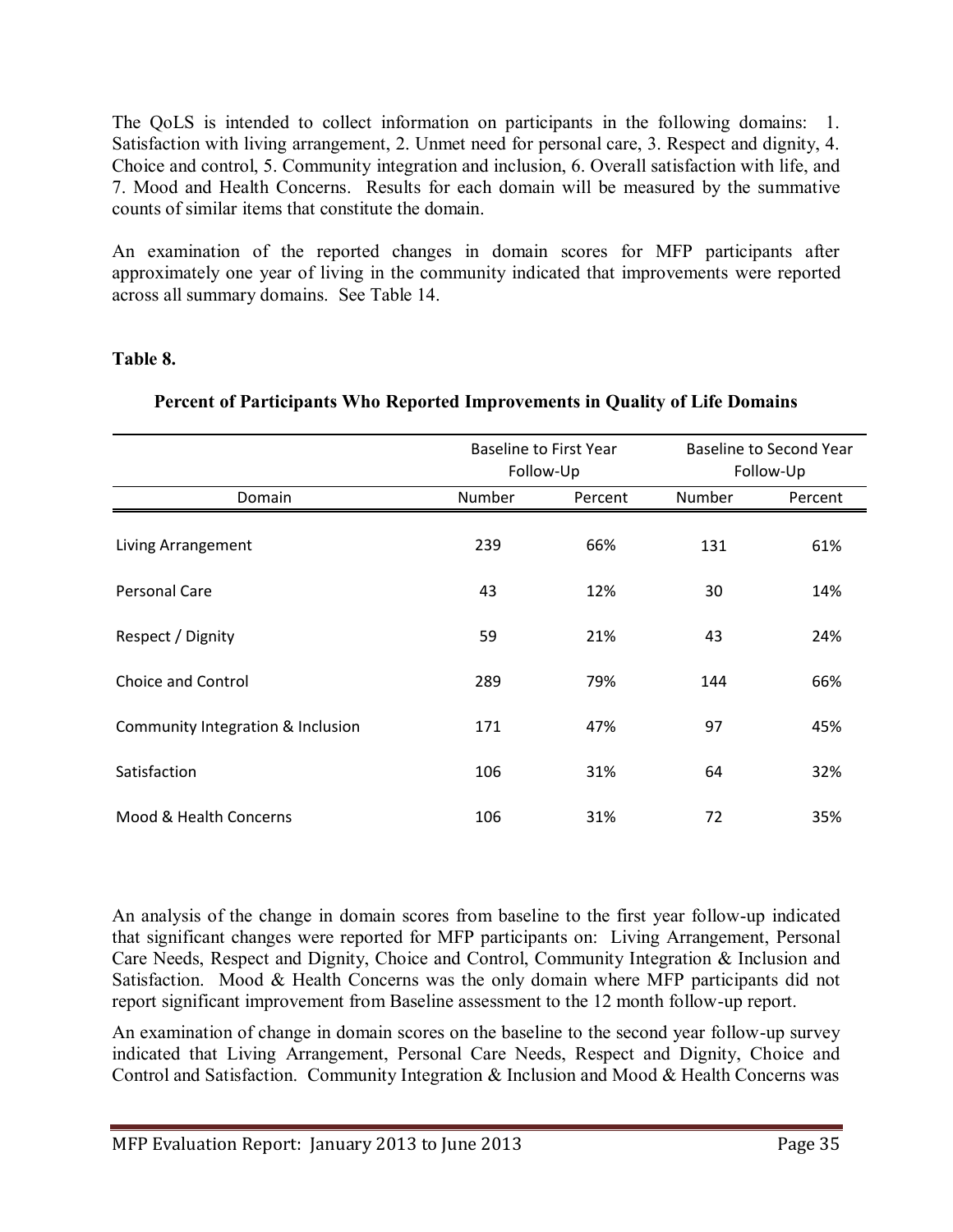the only domain where MFP participants did not report significant improvement from Baseline assessment to the 24 month follow-up report.

In examining the changes in measured summary domains across time, a more complicated picture begins to emerge. A visual description of the changes in domains across target groups and over time can be found in the following series of Figures 9 - 15.

**Choice and Control**

#### **Figure 9.**



**Figure 10**.



**Living Arrangements**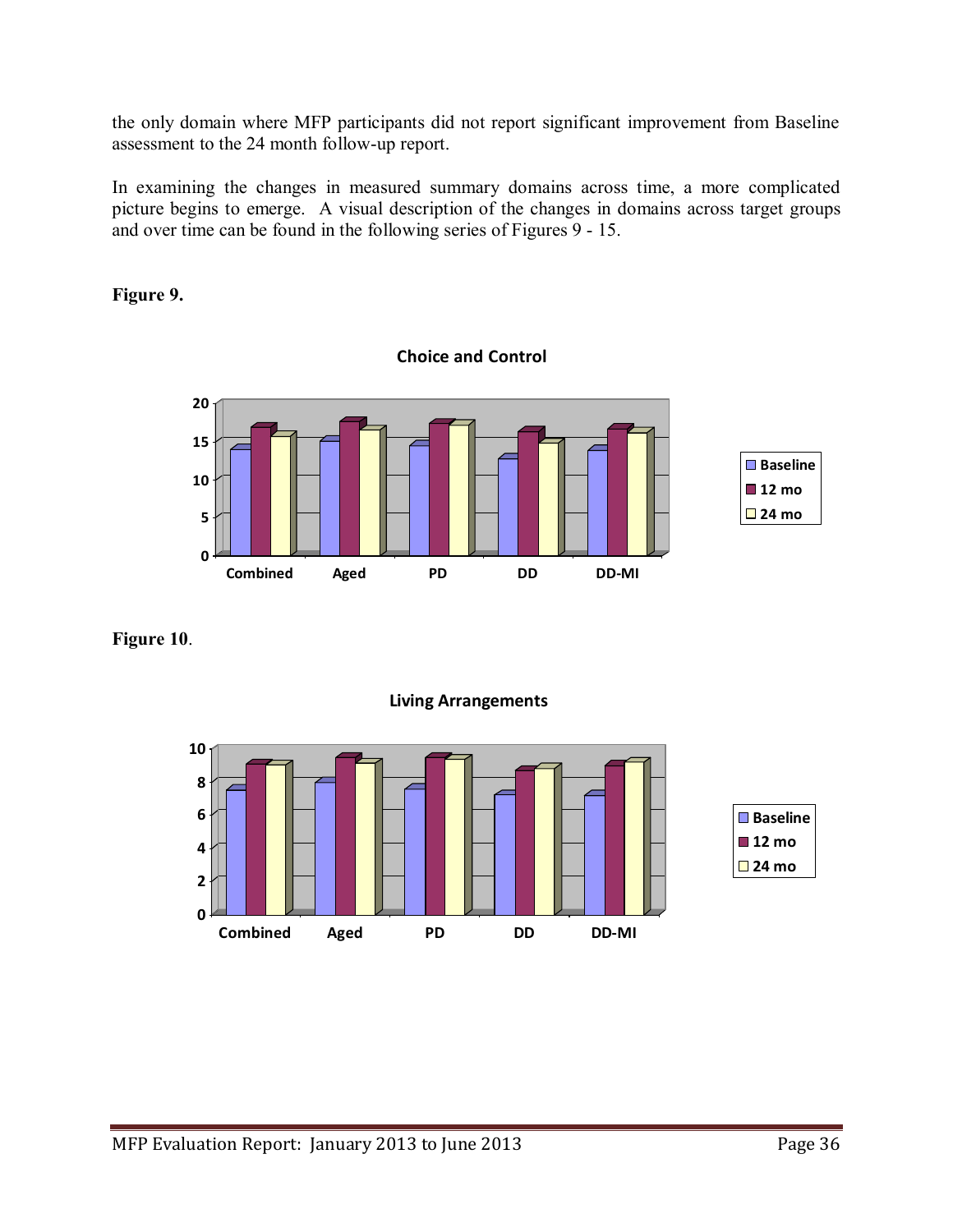



**Satisfaction**

**Figure 12.** 



#### **Community Integration**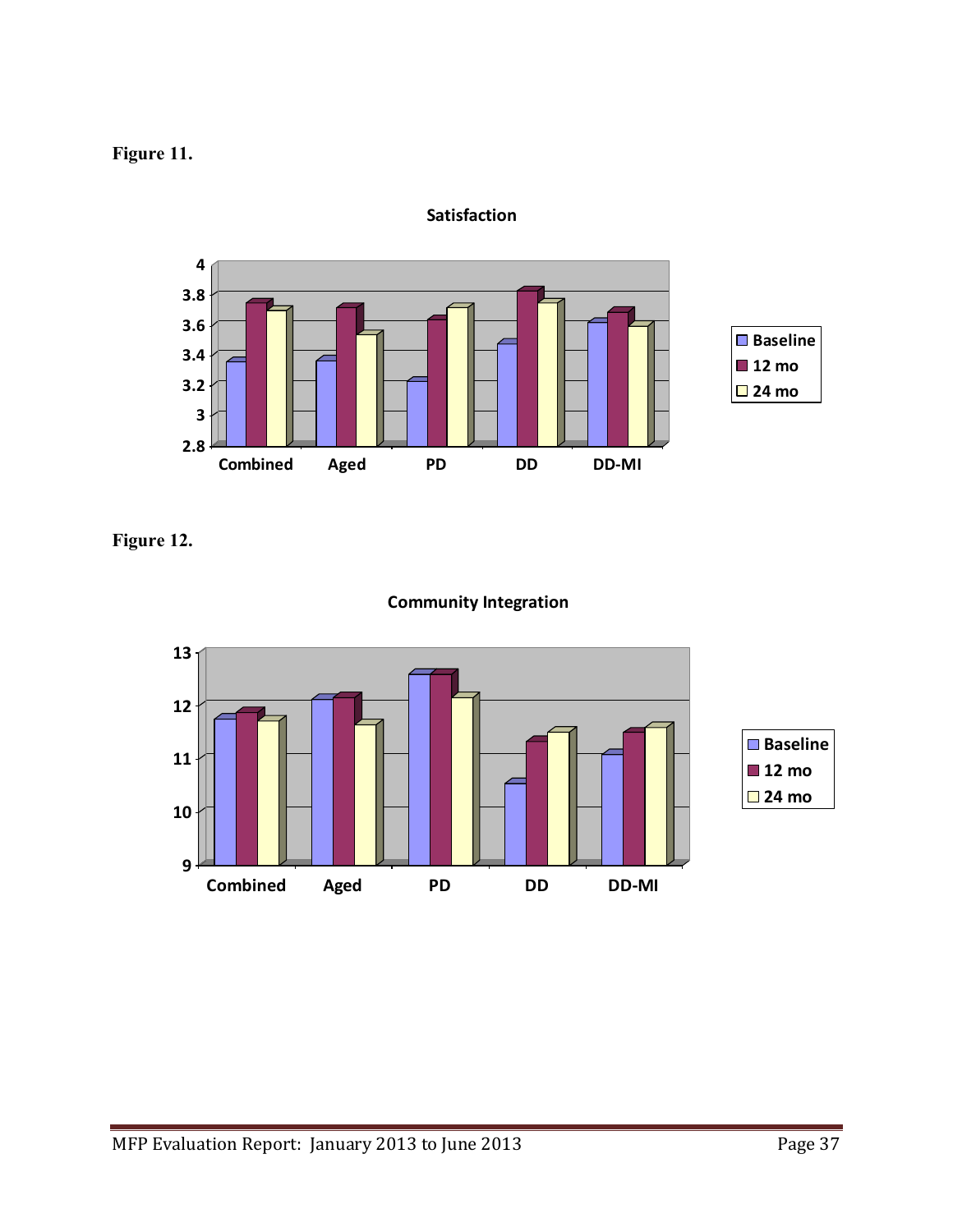## **Figure 13.**



**Respect and Dignity**

#### **Figure 14.**



**Unmet Personal Care Needs**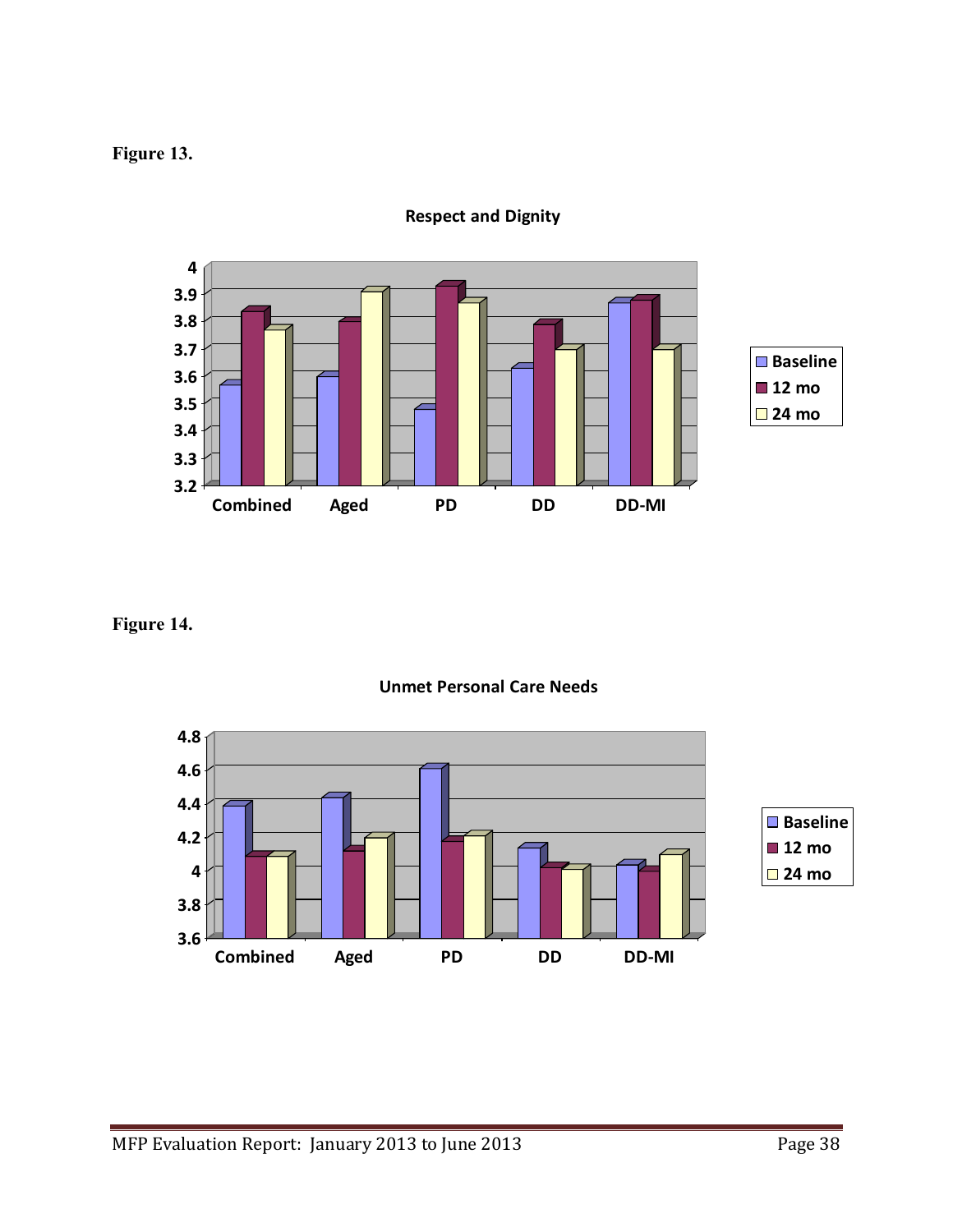Figure 15.



**Mood & Health Concerns**

An analysis of the significance of changes in domains across target groups and over time can be found in the following table (See Table 9). When considering all participants in the MO MFP Project, significant improvements from Baseline to first year follow-up surveys were found for six of the measured domains. The only reported exception being for the Mood and Health domain. Results on the QoLS domains from Baseline to the two year follow-up survey found continued significant improvements for all MO MFP participants across measured domains. However at the two year follow-up there was a drop in the area of Community Integration where participants no longer reported significant differences in community activities from their baseline measures to the second year report. Again, no significant differences were found for the Mood and Health domain.

Different patterns are noted when examining MO MFP participants in their respective target group. For the Aged, significant changes from Baseline to the one year follow-up were found for the domains of Life Satisfaction, Living Arrangements, Choice and Control, Personal Care and Community Integration. At the two year measurement, quality of life improvements were reported in Living Arrangements, Respect and Dignity and Community Integration.

In the non-aged, physically disabled target group, significant improvements from baseline to one year of community living were reported for the five domains of Life Satisfaction, Living Arrangements, Choice and Control, Respect and Dignity and Personal Care. All of these quality of life improvements were again found on the two year follow-up measure.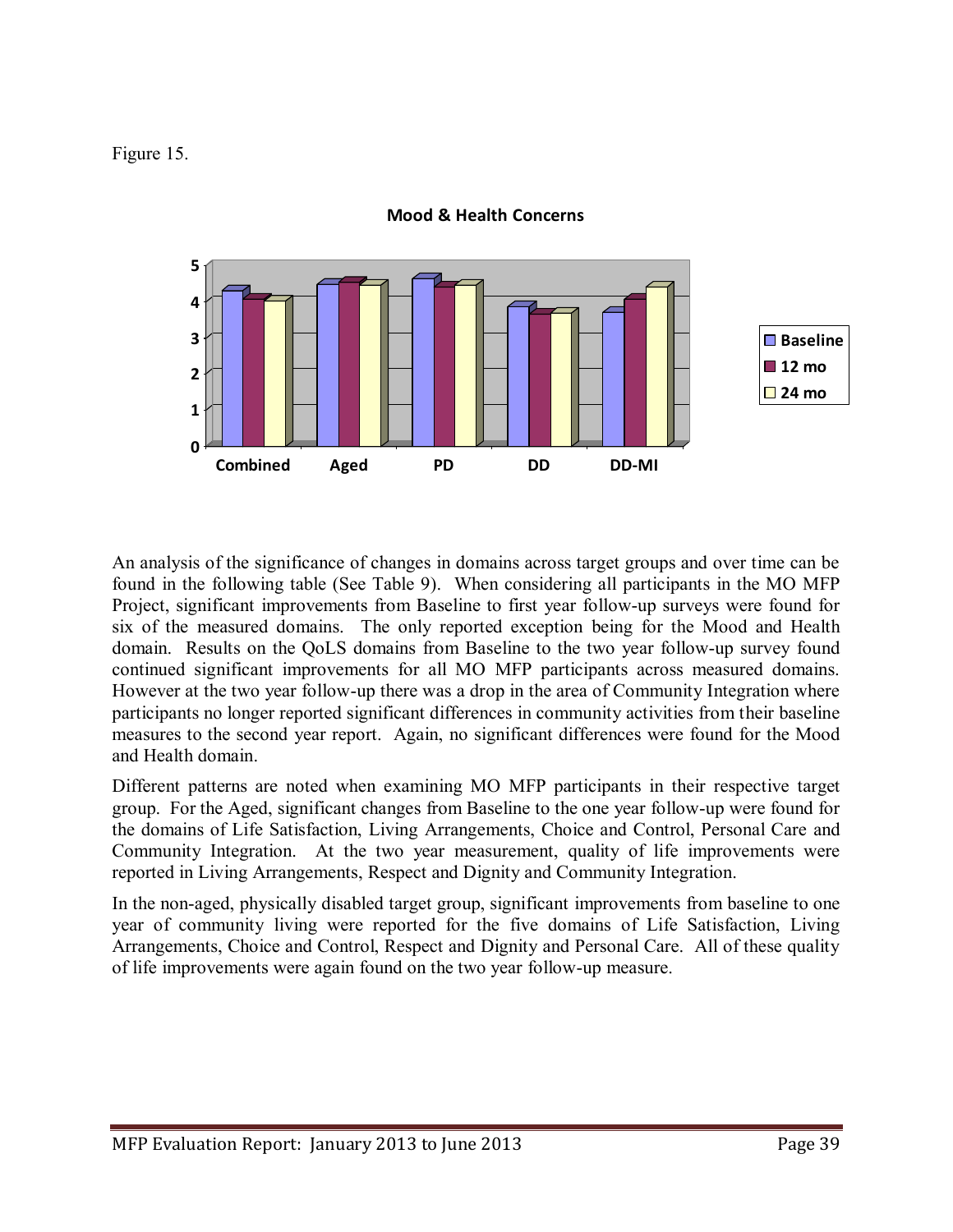Those individuals in the intellectual and developmental Disability target group reported significant improvements in the domains of Life Satisfaction, Living Arrangements, Choice and Control and Community Integration at the one year follow-up assessment. These improvements were maintained and reported again on the two year follow-up survey.

Persons in the comorbid DD/MI target group reported significant QoL improvements from Baseline to the one year assessment on the domains of Living Arrangements and Choice and Control. These improvements were maintained on the two year follow-up.

#### **Table 9.**

|                              | All<br><b>Participants</b> | Elderly   | <b>PD</b> | <b>IDD</b> | IDD/MI    |
|------------------------------|----------------------------|-----------|-----------|------------|-----------|
|                              |                            |           |           |            |           |
| <b>Life Satisfaction</b>     |                            |           |           |            |           |
| Baseline vs 12 mo            | ***                        | $***$     | ***       | ***        | <b>NS</b> |
| Baseline vs 24 mo            | ***                        | <b>NS</b> | $***$     | $**$       | <b>NS</b> |
| <b>Living Arrangement</b>    |                            |           |           |            |           |
| Baseline vs 12 mo            | ***                        | ***       | ***       | ***        | $**$      |
| Baseline vs 24 mo            | ***                        | $***$     | ***       | ***        | $\ast$    |
| <b>Choice and Control</b>    |                            |           |           |            |           |
| Baseline vs 12 mo            | ***                        | ***       | ***       | ***        | $***$     |
| Baseline vs 24 mo            | ***                        | <b>NS</b> | $***$     | ***        | **        |
| <b>Respect and Dignity</b>   |                            |           |           |            |           |
| Baseline vs 12 mo            | ***                        | <b>NS</b> | $***$     | <b>NS</b>  | <b>NS</b> |
| Baseline vs 24 mo            | $\ast$                     | $\ast$    | $\ast$    | <b>NS</b>  | <b>NS</b> |
| <b>Personal Care</b>         |                            |           |           |            |           |
| Baseline vs 12 mo            | ***                        | $***$     | ***       | <b>NS</b>  | <b>NS</b> |
| Baseline vs 24 mo            | ***                        | <b>NS</b> | ***       | <b>NS</b>  | <b>NS</b> |
| <b>Community Integration</b> |                            |           |           |            |           |
| Baseline vs 12 mo            | $***$                      | $***$     | <b>NS</b> | ***        | <b>NS</b> |
| Baseline vs 24 mo            | <b>NS</b>                  | *         | <b>NS</b> | ***        | <b>NS</b> |
| <b>Mood and Health</b>       |                            |           |           |            |           |
| Baseline vs 12 mo            | <b>NS</b>                  | <b>NS</b> | <b>NS</b> | <b>NS</b>  | <b>NS</b> |
| Baseline vs 24 mo            | <b>NS</b>                  | <b>NS</b> | <b>NS</b> | <b>NS</b>  | <b>NS</b> |

#### **Significant Differences Between Assessments: Quality of Life Measures by Target Group**

 $p < .05$  $p < .01$ 

- \*\*\*  $p < .001$
- NS = Not Significant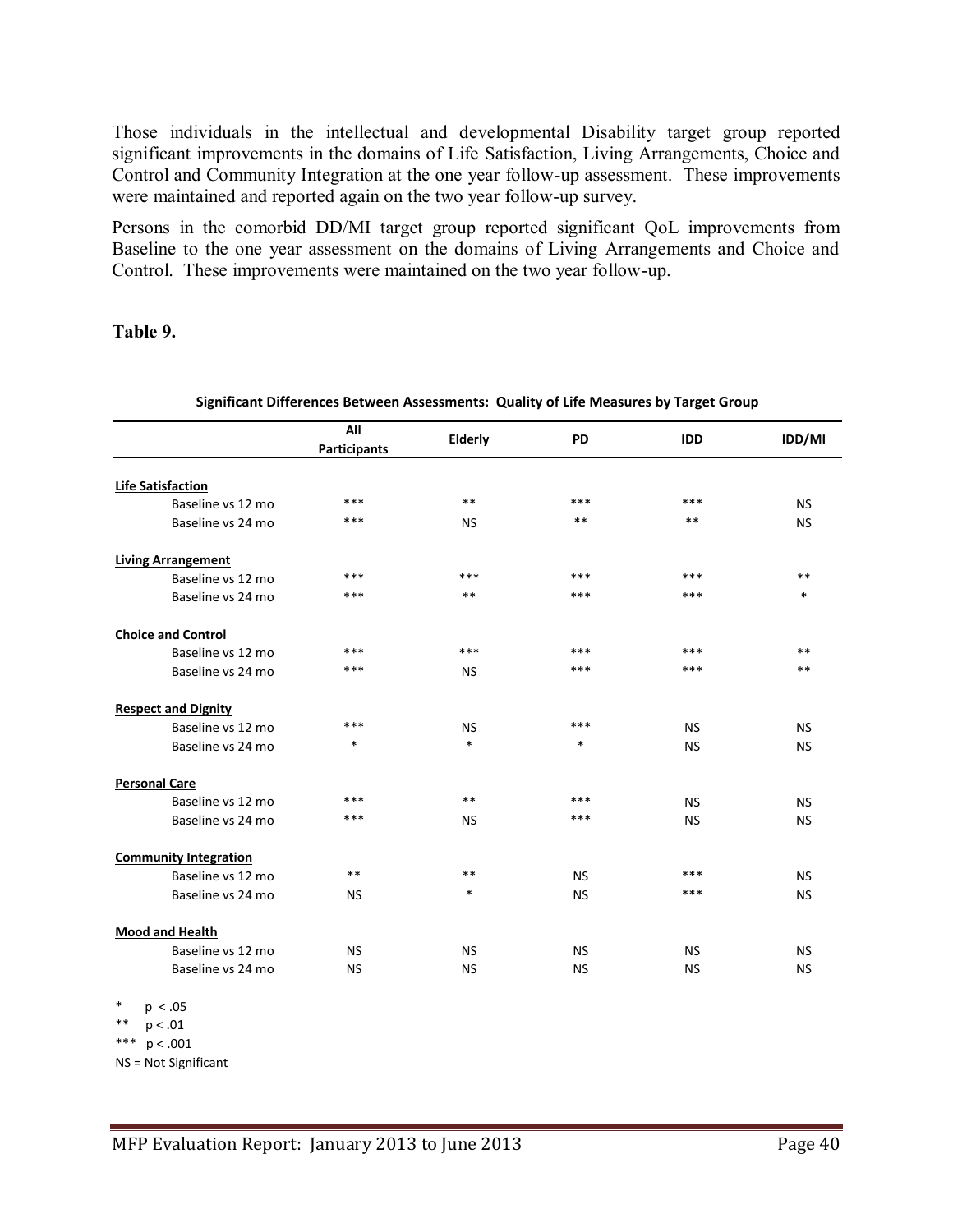**Area 6:** Persons eligible to participate in MFP and who decline or those persons enrolled in MFP and who cease participation in MFP will be evaluated to determine the reasons for their decisions. Individuals who die while participating in MFP will also have their cause of death examined.

**Objective 6a**: Rates of re-institutionalization of MFP participants and reasons cited.

Of the individuals currently enrolled in the MO MFP project, a total of 26 persons were reinstitutionalized from January to June 2013. 17 MFP participants required a reinstitutionalization of 30 days or less: 8 were physically disabled but non-aged; 4 were aged; 4 were in the DD group and one was in the DD/MI group. For this reporting period three individuals required a re-institutionalization greater than 30 days. Here, two persons were in the aged target group and one individual in the DD group. Three persons in the PD group were reinstitutionalized with a length of stay as yet unknown. The majority of persons, who chose or had to return to an institutionalized setting, either did so for health related issues that did not allow them to remain in the community or because they had Medicaid spend-down issues.

**Objective 6b**: Frequency of deaths of MFP participants and reasons cited.

For the time period covered by this evaluation, there were nine reported deaths for persons participating in the Missouri MFP program. Two persons died of natural causes; one died of cancer; one was listed as a suicide; and five individuals had no listed cause of death.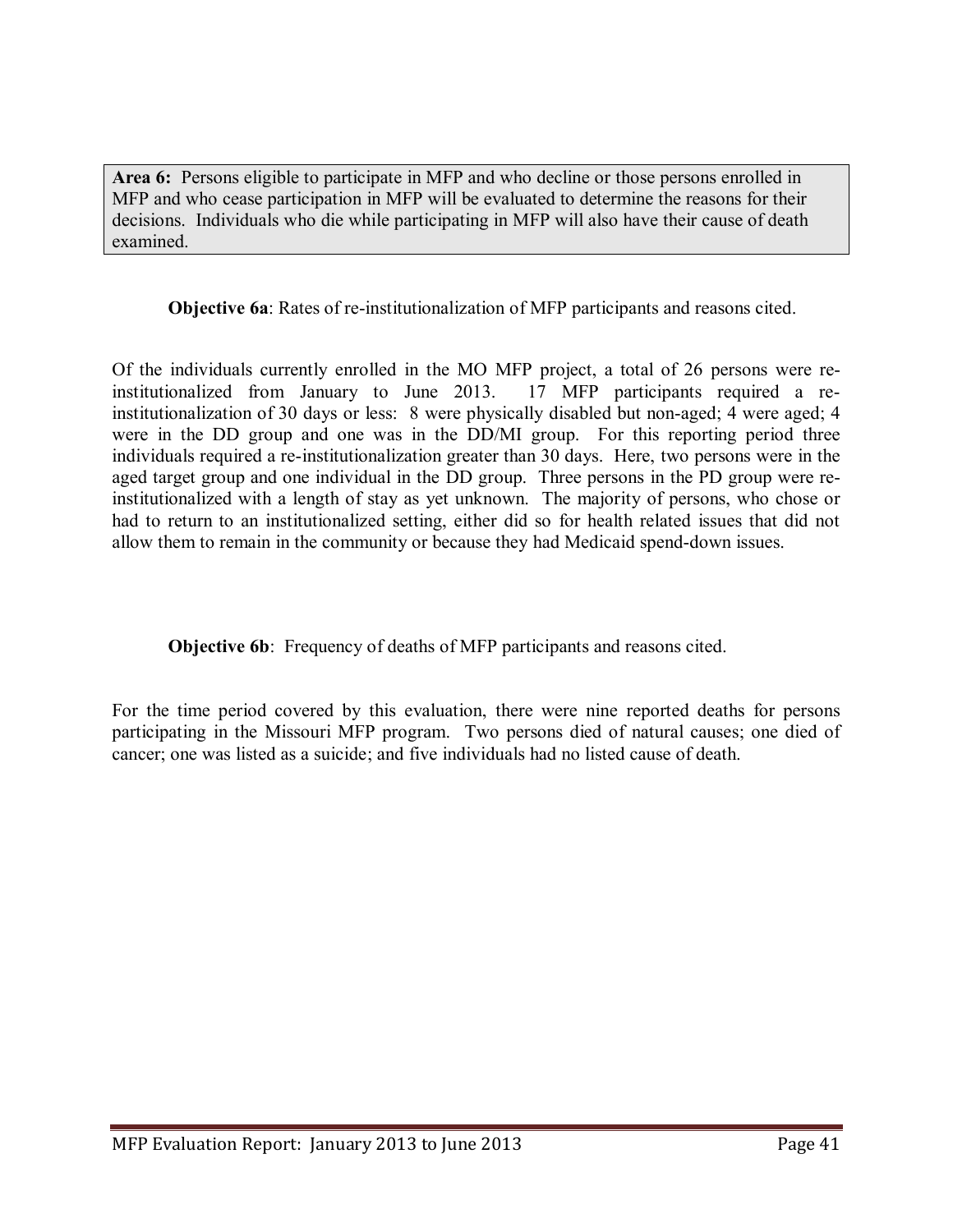#### **Missouri Money Follows the Person Demonstration Semi-Annual Evaluation Report – January to June 2013 Summary**

For this reporting period, the Missouri Money Follows the Person Demonstration (MFP) has encountered problems in making transitions. The number of transitions that were reported is behind the optimal number that would allow the MO MFP to achieve the 2013 target goal. Available data suggest that the target group with the greatest shortfall is that of the aged. The implementation of the Section Q website accompanied by training for nursing home staff on the administration of Section Q was hoped to aid the MO MFP project in achieving transition goals. At the time of this report, this desired effect is not noticed and the MO MFP staff is intending to increase outreach efforts to nursing homes in an effort reach transition goals.

The DDD continues to work on approaches to obtain guardianship consent to transition their population. The DHSS continues to provide continuity of care upon transition. DHSS has also worked to create and maintain option counseling transition coordinator services to help assist in transitions.

The state of Missouri continues to show a shift in monetary funding from institutions to HCBS for this reporting period. One continuing area of concern and a primary impediment to community transitions is that of housing. Affordable housing continues to be difficult to obtain and local housing agencies have been reluctant to dedicate any housing slots specifically for MFP participants. To help address this shortfall, the state MFP Director will continue to work with housing agencies to develop housing approaches that will benefit MFP participants.

During this reporting period, 76 MFP participants choose to self-direct their support services with the majority in the non-aged, physical disability target group (N=51). Available data indicated that two persons in the non-aged physical disabled target group and two individuals in the aged target group dis-enrolled from the self-direction option of the MO MFP program.

Data from the QoLS indicate that the transition from a long term care institution to the community is associated with improved overall satisfaction with life and that participants are satisfied with their community living arrangements. The MFP QoLS is used to help examine reported changes in consumer quality of life as a result of participation in MFP and returning to the community indicated significant positive changes in consumer choice and control over their lives at the one and two year follow-up surveys. These positive findings need be tempered with some reported difficulties in the area of community integration for those in the Aged target group. The drop in community integration for this group and the lack of change in this domain for those in the PD and DD/MI groups should be examined to identify problems in this area and develop strategies to help address them.

There have been 26 persons in the MO MFP program that needed to be re-institutionalized during this reporting period. Most  $(N=17)$  were for less than 30 days. The majority of persons, who chose or had to return to an institutionalized setting, either did so for health related issues that did not allow them to remain in the community or for deterioration in cognitive functioning.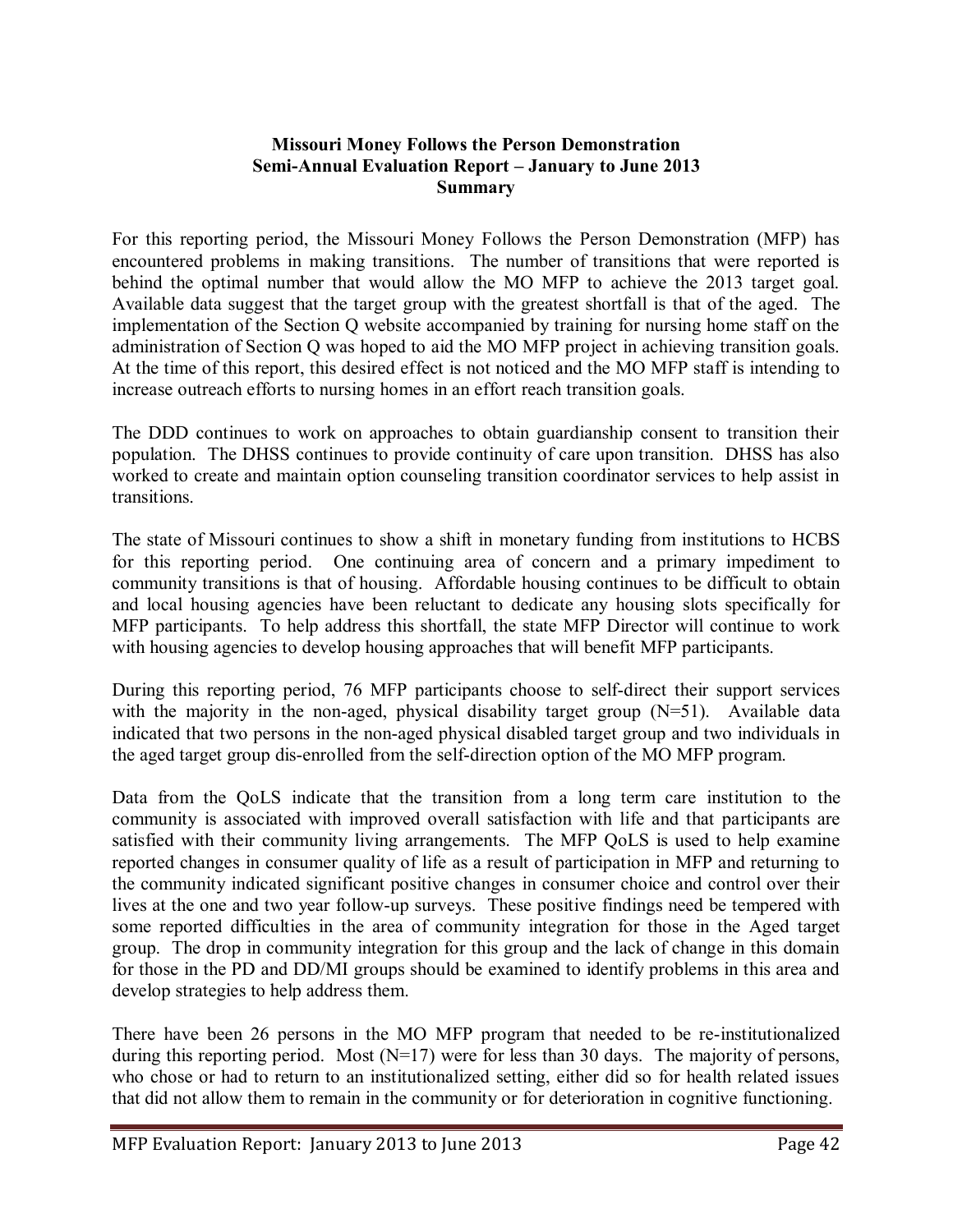## **APPENDIX A**

## **EVALUATION OVERVIEW**

This semi-annual report for the evaluation of the Missouri Money Follows the Person Demonstration (MO MFP) covers the 6-month period from January 2013 through June 2013. The evaluation activities described in this report align with the (a) evaluation plan that was submitted to the Centers for Medicare and Medicaid Service (CMS) and (b) the required semiannual reporting format.

#### **Evaluation Plan**

The evaluation plan was developed in collaboration between Tom McVeigh, Robert Doljanac and the MO MFP project staff. During the planning phase, project work teams developed a strategic plan including specific activities and relevant data sources. The evaluation plan was designed to complement the strategic plan such to inform the implementation process and outcomes. Overall, the evaluation plan details, by grant objective, the evaluation processes, measures, and data sources.

Given the integrated nature of the data comprising the evaluation of the Missouri Money Follows the Person Demonstration, implementation of the evaluation plan has involved collaboration across many partners within the Departments of Mental Health (DMH), Social Services (DSS) and Health and Senior Services (DHSS).

The evaluation plan includes both a process and outcome evaluation. The purpose of the process evaluation is to:

- Determine the perceptions of the stakeholders about the planning and implementation of the projects,
- Determine the extent to which the implementation of the grant follows proposed protocols,
- Document changes to grant processes and reasons for changes, and
- Record participation from various stakeholders in grant activities and decision-making.

The outcome evaluation involves:

- Integrating existing data sources contributing to the understanding of the effects of the grant processes on the quality of life for people with disabilities,
- Examining the usefulness of current data systems, and
- Measuring stakeholder perspectives of outcomes and document their personal experiences.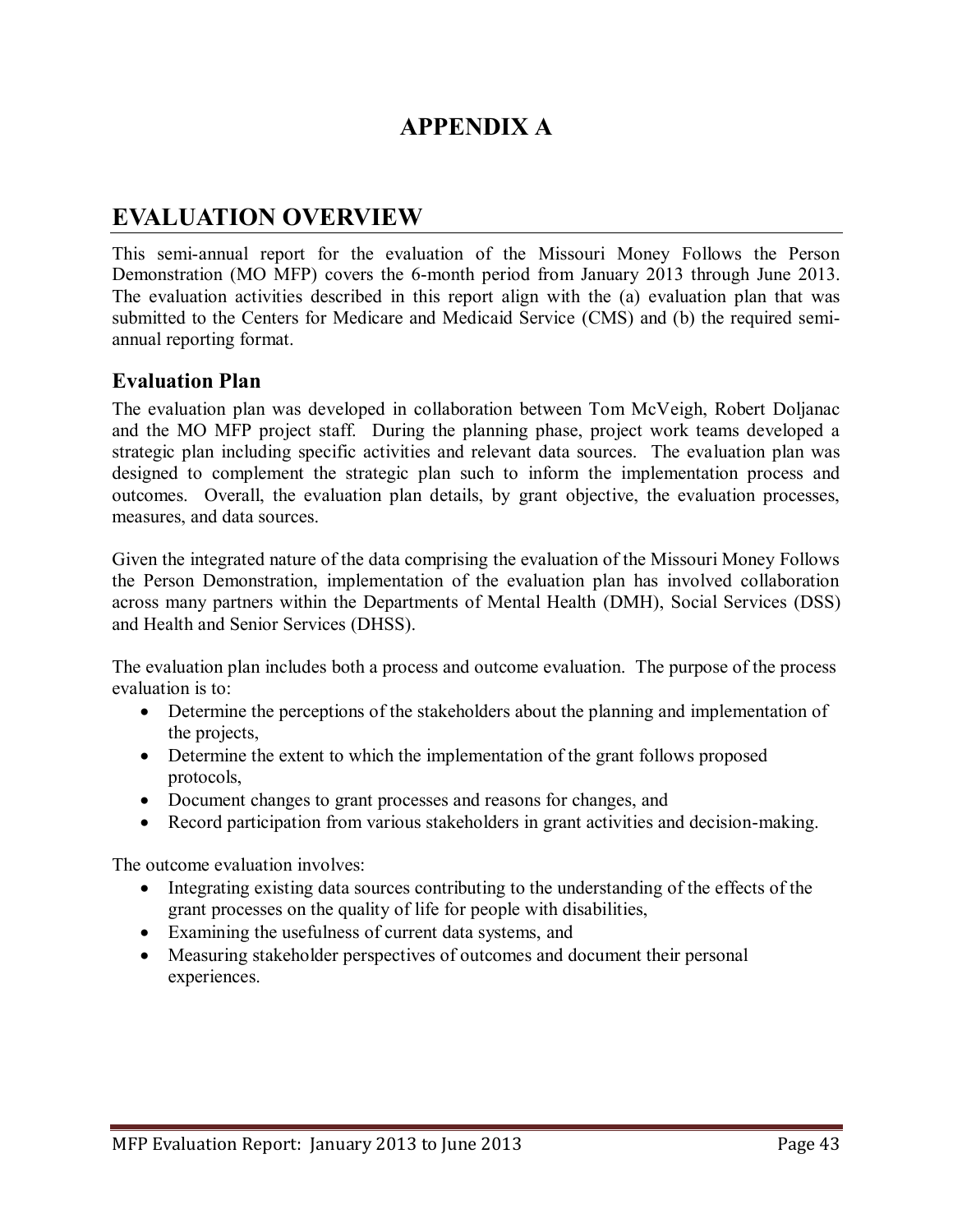## **Evaluation Methodology**

## **Table 10.**

|     | Area #1: The MFP Project will establish practices and policies to screen, identify, and assess persons who are candidates for transitioning<br>into the community through the MFP Project. |                                                                                  |                                                 |                                                                                     |             |  |  |  |  |
|-----|--------------------------------------------------------------------------------------------------------------------------------------------------------------------------------------------|----------------------------------------------------------------------------------|-------------------------------------------------|-------------------------------------------------------------------------------------|-------------|--|--|--|--|
|     | Data Elements for<br>Information / Data<br>Entity / Agency<br>Outcome<br>Frequency of<br>Data Collection<br>providing data<br>Measure<br>Source(s)                                         |                                                                                  |                                                 |                                                                                     |             |  |  |  |  |
| a.  | Changes in policies $\&$ procedures relevant to<br>persons in each target group                                                                                                            | Related policies and<br>procedures                                               | Interviews and Dept.<br>Policy Reports          | Dept. of Mental Health<br>DD & CPS<br>Dept. of Health and<br><b>Senior Services</b> | Semi-Annual |  |  |  |  |
|     |                                                                                                                                                                                            |                                                                                  |                                                 |                                                                                     |             |  |  |  |  |
| $b$ | Number in each target group who choose to<br>participate and those who actually transition                                                                                                 | Numbers identified<br>Numbers who<br>transition<br>Reason for non-<br>transition | Annual reviews,<br>referrals, and<br>interviews | Dept. of Mental Health<br>DD & CPS<br>Dept. of Health and<br><b>Senior Services</b> | Semi-Annual |  |  |  |  |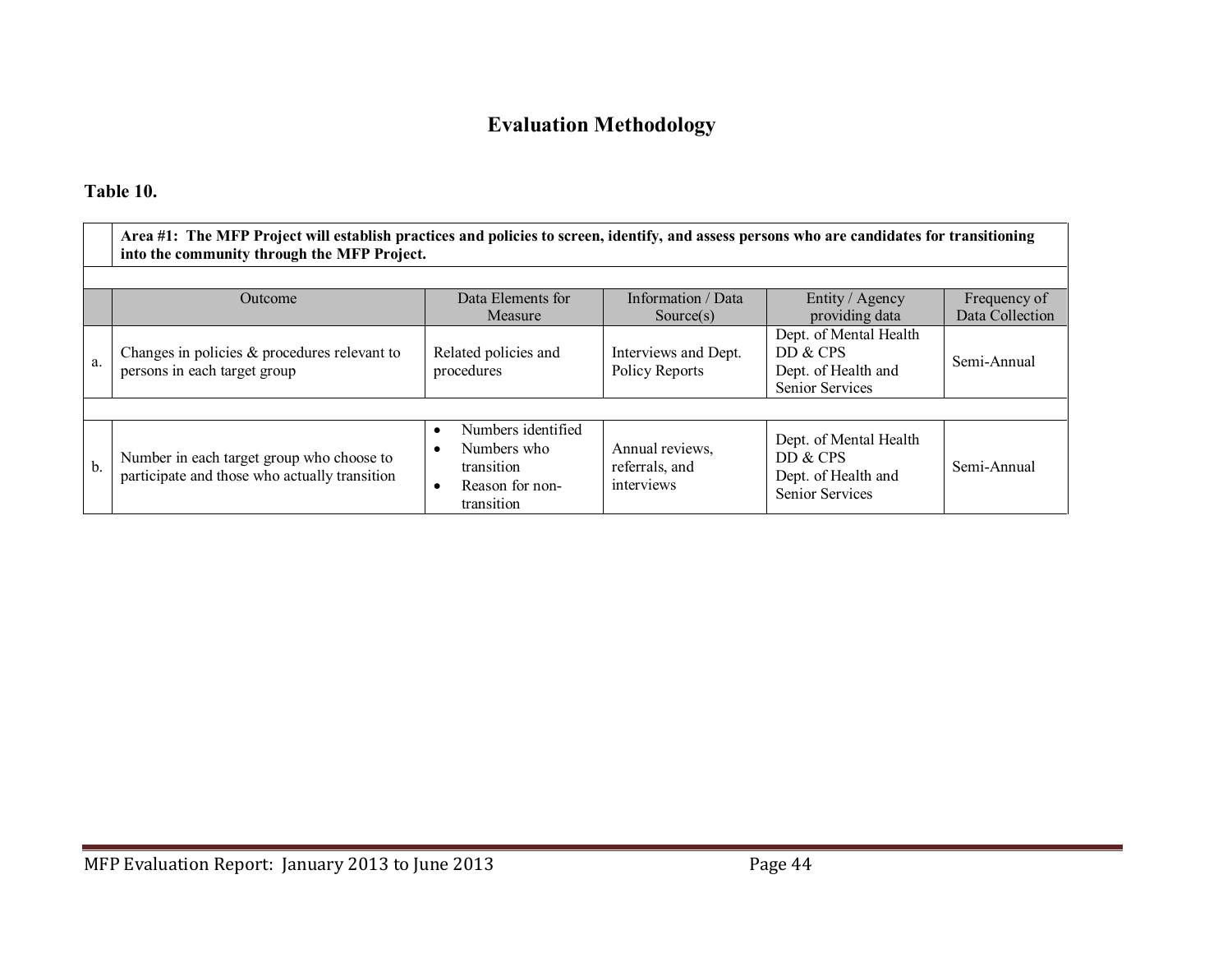## **Table 11.**

|                | Area #2: Development of flexible financing strategies or other budget transfer strategies that allow "money to follow the person". |                                                           |                                 |                                                                          |                                 |  |  |
|----------------|------------------------------------------------------------------------------------------------------------------------------------|-----------------------------------------------------------|---------------------------------|--------------------------------------------------------------------------|---------------------------------|--|--|
|                |                                                                                                                                    |                                                           |                                 |                                                                          |                                 |  |  |
|                | Outcome                                                                                                                            | Data Elements for<br>Measure                              | Information / Data<br>Source(s) | Entity / Agency<br>providing data                                        | Frequency of<br>Data Collection |  |  |
| a.             | Changes in the balance of long term care<br>funding between institutional and home and<br>community based services                 | Long term care<br>funding<br>Institutional funding        | State budget reports            | Dept. of Mental Health<br>Dept. of Health and<br><b>Senior Services</b>  | Semi-Annual                     |  |  |
|                |                                                                                                                                    |                                                           |                                 |                                                                          |                                 |  |  |
| $b$            | Increases in the number of persons funded<br>under the Medicaid waiver program                                                     | Number of persons<br>receiving Medicaid<br>waiver funding | State data reports              | Dept. of Mental Health,<br>Dept. of Health and<br><b>Senior Services</b> | Semi-Annual                     |  |  |
|                |                                                                                                                                    |                                                           |                                 |                                                                          |                                 |  |  |
| $\mathbf{c}$ . | Increases in the amount of funding for<br>demonstration services received by persons in<br>the MFP Project                         | Demonstration services<br>funding                         | State budget reports            | Dept. of Health and<br><b>Senior Services</b>                            | Semi-Annual                     |  |  |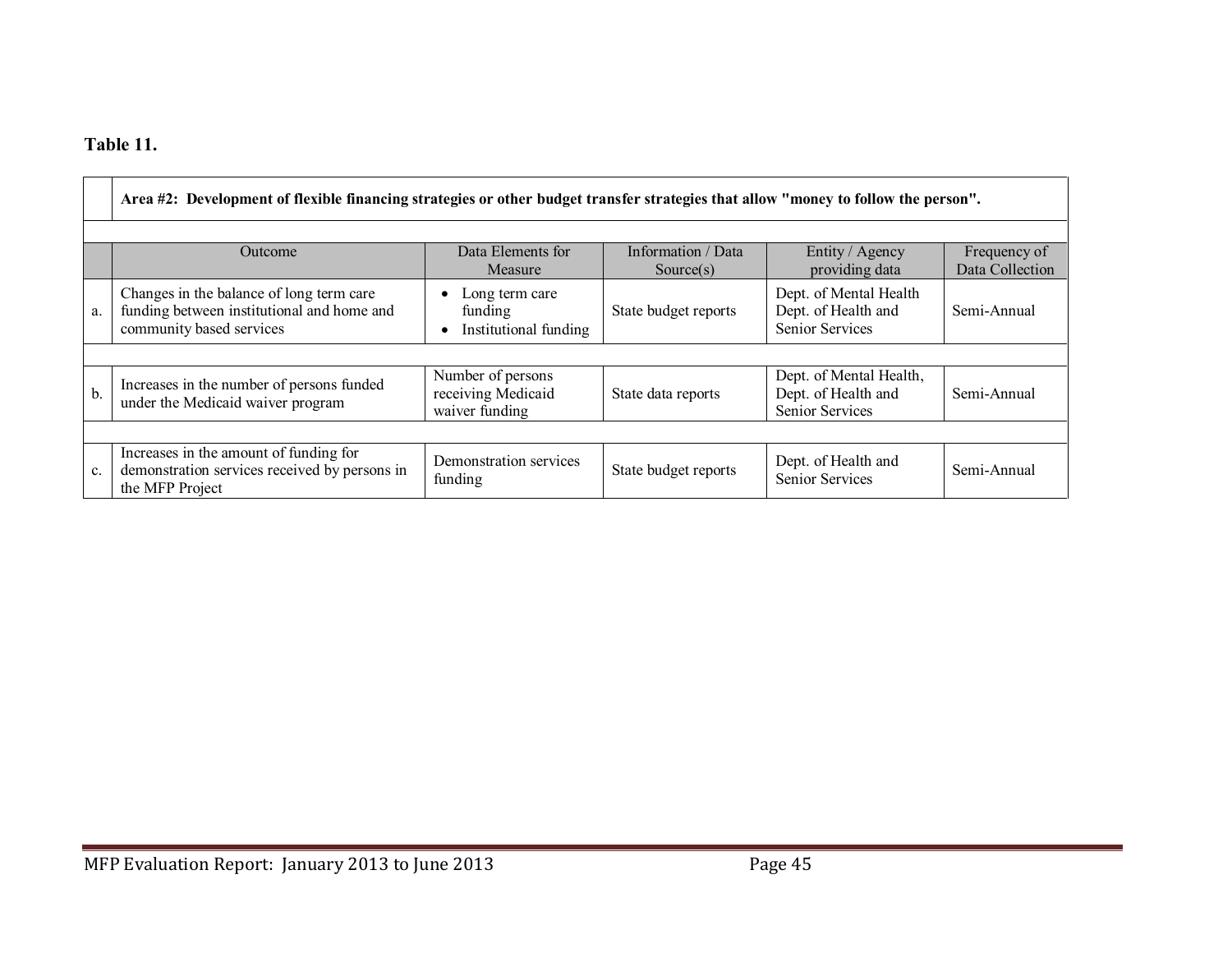## **Table 12.**

|               | Area #3: Availability and accessibility of supportive services for MFP Project Participants                                      |                                                                                                    |                                 |                                                                            |                                 |  |
|---------------|----------------------------------------------------------------------------------------------------------------------------------|----------------------------------------------------------------------------------------------------|---------------------------------|----------------------------------------------------------------------------|---------------------------------|--|
|               | Outcome                                                                                                                          | Data Elements for<br>Measure                                                                       | Information / Data<br>Source(s) | Entity / Agency providing data                                             | Frequency of Data<br>Collection |  |
| a.            | Level of involvement of consumers in the<br>MFP Project in transition planning and<br>delivery of services for each target group | Individual responses<br>to survey/interview<br>questions                                           | Quality of Life<br>Survey (QLS) | <b>CMS</b>                                                                 | Semi-Annual                     |  |
| $\mathbf b$ . | Types of housing selected by MFP<br>participants for each target group                                                           | Type housing<br>selected and received                                                              | <b>MFP</b> Data Files           | Department of Mental Health<br>Department of Health and Senior<br>Services | Semi-Annual                     |  |
|               | Apt. or Unit with an individual lease<br>$\bullet$<br><b>Community Based Residential Setting</b><br>$\bullet$                    |                                                                                                    |                                 |                                                                            |                                 |  |
|               | Home Owned or Leased by Individual<br>$\bullet$<br>or Family                                                                     |                                                                                                    |                                 |                                                                            |                                 |  |
| c.            | Number of MFP participants who self-<br>direct services for each target group                                                    | Number of persons<br>self-directing services                                                       | <b>MFP</b> Data Files           | Department of Mental Health<br>Department of Health and Senior<br>Services | Semi-Annual                     |  |
| d.            | The number of individuals who were unable<br>to transition due to lack of<br>accessible/affordable housing                       | Number of<br>individuals who were<br>unable to transition<br>due to housing                        | <b>DSS/MFP</b> Data Files       | <b>MFP</b> Staff                                                           | Semi-Annual                     |  |
| e.            | Types and amount of transition services,<br>including demonstration services                                                     | <b>Transition Services</b>                                                                         | <b>MFP</b> Data Files           | Department of Mental Health<br>Department of Health and Senior<br>Services | Semi-Annual                     |  |
| f.            | Why individuals interested in participating<br>in MFP were unable to transition into the<br>community                            | Number of<br>individuals who were<br>unable to transition<br>into the community<br>and reasons why | <b>MFP</b> Data Files           | MFP Project Director                                                       | Semi-Annual                     |  |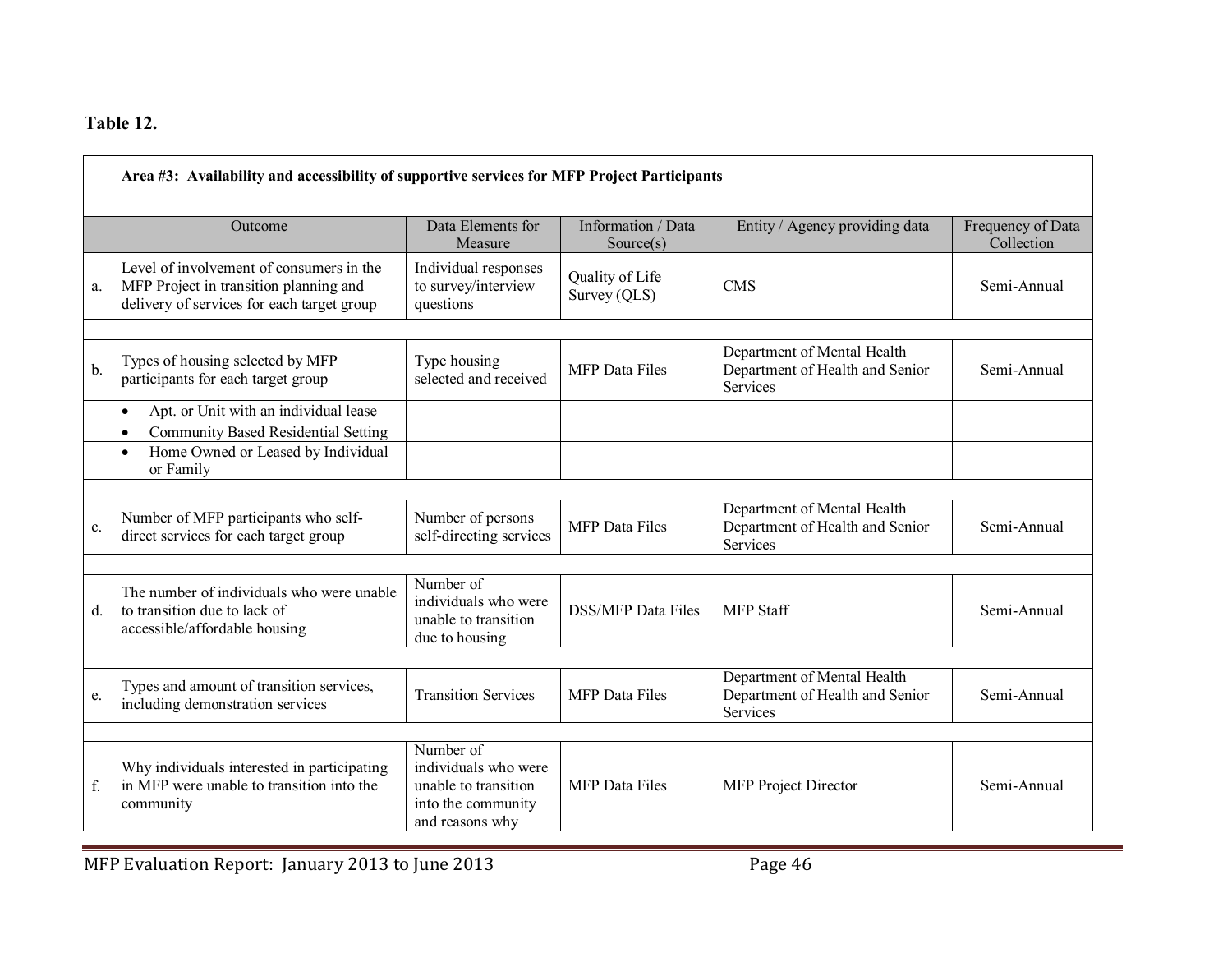## **Table 13.**

|    | Area #4: Performance of a cost analysis on support service costs for individuals participating in the MFP Project                                  |                                                                               |                                         |              |             |  |  |  |
|----|----------------------------------------------------------------------------------------------------------------------------------------------------|-------------------------------------------------------------------------------|-----------------------------------------|--------------|-------------|--|--|--|
|    | Data Elements for<br>Information / Data<br>Entity / Agency<br>Frequency of Data<br>Outcome<br>providing data<br>Collection<br>Measure<br>Source(s) |                                                                               |                                         |              |             |  |  |  |
| a. | Cost of Medicaid services prior to participation in<br><b>MFP</b>                                                                                  | Total support service<br>costs billed 12 mo. prior<br>to participating in MFP | Individual Medicaid<br>billing invoices | MoHealth Net | Semi-Annual |  |  |  |
|    |                                                                                                                                                    |                                                                               |                                         |              |             |  |  |  |
| b. | Cost of Medicaid services after transitioning and<br>participating in MFP                                                                          | Total support service<br>costs billed 12 mo. after<br>participating in MFP    | Individual Medicaid<br>billing invoices | MoHealth Net | Semi-Annual |  |  |  |

## **Table 14.**

|    | Area #5: Development of policies and practices to improve quality management systems to monitor services and supports provided to<br>participants in the MFP Project |                                                       |                                            |            |             |  |  |
|----|----------------------------------------------------------------------------------------------------------------------------------------------------------------------|-------------------------------------------------------|--------------------------------------------|------------|-------------|--|--|
|    | Data Elements for Measure<br>Information / Data<br>Frequency of Data<br>Entity / Agency<br><b>Outcome</b><br>providing data<br>Collection<br>Source $(s)$            |                                                       |                                            |            |             |  |  |
| a. | Level of satisfaction with home<br>and community based services<br>including living arrangements                                                                     | Individual responses to<br>survey/interview questions | MFP participants<br>completing QoLS        | <b>CMS</b> | Semi-Annual |  |  |
|    |                                                                                                                                                                      |                                                       |                                            |            |             |  |  |
| b. | Changes in quality of life                                                                                                                                           | Individual responses to<br>survey/interview questions | <b>MFP</b> Participants<br>completing QoLS | <b>CMS</b> | Semi-Annual |  |  |